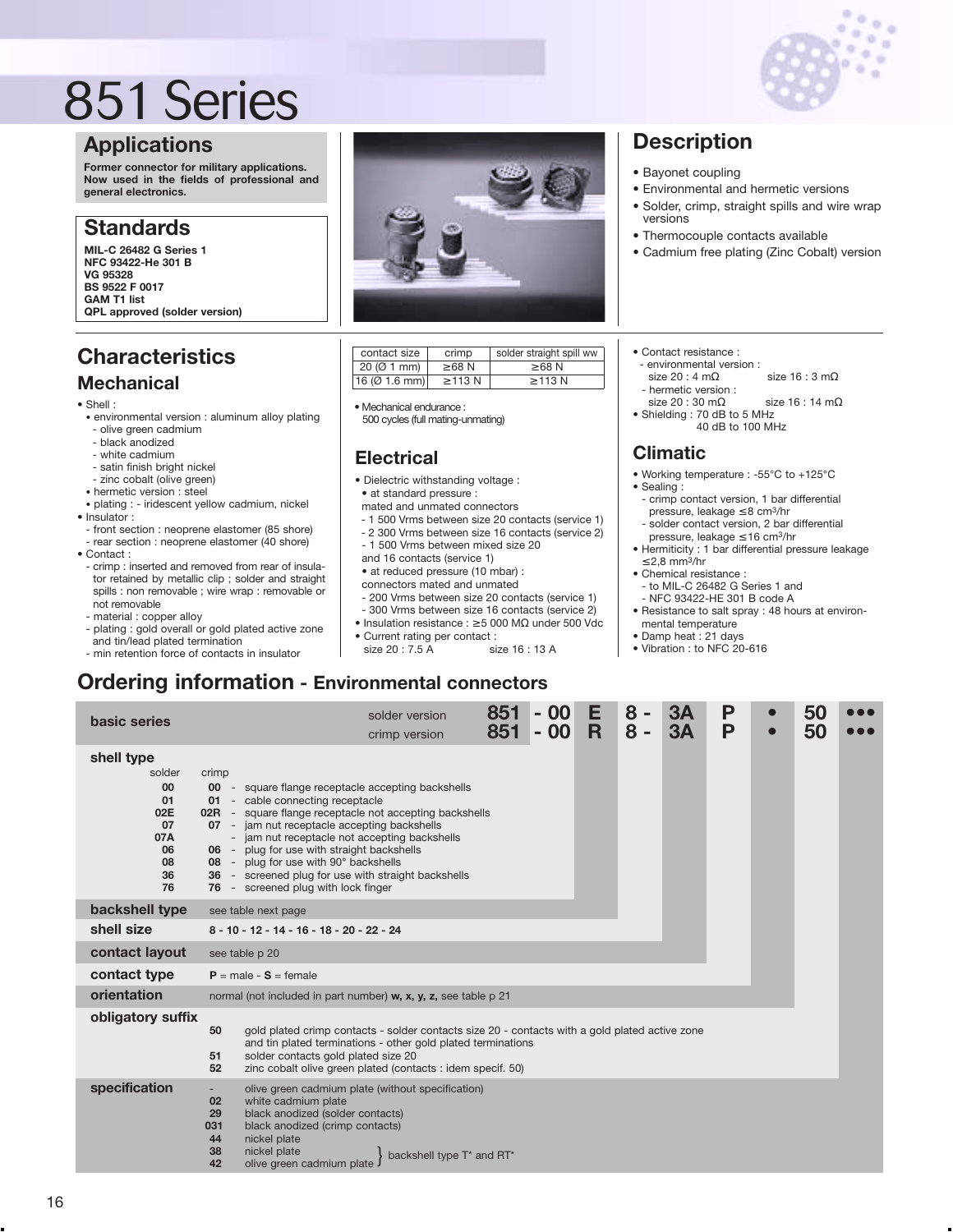

## **Backshell type**

| solder      | crimp     | shells                                                                         | solder version           |                          |    |           |                              |    |                          |           | crimp version            |    |           |                          |                          |    |
|-------------|-----------|--------------------------------------------------------------------------------|--------------------------|--------------------------|----|-----------|------------------------------|----|--------------------------|-----------|--------------------------|----|-----------|--------------------------|--------------------------|----|
|             |           | backshell                                                                      | 00                       | 01                       | 07 | 06        | 08                           | 36 | 76                       | 00        | 01                       | 07 | 06        | 08                       | 36                       | 76 |
| Е           | R         | backnut                                                                        |                          | $\blacksquare$           | ٠  | $\bullet$ | ۰                            |    | $\overline{a}$           |           | ٠                        |    | $\bullet$ | ۰                        |                          |    |
| <b>EC</b>   | <b>RC</b> | straight cable clamp                                                           | ٠                        | ٠                        |    | $\bullet$ | ۰                            | ٠  | $\overline{a}$           |           | ٠                        |    | $\bullet$ | ۰                        | $\overline{\phantom{a}}$ |    |
| EC          | <b>RC</b> | 90° cable clamp                                                                | $\overline{\phantom{a}}$ | $\overline{\phantom{a}}$ | ۰  | ÷         | $\bullet$                    | ÷  | $\overline{\phantom{a}}$ | ۰         | ÷                        |    | ٠         | $\bullet$                | $\overline{\phantom{a}}$ |    |
| <b>AC</b>   |           | straight cable clamp without grommet                                           | ٠                        | ٠                        |    | $\bullet$ | $\qquad \qquad \blacksquare$ | ٠  | $\overline{\phantom{a}}$ |           | ٠                        |    | ۰         | $\overline{\phantom{a}}$ | $\overline{\phantom{a}}$ |    |
| P           | <b>RP</b> | straight backshell for potting                                                 |                          | ٠                        |    | $\bullet$ | ٠                            | ٠  | $\overline{\phantom{a}}$ |           | ٠                        |    | $\bullet$ |                          | ٠                        | ٠  |
| P           | <b>RP</b> | 90° backshell for potting                                                      | ÷                        | $\equiv$                 | ٠  |           | ٠                            |    | $\overline{\phantom{a}}$ |           | ÷                        |    | ٠         |                          |                          |    |
| A           | <b>RA</b> | straight adapter                                                               | ٠                        | ٠                        |    | $\bullet$ | $\overline{\phantom{a}}$     | ٠  | $\overline{\phantom{a}}$ |           | ٠                        |    | $\bullet$ |                          | ٠                        |    |
| т           | <b>RT</b> | straight backshell for heatshrink sleeving                                     |                          | $\bullet$                |    | $\bullet$ | ٠                            |    | $\overline{\phantom{a}}$ | $\bullet$ | $\bullet$                |    | $\bullet$ |                          | ٠                        |    |
| М           | <b>RM</b> | straight removable backshell for heatshrink sleeving                           | ٠                        | $\bullet$                |    | $\bullet$ |                              |    | $\overline{a}$           | $\bullet$ | ٠                        |    | $\bullet$ |                          |                          |    |
| *T          | *RT       | straight removable backshell for screen termination<br>and heatshrink sleeving | ٠                        |                          |    |           |                              |    | ۰                        |           | ٠                        |    |           |                          |                          |    |
| G           | RG        | straight removable backshell for screen termination<br>and heatshrink sleeving | ٠                        | ٠                        |    |           | ۰                            | ٠  | $\overline{\phantom{a}}$ |           | ٠                        |    | -         |                          | ٠                        |    |
| J           |           | straight backshell with sealing gland                                          | ٠                        | ٠                        |    | $\bullet$ | $\overline{\phantom{a}}$     | ٠  | $\overline{\phantom{a}}$ | -         | $\overline{\phantom{a}}$ |    | ٠         | $\overline{\phantom{a}}$ | $\overline{\phantom{a}}$ |    |
| <b>JC</b>   |           | straight backshell with sealing gland and cable clamp                          |                          | ٠                        |    |           | ۰                            |    | $\overline{\phantom{a}}$ |           | ÷                        |    | -         |                          |                          | ÷  |
| $\mathbf U$ | <b>RU</b> | short backshell for screen termination<br>and heatshrink sleeving              |                          | $\overline{\phantom{a}}$ |    |           | $\overline{\phantom{a}}$     |    | $\bullet$                |           |                          |    | ۰         |                          |                          |    |
| z           | <b>RZ</b> | straight adapter for electrical pitch access                                   |                          | ۰                        |    |           |                              |    | ۰                        |           |                          |    | ٠         |                          |                          |    |

### **Hermetic connectors**

| basic series   |                                                                                                                                                          | 851 - 02H 8 |  | $-3A$ | P |  |  |  |  |
|----------------|----------------------------------------------------------------------------------------------------------------------------------------------------------|-------------|--|-------|---|--|--|--|--|
| shell type     | <b>02H</b> - square flange receptable<br><b>07H</b> - jam nut receptable<br><b>IH</b> - solder fixing receptable                                         |             |  |       |   |  |  |  |  |
| shell size     | $8 - 10 - 12 - 14 - 16 - 18 - 20 - 22 - 24$                                                                                                              |             |  |       |   |  |  |  |  |
| contact layout | see table p 20                                                                                                                                           |             |  |       |   |  |  |  |  |
| contact type   | $P =$ male only                                                                                                                                          |             |  |       |   |  |  |  |  |
| orientation    | N normal (not included in part number) w, x, y, z, see table p 21                                                                                        |             |  |       |   |  |  |  |  |
|                | obligatory suffix<br>pre-tinning contact size 20 (termination area), gold plating for other contacts<br>$50 -$<br>51 - gold plating for size 20 contacts |             |  |       |   |  |  |  |  |
| specification  | - 02H and 07H, yellow cadmium plating. IH, nickel (without specification)<br>44 - 02H and 07H, nickel                                                    |             |  |       |   |  |  |  |  |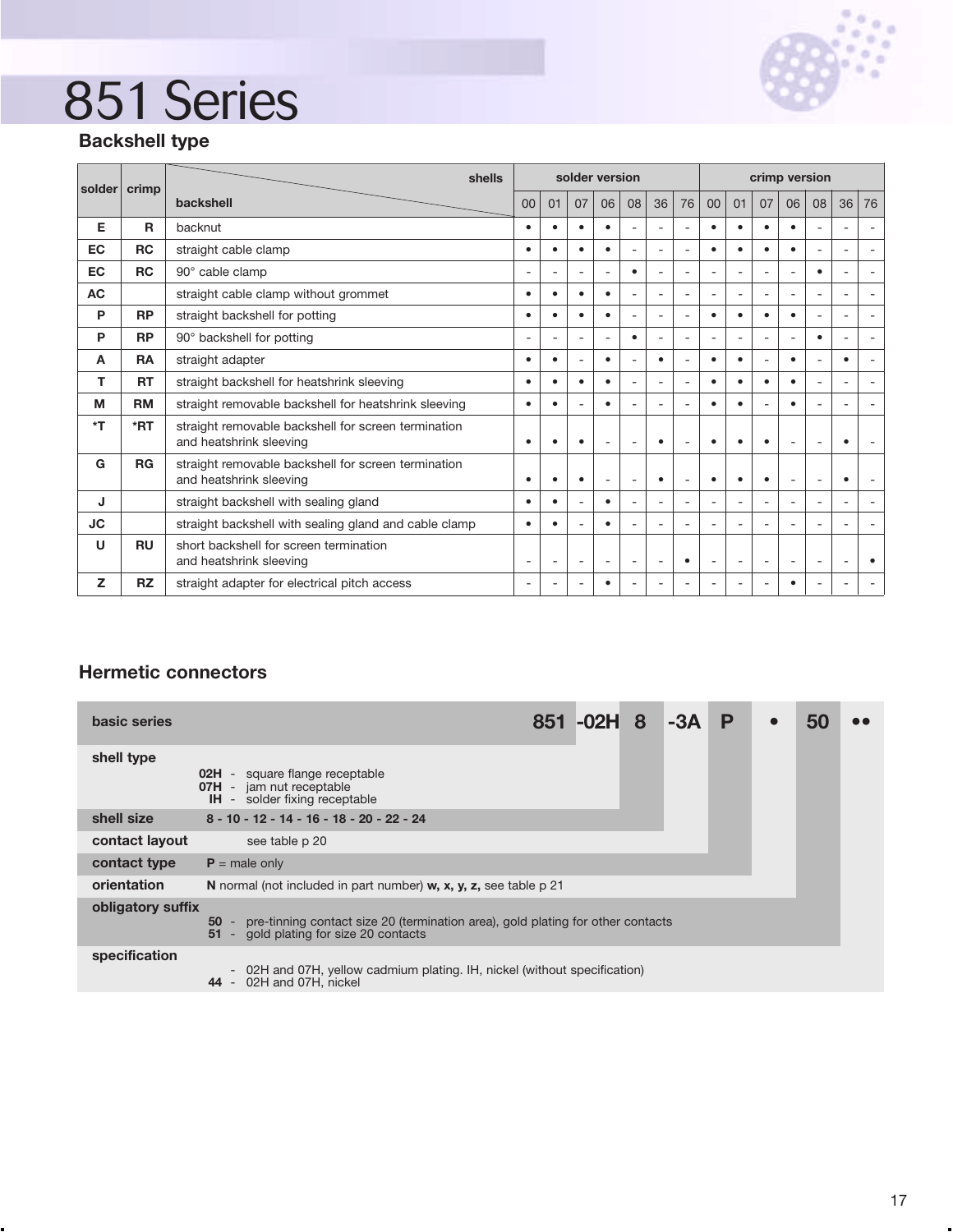

#### **Straight spills and wire wrap connectors**

| 851 - 02E 8 - 3A<br>P                                                                                                                                                                                                                                           |  |                                                                                                                                                                             |  |  |  |                                                                                                                                                                                        |  |  |  |  |
|-----------------------------------------------------------------------------------------------------------------------------------------------------------------------------------------------------------------------------------------------------------------|--|-----------------------------------------------------------------------------------------------------------------------------------------------------------------------------|--|--|--|----------------------------------------------------------------------------------------------------------------------------------------------------------------------------------------|--|--|--|--|
| 07A - jam nut receptable not accepting backshell                                                                                                                                                                                                                |  |                                                                                                                                                                             |  |  |  |                                                                                                                                                                                        |  |  |  |  |
| 8 - 10 - 12 - 14 - 16 - 18 - 20 - 22 - 24                                                                                                                                                                                                                       |  |                                                                                                                                                                             |  |  |  |                                                                                                                                                                                        |  |  |  |  |
| contact layout<br>see table p 20                                                                                                                                                                                                                                |  |                                                                                                                                                                             |  |  |  |                                                                                                                                                                                        |  |  |  |  |
| contact type<br>$P = male - S = female$                                                                                                                                                                                                                         |  |                                                                                                                                                                             |  |  |  |                                                                                                                                                                                        |  |  |  |  |
| orientation<br>N normal (not included in part number) w, x, y, z, see table p 21                                                                                                                                                                                |  |                                                                                                                                                                             |  |  |  |                                                                                                                                                                                        |  |  |  |  |
| obligatory suffix<br>pre-tinning for straight spill size 20 contacts (termination area), gold plating for other contacts<br>$50 -$<br>51 - gold plating for straight spill contacts size 20<br>52 - zinc cobalt olive green plated (contacts : idem specif. 50) |  |                                                                                                                                                                             |  |  |  |                                                                                                                                                                                        |  |  |  |  |
| 16<br>olive green cadmium plated body<br>40<br>white cadmium plated body<br>34<br>34A                                                                                                                                                                           |  |                                                                                                                                                                             |  |  |  |                                                                                                                                                                                        |  |  |  |  |
|                                                                                                                                                                                                                                                                 |  | <b>02E</b> - square flange receptable not accepting backshell<br>non-bonded contacts, olive green cadmium plated shell<br>bonded contacts, olive green cadmium plated shell |  |  |  | $-$ Ø 1 mm contact, Ø 0,6 mm terminal<br>$-$ Ø 1,6 mm contact, Ø 1 mm terminal<br>$-$ Ø 1 mm contact, Ø 0,6 mm terminal<br>- $\varnothing$ 1,6 mm contact, $\varnothing$ 1 mm terminal |  |  |  |  |

## **Cross reference list**

#### **851 version with crimp contacts (olive green cadmium plating) connectors with backshells**

| <b>FCI Souriau</b>                 | <b>NFC 93422</b><br>(HE 301 B)               | <b>MIL-C 26482 G</b><br>Series I                                   | <b>VG 95328</b>                                  |
|------------------------------------|----------------------------------------------|--------------------------------------------------------------------|--------------------------------------------------|
| 851 00 R   50                      | $HE 301 B 00 R$ 1A                           | $*$ MS 3120 E $\dots$ $\dots$                                      | VG 95328 A                                       |
| 851 00 RC    50<br>851 00 RP    50 | HE 301 B 00 RC   . 1A<br>HE 301 B 00 RP   1A | $*$ MS 3120 F $\ldots$ $\ldots$<br>$*$ MS 3120 P $\ldots$ $\ldots$ | VG 95328 B                                       |
| 851 00 RG    50                    |                                              |                                                                    | VG95328R                                         |
| 851 00 RA    50                    | HE 301 B 00 RA   1A                          |                                                                    |                                                  |
| 851 01 R   50                      | HE 301 B 01 R   1A                           | $*$ MS 3121 E $\ldots$ $\ldots$                                    |                                                  |
| 851 01 RC    50<br>851 01 RP    50 | HE 301 B 01 RC   . 1A<br>HE 301 B 01 RP   1A | $*$ MS 3121 F $\ldots$ $\ldots$<br>$*$ MS 3121 P $\ldots$ $\ldots$ |                                                  |
| 851 01 RA    50                    | HE 301 B 01 RA   . 1A                        |                                                                    |                                                  |
| 851 02 R   50                      | HE 301 B 02 R<br>1A<br>HE 301 B 06 R         | $*$ MS 3122 E $\ldots$ $\ldots$                                    | VG 95328 C                                       |
| 851 06 R   50<br>851 06 RC    50   | 1A<br>HE 301 B 06 RC   . 1A                  | $*$ MS 3126 E $\ldots$ $\ldots$<br>$*$ MS 3126 F $\ldots$ $\ldots$ | VG 95328 K                                       |
| 851 06 RP    50                    | HE 301 B 06 RP   1A                          | $*$ MS 3126 P $\ldots$ $\ldots$                                    |                                                  |
| 851 06 RT    50<br>851 06 RA    50 | HE 301 B 06 RA   1A                          |                                                                    | VG 95328 J                                       |
| 851 36 RG    50                    |                                              |                                                                    | VG 95328 M                                       |
| 851 36 RA    50                    |                                              |                                                                    | VG 95328 N                                       |
| 851 07 R   50<br>851 07 RC    50   | HE 301 B 07 R   1A<br>HE 301 B 07 RC   . 1A  | $*$ MS 3124 E $\ldots$ $\ldots$<br>$*$ MS 3124 F $\ldots$ $\ldots$ | VG 95328 D<br>VG 95328 E   .                     |
| 851 07 RP    50                    | HE 301 B 07 RP   . 1A                        | $*$ MS 3124 P $\ldots$ $\ldots$                                    |                                                  |
| 851 07 RT   50                     |                                              |                                                                    | VG 95328 S                                       |
| 851 07 RG    50<br>851 76 RU    50 |                                              |                                                                    | VG 95328 T<br>VG 95328 U<br>$\sim$ $\sim$ $\sim$ |
| 851 08 RC    50                    | HE 301 B 08 RC   1A                          |                                                                    |                                                  |
| 851 08 RP    50                    | HE 301 B 08 RP   1A                          |                                                                    |                                                  |

\* Not QPL.

#### **Other plating**

| plating        | <b>FCI Souriau</b><br>solder version | NFC 93422 (HE 301 B) |                                 |  |
|----------------|--------------------------------------|----------------------|---------------------------------|--|
| white cadmium  | $851$ 5002                           | 851  5002            | HE 301 B    2A                  |  |
| black anodized | 851 5029                             | 851 50031            | $HF 301 B$ $\ldots$ $\ldots$ 4A |  |
| nickel         | $851$ 5044                           | 851 5044             | $HF 301 B$ $\ldots$ $\ldots$ 5A |  |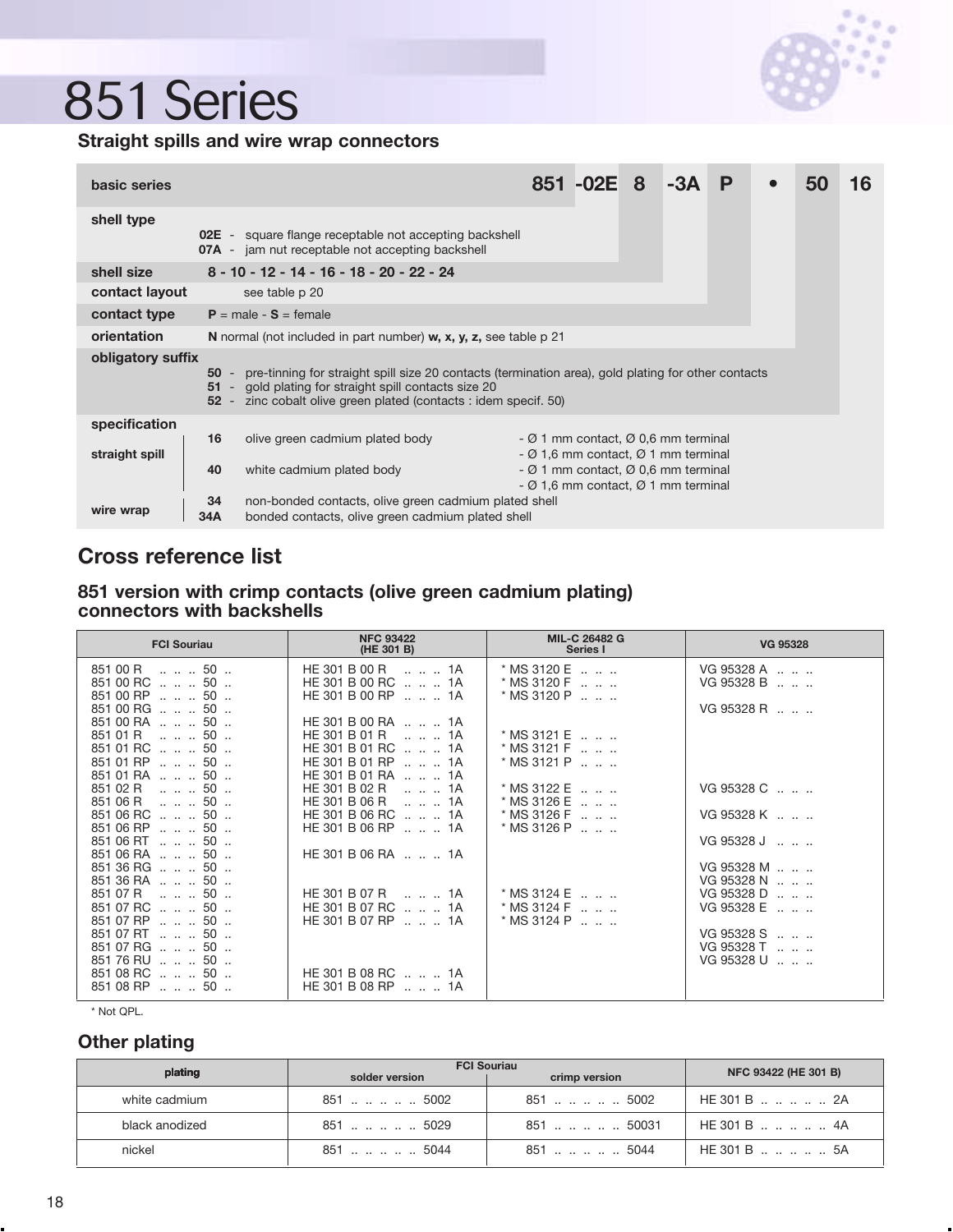

#### **851 version with solder contacts (olive green cadmium plating) connectors with backshells**

| <b>FCI Souriau</b>                                                                                                                                                                                                                                                                                                                                                                                                                                                                                                                                                                                                                                                                                                                                              | <b>NFC 93422 (HE 301 B)</b><br>MIL-C 26482 G Series I                                                                                                                                                                                                                                                                                                                                                                                                                                                                                                                                                                     |                                                                                                                                                                                                                                                         |                                  |  |  |  |
|-----------------------------------------------------------------------------------------------------------------------------------------------------------------------------------------------------------------------------------------------------------------------------------------------------------------------------------------------------------------------------------------------------------------------------------------------------------------------------------------------------------------------------------------------------------------------------------------------------------------------------------------------------------------------------------------------------------------------------------------------------------------|---------------------------------------------------------------------------------------------------------------------------------------------------------------------------------------------------------------------------------------------------------------------------------------------------------------------------------------------------------------------------------------------------------------------------------------------------------------------------------------------------------------------------------------------------------------------------------------------------------------------------|---------------------------------------------------------------------------------------------------------------------------------------------------------------------------------------------------------------------------------------------------------|----------------------------------|--|--|--|
| 851 00 E<br>$\ldots \ldots 50$<br>851 00 EC<br>50<br>851 00 AC    50<br>851 00 P<br>$\ldots$ $\ldots$ 50 $\ldots$<br>851 00 A<br>$\ldots$ $\ldots$ 50 $\ldots$<br>851 00 J<br>$\ldots$ $\ldots$ 50 $\ldots$<br>851 00 JC<br>50<br>851 01 E<br>50<br>851 01 EC   50<br>851 01 AC    50<br>851 01 P<br>50<br>851 01 A<br>50<br>851 01 J<br>50<br>851 01 JC<br>50<br>851 02 E<br>$\ldots$ $\ldots$ 50 $\ldots$<br>851 06 E<br>$\ldots$ $\ldots$ 50 $\ldots$<br>851 06 EC  50<br>851 06 AC   50<br>851 06 P<br>50<br>50<br>851 06 A<br>851 06 J<br>50<br>851 06 JC<br>50<br>851 08 EC<br>50<br>851 08 P<br>50<br>851 07 E<br>$\ldots$ $\ldots$ 50 $\ldots$<br>851 07 EC    50<br>851 07 AC<br>50<br>851 07 P<br>$\ldots$ $\ldots$ 50 $\ldots$<br>851 07 A<br>. 50 . | HE 301 B 00 E<br>1A<br>HE 301 B 00 EC<br>1A<br>HE 301 B 00 AC   1A<br>HE 301 B 00 P<br>1A<br>HE 301 B 00 A<br>1A<br>HE 301 B 00 J<br>1A<br>HE 301 B 01 E<br>1A<br>HE 301 B 01 EC<br>1A<br>HE 301 B 01 AC   . 1A<br>HE 301 B 01 P<br>1A<br>HE 301 B 01 A<br>1A<br>HE 301 B 01 J<br>1A<br>HE 301 B 02 E<br>1A<br>HE 301 B 06 E<br>1A<br>HE 301 B 06 EC   1A<br>HE 301 B 06 AC   1A<br>HE 301 B 06 P<br>1A<br>HE 301 B 06 A<br>1A<br>HE 301 B 06 J<br>1A<br>HE 301 B 08 EC   1A<br>HE 301 B 08 P<br>1A<br>HE 301 B 07 E<br>1A<br>HE 301 B 07 EC   1A<br>HE 301 B 07 AC<br>1A<br>HE 301 B 07 P<br>1A<br>HE 301 B 07 A<br>. 1A | MS 3110 E<br>MS 3110 F<br>MS 3110 P<br>MS3110 J<br>MS 3111 E<br>MS 3111 F<br>MS 3111 P<br>$MS$ 3111 J $\ldots$ $\ldots$<br>MS 3112 E<br>MS 3116 E<br>MS 3116 F<br>MS 3116 P<br>MS 3116 J<br>$MS$ 3114 $E$<br>$MS$ 3114 F $\ldots$ $\ldots$<br>MS 3114 P | <b>VG 95328</b><br>VG 95328 H  . |  |  |  |

#### **851 hermetic version**

| <b>FCI Souriau</b>                                     | NFC 93422 (model HE 301 B)                                             | MIL-C 26482 G Series I                                 | VG 95328                     |  |  |
|--------------------------------------------------------|------------------------------------------------------------------------|--------------------------------------------------------|------------------------------|--|--|
| 851 02 H<br>P.50<br>P.50<br>851 07 H<br>851 IH<br>P.50 | $HE 301 B 02 H$ P.3A<br>HE 301 B 07 H<br>. P.3A<br>P3A<br>HE 301 B 1 H | $*$ MS 3114 H $\ldots$ P.<br>$*$ MS 3113 H $\ldots$ P. | VG 95328 F<br><br>VG 95328 G |  |  |

\* Not QPL.

### **Contacts - Crimp contacts**

|              | contact type      |                               | contact<br>size                                          | part numbers                         | section in<br>mm <sup>2</sup> | gauge AWG | Ø over insulation<br>min/Max (mm) |               |  |
|--------------|-------------------|-------------------------------|----------------------------------------------------------|--------------------------------------|-------------------------------|-----------|-----------------------------------|---------------|--|
|              | male              | for contact<br>layouts 82, 83 |                                                          | 8500-9573                            |                               |           |                                   | $+$ $   -$    |  |
|              | female            | 84 and 12.14                  | 24<br>0.21<br>8500-9213<br>20<br>1.20 / 2.11<br>to<br>to |                                      |                               |           |                                   |               |  |
| standard     | male              | for other<br>contact          |                                                          | 8500-697                             | 0.93                          | 18        |                                   |               |  |
|              | female            | layouts                       |                                                          | 8500-1758A                           |                               |           |                                   |               |  |
|              | male              |                               | 16                                                       | 8500-1300                            | 0.93<br>to                    | 18<br>to  | 1.60 / 2.80                       |               |  |
|              | female            |                               | 8500-9331                                                | 1.91                                 | 14                            |           |                                   |               |  |
|              | reducing sleeve   |                               | 20                                                       | 8500-781                             | 0.26 to 0.21                  | 30 to 24  |                                   | $ \equiv$ $-$ |  |
|              |                   |                               | 16                                                       | 8500-1985                            | 0.60                          | 20        |                                   | t and         |  |
|              | chromel<br>alumel | male                          | 20                                                       | 8500-809<br>8500-812                 | 0.21<br>to                    | 24<br>to  | 1.20 / 2.11                       |               |  |
|              | chromel<br>alumel | female                        |                                                          | 8500-2054<br>0.93<br>18<br>8500-2055 |                               |           |                                   |               |  |
| thermocouple | chromel<br>alumel | male                          | 16                                                       | 8500-1053<br>8500-1058               | 0.93<br>to                    | 18<br>to  | 1.60 / 2.80                       |               |  |
|              | chromel<br>alumel | female                        |                                                          | 8500-1054<br>8500-1059               | 1.91                          | 14        |                                   |               |  |

#### **Wire wrap contacts**

| contact type | contact<br>size | part numbers | diagonals    | gauge AWG   | number<br>of wraps |                          |
|--------------|-----------------|--------------|--------------|-------------|--------------------|--------------------------|
| male         | 20              | 8500-4220    | 0.78<br>0.85 | 26-28-30    | $\sim$             |                          |
| female       |                 | 8500-9351    | 0.78<br>0.85 | 26-28-30    |                    |                          |
| male         | 16              | 8500-4304    | 1.55<br>1.70 | 20-22-24-26 | 3                  | $\overline{\phantom{a}}$ |
| female       |                 | 8500-4305    | 1.55<br>1.70 | 20-22-24-26 | Ω                  |                          |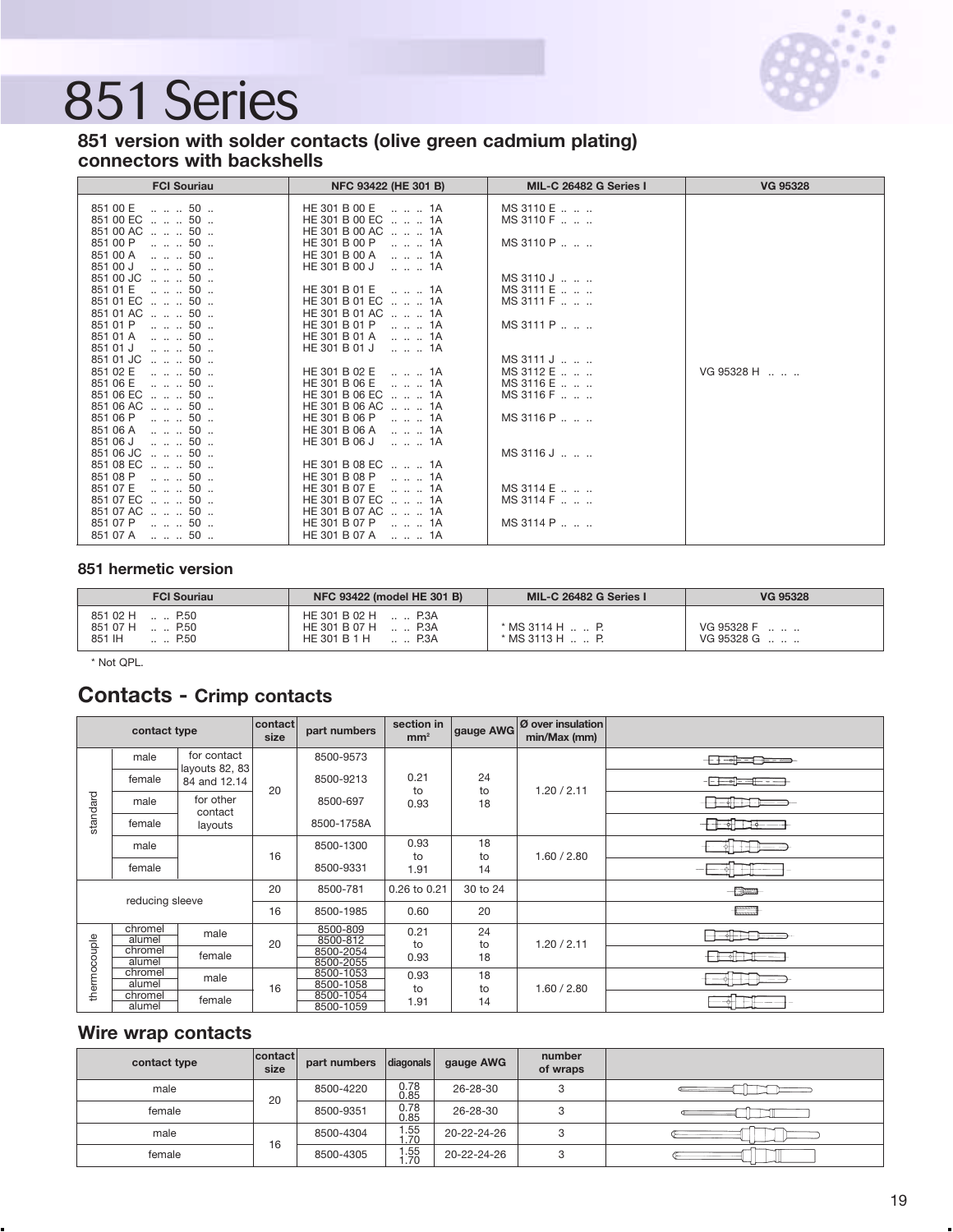

**Contact layouts**

20

**Viewed from front face of male insulator**

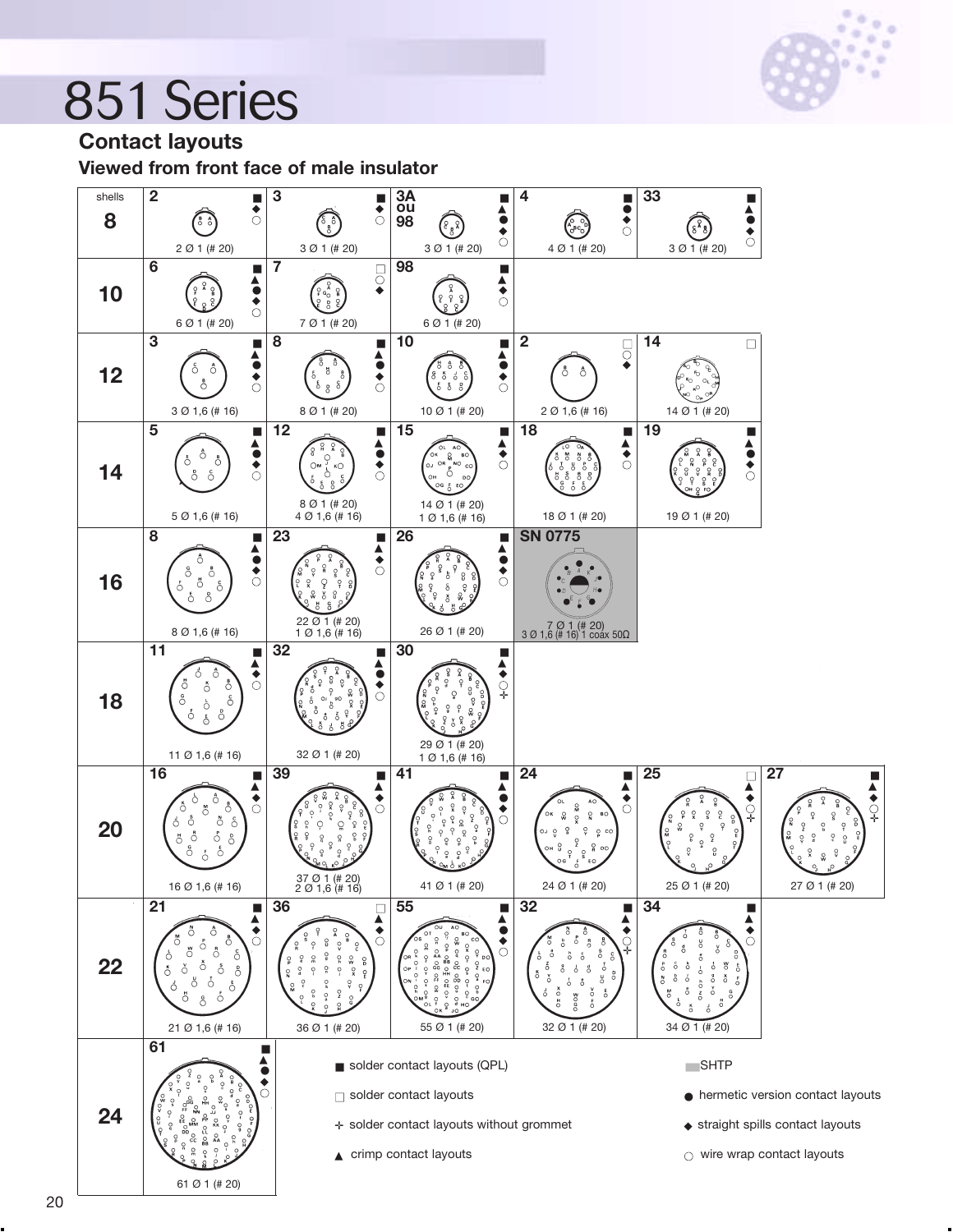

### **Polarization - insulator rotated inside metal body**

Viewed from front face of male insulator (receptacle or plug)



| shell | layout                                     |                                   | angle in degrees                       |                                        |                                        |                        |                        | NFC 93422 HE 30 1B   MIL-C 26482G Serie 1 |                        | service 1             | service 2           |
|-------|--------------------------------------------|-----------------------------------|----------------------------------------|----------------------------------------|----------------------------------------|------------------------|------------------------|-------------------------------------------|------------------------|-----------------------|---------------------|
|       |                                            | W                                 | $\mathsf{x}$                           | Y                                      | z                                      | solder                 | crimp                  | solder                                    | crimp                  |                       | 1500 Vrms 2300 Vrms |
| 8     | $\overline{c}$<br>3<br>3A (98)*<br>4<br>33 | 58<br>60<br>60<br>45<br>90        | 122<br>210<br>210                      |                                        |                                        |                        | $\bullet$              | $\bullet$                                 | $\bullet$              | Χ<br>Χ<br>X<br>Χ<br>X |                     |
| 10    | 6<br>$\overline{7}$<br>98                  | 90<br>90                          | 180                                    | —<br>240                               | —<br>270                               |                        | $\bullet$              | $\bullet$                                 | $\bullet$<br>$\bullet$ | Χ<br>X<br>Χ           |                     |
| 12    | 3<br>8<br>10<br>2<br>14                    | 90<br>60                          | 112<br>155                             | 180<br>203<br>270                      | $\overline{\phantom{0}}$<br>292<br>295 | $\bullet$              | $\bullet$              |                                           | $\bullet$              | Χ<br>Χ<br>X           | X<br>X              |
| 14    | $\mathbf 5$<br>12<br>15<br>18<br>19        | 40<br>43<br>17<br>15<br>30        | 92<br>90<br>110<br>90<br>165           | 184<br>155<br>180<br>315               | 273<br>234<br>270                      | $\bullet$<br>$\bullet$ | $\bullet$              |                                           | $\bullet$              | Χ<br>X<br>Χ<br>X      | X                   |
| 16    | 8<br>23<br>26                              | 54<br>158<br>60                   | 152<br>270<br>—                        | 180<br>275                             | 331<br>338                             | $\bullet$<br>٠         | $\bullet$              | ٠                                         | $\bullet$              | Χ<br>X                | X                   |
| 18    | 11<br>32<br>30                             | 62<br>85<br>180                   | 119<br>138<br>193                      | 241<br>222<br>285                      | 340<br>265<br>350                      | $\bullet$              | ٠                      |                                           | $\bullet$<br>٠         | X<br>X                | X                   |
| 20    | 16<br>39<br>41<br>24<br>25<br>27           | 238<br>63<br>45<br>70<br>72<br>72 | 318<br>144<br>126<br>145<br>144<br>144 | 333<br>252<br>225<br>215<br>216<br>216 | 347<br>333<br>290<br>288<br>288        | $\bullet$              | $\bullet$<br>$\bullet$ | $\bullet$                                 | $\bullet$              | X<br>Χ<br>Χ<br>Χ<br>X | X                   |
| 22    | 21<br>36<br>55<br>32<br>34                 | 16<br>72<br>30<br>72<br>62        | 135<br>144<br>142<br>145<br>142        | 175<br>216<br>226<br>215<br>218        | 349<br>288<br>314<br>288<br>298        |                        | $\bullet$              | ٠                                         | ٠                      | Χ<br>Χ<br>Χ<br>X      | X                   |
| 24    | 61                                         | 90                                | 180                                    | 270                                    | 324                                    | $\bullet$              | $\bullet$              | $\bullet$                                 | $\bullet$              | Χ                     |                     |

\* 8-98 layout W and non standard orientations

### **Dimensions - square flange receptacle with backnut**

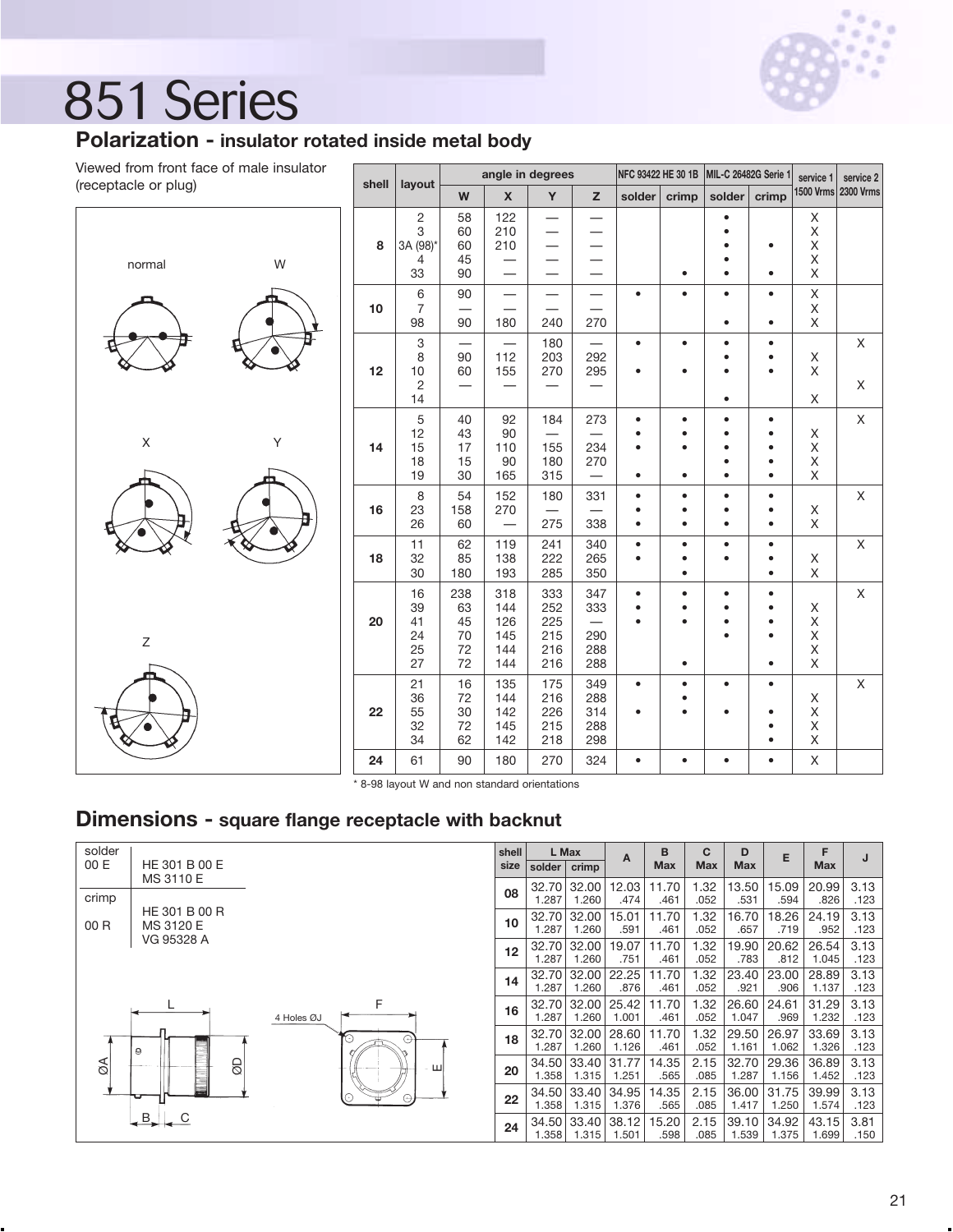

### **Square flange receptacle with straight cable clamp**

| solder                     |                                    | shell |                | L Max          | Α              | B             | С            | D              | E              | F              | G             |              |
|----------------------------|------------------------------------|-------|----------------|----------------|----------------|---------------|--------------|----------------|----------------|----------------|---------------|--------------|
| 00 EC                      | HE 301 B 00 EC                     | size  |                | solder crimp   |                | <b>Max</b>    | <b>Max</b>   | <b>Max</b>     |                | <b>Max</b>     |               |              |
|                            | <b>MS 3110 F</b>                   | 08    | 48.00          | 47.30          | 12.03          | 11.70         | 1.32         | 19.90          | 15.09          | 20.99          | 3.50          | 3.13         |
| 00 AC                      | HE 301 B 00 AC                     |       | 1.890          | 1.862          | .474           | .461          | .052         | .783           | .594           | .826           | .138          | .123         |
| crimp                      |                                    | 10    | 48.00<br>1.890 | 47.30<br>1.862 | 15.01<br>.591  | 11.70<br>.461 | 1.32<br>.052 | 21.50<br>.846  | 18.26<br>.719  | 24.19<br>.952  | 5.00<br>.197  | 3.13<br>.123 |
| 00 RC                      | HE 301 B 00 RC<br><b>MS 3120 F</b> | 12    | 48.00<br>1.890 | 47.30<br>1.862 | 19.07<br>.751  | 11.70<br>.461 | 1.32<br>.052 | 25.00<br>.984  | 20.62<br>.812  | 26.54<br>1.045 | 8.20<br>.323  | 3.13<br>.123 |
|                            | VG 95328 B                         | 14    | 48.00<br>1.890 | 47.30<br>1.862 | 22.25<br>.876  | 11.70<br>.461 | 1.32<br>.052 | 27.80<br>1.094 | 23.00<br>.906  | 28.89<br>1.137 | 10.00<br>.394 | 3.13<br>.123 |
|                            | F<br>4 Holes ØJ                    | 16    | 51.00<br>2.008 | 50.50<br>1.988 | 25.42<br>1.001 | 1.70<br>.461  | 1.32<br>.052 | 29.40<br>1.157 | 24.61<br>.969  | 31.29<br>1.232 | 13.00<br>.512 | 3.13<br>.123 |
| 0                          | O<br>℮                             | 18    | 51.00<br>2.008 | 50.50<br>1.988 | 28.60<br>1.126 | 11.70<br>.461 | 1.32<br>.052 | 35.30<br>1.390 | 26.97<br>1.062 | 33.69<br>1.326 | 16.00<br>.630 | 3.13<br>.123 |
| $\mathcal{O}(\mathcal{A})$ | 8Í<br>ш<br>≏                       | 20    | 53.00<br>2.087 | 51.50<br>2.028 | 31.77<br>1.251 | 14.35<br>.565 | 2.15<br>.085 | 35.30<br>1.390 | 29.36<br>1.156 | 36.89<br>1.452 | 16.00<br>.630 | 3.13<br>.123 |
|                            |                                    | 22    | 53.00<br>2.087 | 51.50<br>2.028 | 34.95<br>1.376 | 14.35<br>.565 | 2.15<br>.085 | 41.10<br>1.618 | 31.75<br>1.250 | 39.99<br>1.574 | 19.30<br>.760 | 3.13<br>.123 |
| B                          |                                    | 24    | 53.00<br>2.087 | 51.50<br>2.028 | 38.12<br>1.501 | 15.20<br>.598 | 2.15<br>.085 | 42.40<br>1.669 | 34.92<br>1.375 | 43.15<br>1.699 | 20.60<br>.811 | 3.81<br>.150 |

### **Square flange receptacle with straight backshell for potting**

| solder   |                                    |                 | shell          |                | L Max                                  | A                    | B             | С             | D              | Е              | F                              | G              |              |
|----------|------------------------------------|-----------------|----------------|----------------|----------------------------------------|----------------------|---------------|---------------|----------------|----------------|--------------------------------|----------------|--------------|
| 00 P     | HE 301 B 00 P                      |                 | size           |                | solder crimp                           |                      | <b>Max</b>    | <b>Max</b>    | <b>Max</b>     |                | <b>Max</b>                     | <b>Max</b>     |              |
| crimp    | <b>MS 3110 P</b>                   |                 | 08             | 36.20<br>1.425 | 41.70<br>1.642                         | 12.03<br>.474        | 11.70<br>.461 | 1.32<br>.052  | 15.34<br>.604  | 15.09<br>.594  | 20.99<br>.826                  | 10.46<br>.412  | 3.13<br>.123 |
| 00 RP    | HE 301 B 00 RP<br><b>MS 3120 P</b> |                 | 10             | 36.20<br>1.425 | 41.70<br>1.642                         | 15.01<br>.591        | 11.70<br>.461 | 1.32<br>.052  | 17.70<br>.697  | 18.26<br>.719  | 24.19<br>.952                  | 13.55<br>.533  | 3.13<br>.123 |
|          |                                    |                 | 12             | 36.20<br>1.425 | 41.70<br>1.642                         | 19.07<br>.751        | 11.70<br>.461 | 1.32<br>.052  | 21.69<br>.854  | 20.62<br>.812  | 26.54<br>1.045                 | 13.96<br>.550  | 3.13<br>.123 |
|          |                                    | 14              | 36.20<br>1.425 | 41.70<br>1.642 | 22.25<br>.876                          | 11.70<br>.461        | 1.32<br>.052  | 23.90<br>.941 | 23.00<br>.906  | 28.89<br>1.137 | 17.42<br>.686                  | 3.13<br>.123   |              |
|          |                                    | F<br>4 Holes ØJ | 16             | 36.20<br>1.425 | 41.70<br>1.642                         | 25.42<br>1.001       | 11.70<br>.461 | 1.32<br>.052  | 27.00<br>1.063 | 24.61<br>.969  | 31.29<br>1.232                 | 20.56<br>.809  | 3.13<br>.123 |
| $\theta$ | Ю<br>E                             |                 |                | 36.91<br>1.453 | 44.46                                  | 28.60<br>1.750 1.126 | 11.70<br>.461 | 1.32<br>.052  | 30.50<br>1.201 | 26.97<br>1.062 | 33.69<br>1.326                 | 23.66<br>.931  | 3.13<br>.123 |
| $\delta$ | ØG<br>≏                            | ш               | 20             | 43.80<br>1.724 | 2.005                                  | 50.93 31.77<br>1.251 | 14.35<br>.565 | 2.15<br>.085  | 33.65<br>1.325 | 29.36<br>1.156 | 36.89<br>1.452                 | 23.92<br>.942  | 3.13<br>.123 |
|          |                                    |                 | 22             | 43.80<br>1.724 | 2.005                                  | 50.93 34.95<br>1.376 | 14.35<br>.565 | 2.15<br>.085  | 37.10<br>1.461 | 31.75<br>1.250 | 39.99<br>1.574                 | 25.52<br>1.005 | 3.13<br>.123 |
| B        |                                    |                 | 24             |                | 43.80 51.40 38.12<br>1.724 2.024 1.501 |                      | 15.20<br>.598 | 2.15<br>.085  | 40.00          | 34.92          | 43.15<br>1.575   1.375   1.699 | 32.00<br>1.260 | 3.81<br>.150 |

### **Square flange receptacle with straight adapter**

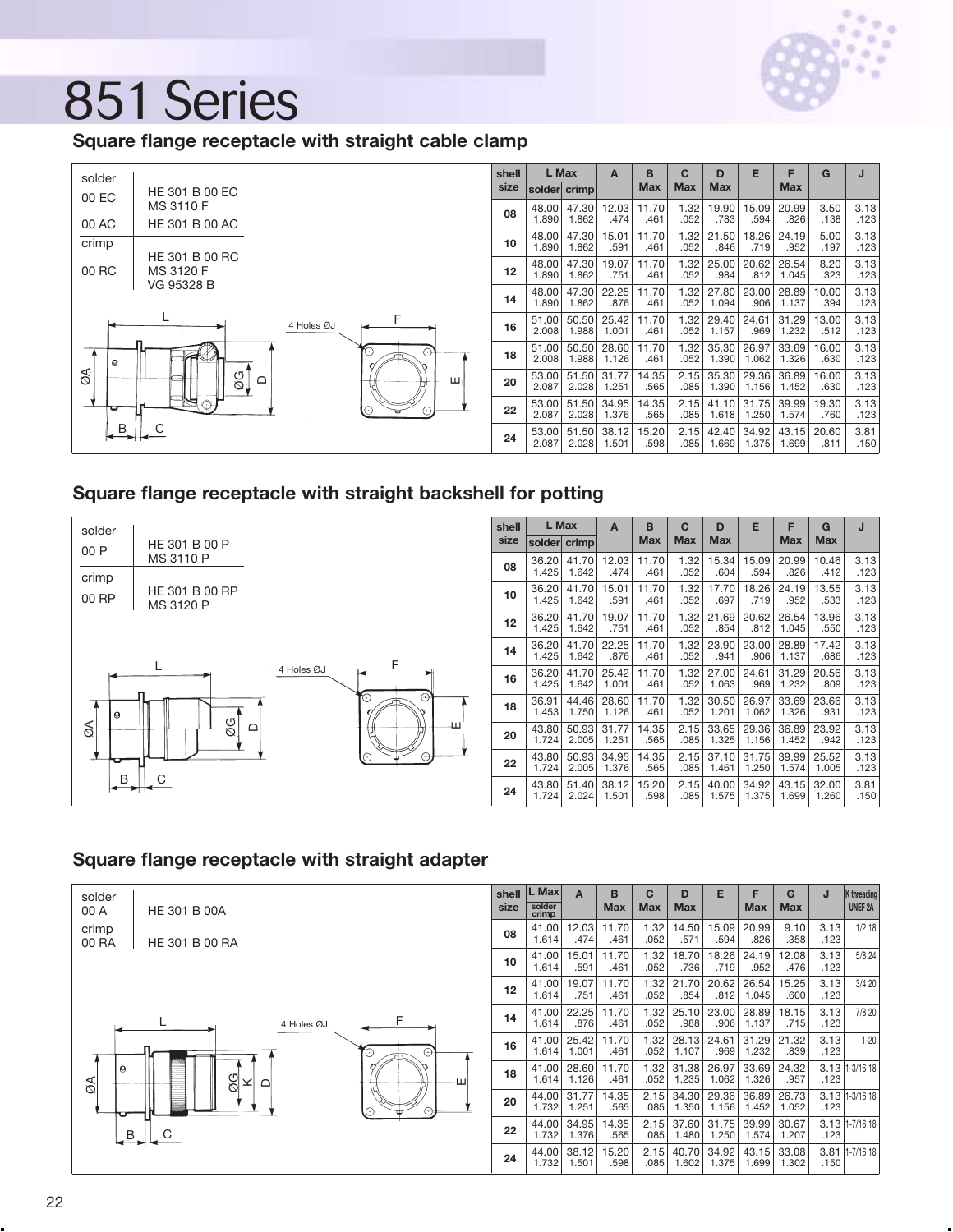

### **Square flange receptacle with straight backshell for heatshrink sleeving**



| shell<br>size | solder         | L Max<br>crimp | A                          | в<br><b>Max</b> | C<br><b>Max</b> | D<br><b>Max</b> | E              | F<br><b>Max</b>            | solder                    | L Max<br>crimp | J            | M<br><b>Max</b> |
|---------------|----------------|----------------|----------------------------|-----------------|-----------------|-----------------|----------------|----------------------------|---------------------------|----------------|--------------|-----------------|
| 08            | 36.70<br>1.445 | 36.00<br>1.417 | 12.03<br>.474              | 11.70<br>.461   | 1.32<br>.052    | 15.35<br>.604   | 15.09<br>.594  | 20.99<br>.826              | 7.20<br>.283              | 6.70<br>.264   | 3.13<br>.123 | 3.70<br>.146    |
| 10            | 36.70<br>1.445 | 36.00<br>1.417 | 15.01<br>.591              | 11.70<br>.461   | 1.32<br>.052    | 18.15<br>.715   | 18.26<br>.719  | 24.19<br>.952              | 10.20<br>.402             | 9.40<br>.370   | 3.13<br>.123 | 3.70<br>.146    |
| 12            | 36.70<br>1.445 | 36.00<br>1.417 | 19.07<br>.751              | 11.70<br>.461   | 1.32<br>.052    | 23.45<br>.923   | 20.62<br>.812  | 26.54<br>1.045             | 13.20 11.95<br>.520       | .470           | 3.13<br>.123 | 3.70<br>.146    |
| 14            | 36.70<br>1.445 | 36.00<br>1.417 | 22.25<br>.876              | 11.70<br>.461   | 1.32<br>.052    | 24.25<br>.955   | 23.00<br>.906  | 28.89<br>1.137             | 16.10 15.15<br>.634       | .596           | 3.13<br>.123 | 3.70<br>.146    |
| 16            | 39.00<br>1.535 | 38.30<br>1.508 | 28.60<br>1.001             | 11.70<br>.461   | 1.32<br>.052    | 31.75<br>1.163  | 26.97<br>.969  | 1.232                      | 33.69 21.30 19.95<br>.758 | .711           | 3.13<br>.123 | 3.70<br>.146    |
| 18            | 39.00<br>1.535 | 1.508          | 38.30 28.60 11.70<br>1.126 | .461            | 1.32<br>.052    | 31.75<br>1.250  | 26.97<br>1.062 | 33.69 21.30 19.95<br>1.326 | .839                      | .785           | 3.13<br>.123 | 3.70<br>.146    |
| 20            | 45.30<br>1.783 | 44.20<br>1.740 | 31.77<br>1.251             | 14.35<br>.565   | 2.15<br>.085    | 35.85<br>1.411  | 29.36<br>1.156 | 36.89 24.40 23.05<br>1.452 | .961                      | .907           | 3.13<br>.123 | 3.70<br>.146    |
| 22            | 45.30<br>1.783 | 44.20<br>1.740 | 34.95 <br>1.376            | 14.35<br>.565   | 2.15<br>.085    | 38.20<br>1.504  | 31.75<br>1.250 | 39.99<br>1.574             | 27.50 25.55<br>1.083      | 1.006          | 3.13<br>.123 | 3.70<br>.146    |
| 24            | 44.00<br>1.732 | 42.60<br>1.677 | 38.12<br>1.501             | 15.20<br>.598   | 2.15<br>.085    | 41.30<br>1.626  | 34.92<br>1.375 | 43.15<br>1.699             | 30.60 28.65<br>1.205      | 1.128          | 3.81<br>.150 | 3.70<br>.146    |

### **Square flange receptacle with removable straight backshell for heatshrink sleeving**



| shell<br>size | L Max<br>solder<br>crimp | A     | в<br><b>Max</b> | C<br><b>Max</b> | D<br><b>Max</b> | E     | F<br><b>Max</b> | G<br><b>Max</b> | J    | M<br><b>Max</b> |
|---------------|--------------------------|-------|-----------------|-----------------|-----------------|-------|-----------------|-----------------|------|-----------------|
| 08            | 50.00                    | 12.03 | 11.70           | 1.32            | 13.55           | 15.09 | 20.99           | 7.05            | 3.13 | 3.50            |
|               | 1.969                    | .474  | .461            | .052            | .604            | .719  | .952            | .390            | .123 | .138            |
| 10            | 50.00                    | 15.01 | 11.70           | 1.32            | 15.35           | 18.26 | 24.19           | 9.90            | 3.13 | 3.50            |
|               | 1.969                    | .591  | .461            | .052            | .767            | .812  | 1.045           | .496            | .123 | .138            |
| 12            | 50.00                    | 19.07 | 11.70           | 1.32            | 19.48           | 20.62 | 26.54           | 12.60           | 3.13 | 3.50            |
|               | 1.969                    | .751  | .461            | .052            | .767            | .812  | 1.045           | .496            | .123 | .138            |
| 14            | 50.00                    | 22.25 | 11.70           | 1.32            | 21.30           | 23.00 | 28.89           | 15.90           | 3.13 | 3.50            |
|               | 1.969                    | .876  | .461            | .052            | .839            | .906  | 1.137           | .626            | .123 | .138            |
| 16            | 50.00                    | 25.42 | 11.70           | 1.32            | 24.50           | 24.61 | 31.29           | 18.95           | 3.13 | 3.50            |
|               | 1.969                    | 1.001 | .461            | .052            | .965            | .969  | 1.232           | .746            | .123 | .138            |
| 18            | 50.00                    | 28.60 | 11.70           | 1.32            | 26.45           | 26.97 | 33.69           | 20.90           | 3.13 | 3.50            |
|               | 1.969                    | 1.126 | .461            | .052            | 1.041           | 1.062 | 1.326           | .823            | .123 | .138            |
| 20            | 53.30                    | 31.70 | 14.35           | 2.15            | 34.24           | 31.75 | 39.99           | 26.60           | 3.13 | 3.50            |
|               | 2.098                    | 1.376 | .565            | .085            | 1.348           | 1.250 | 1.574           | 1.047           | .123 | .138            |
| 22            | 53.30                    | 34.95 | 14.35           | 2.15            | 34.24           | 31.75 | 39.99           | 26.60           | 3.13 | 3.50            |
|               | 2.098                    | 1.376 | .565            | .085            | 1.348           | 1.250 | 1.574           | 1.047           | .123 | .138            |
| 24            | 53.30                    | 38.12 | 15.20           | 2.15            | 36.47           | 34.92 | 43.15           | 29.30           | 3.81 | 3.50            |
|               | 2.098                    | 1.501 | .598            | .085            | 1.436           | 1.375 | 1.699           | 1.154           | .150 | .138            |

#### **Square flange receptacle with removable straight backshell for screen termination and heatshrink sleeving (38 and 42 suffix)**

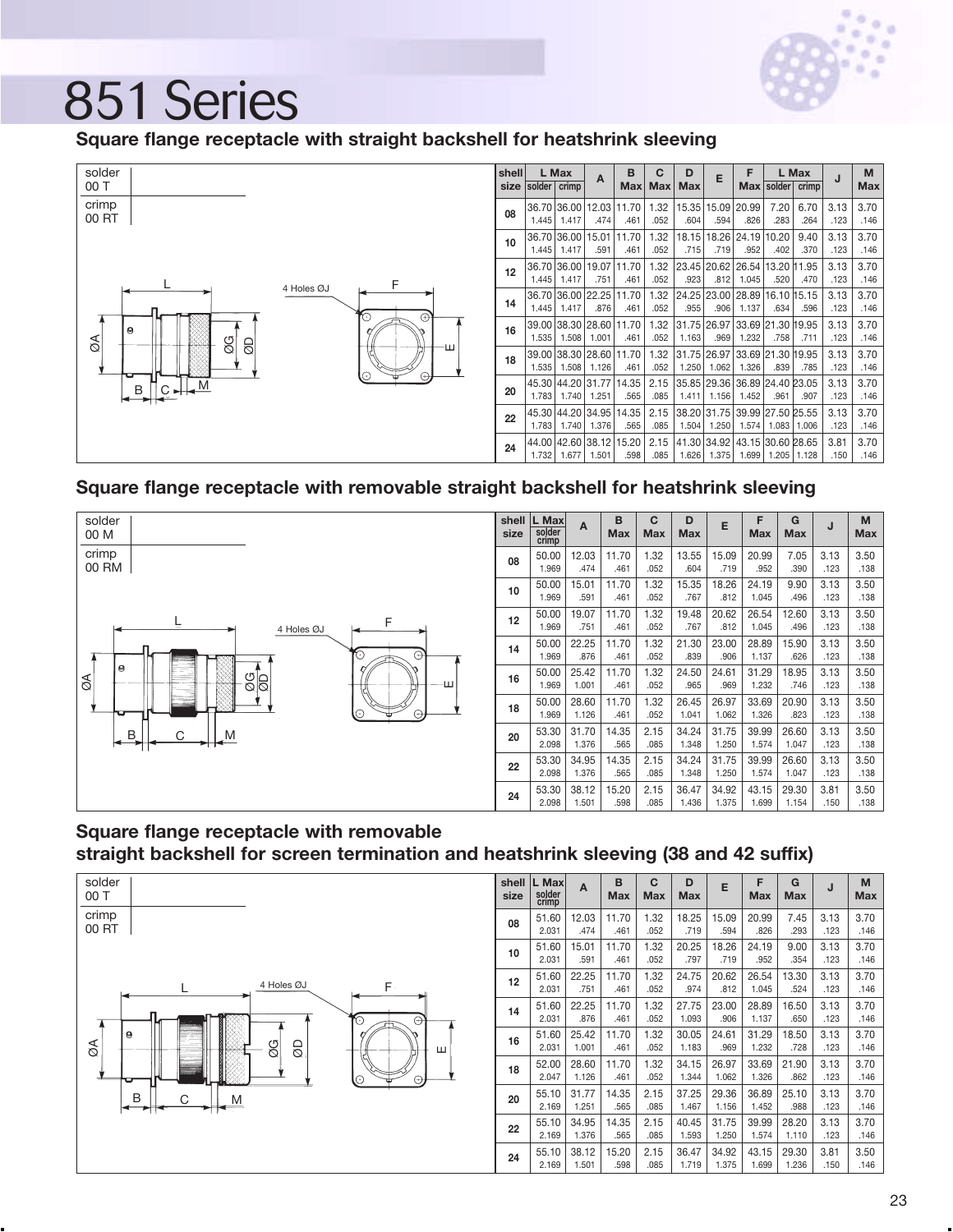

### **Square flange receptacle with removable straight backshell for screen termination and heatshrink sleeving**



| shell<br>size | L Max<br>solder<br>crimp | A     | в<br><b>Max</b> | C<br><b>Max</b> | D<br><b>Max</b> | E     | F<br><b>Max</b> | G<br><b>Max</b> | J    | M<br><b>Max</b> |
|---------------|--------------------------|-------|-----------------|-----------------|-----------------|-------|-----------------|-----------------|------|-----------------|
| 08            | 51.60                    | 12.03 | 11.70           | 1.32            | 18.25           | 15.09 | 20.99           | 7.45            | 3.13 | 3.70            |
|               | 2.031                    | .474  | .461            | .052            | .719            | .594  | .826            | .293            | .123 | .146            |
| 10            | 51.60                    | 15.01 | 11.70           | 1.32            | 20.25           | 18.26 | 24.19           | 9.00            | 3.13 | 3.70            |
|               | 2.031                    | .591  | .461            | .052            | .797            | .719  | .952            | .354            | .123 | .146            |
| 12            | 51.60                    | 19.07 | 11.70           | 1.32            | 24.75           | 20.62 | 26.54           | 13.30           | 3.13 | 3.70            |
|               | 2.031                    | .751  | .461            | .052            | .974            | .812  | 1.045           | .524            | .123 | .146            |
|               | 51.60                    | 22.25 | 11.70           | 1.32            | 27.75           | 23.00 | 28.89           | 16.50           | 3.13 | 3.70            |
| 14            | 2.031                    | .876  | .461            | .052            | 1.093           | .906  | 1.137           | .650            | .123 | .146            |
| 16            | 51.60                    | 25.42 | 11.70           | 1.32            | 30.05           | 24.61 | 31.29           | 18.50           | 3.13 | 3.70            |
|               | 2.031                    | 1.001 | .461            | .052            | 1.183           | .969  | 1.232           | .728            | .123 | .146            |
| 18            | 52.00                    | 28.60 | 11.70           | 1.32            | 34.15           | 26.97 | 33.69           | 21.90           | 3.13 | 3.70            |
|               | 2.047                    | 1.126 | .461            | .052            | 1.344           | 1.062 | 1.326           | .862            | .123 | .146            |
| 20            | 55.10                    | 31.77 | 14.35           | 2.15            | 37.25           | 29.36 | 36.89           | 25.10           | 3.13 | 3.70            |
|               | 2.169                    | 1.251 | .565            | .085            | 1.467           | 1.156 | 1.452           | .988            | .123 | .146            |
|               | 55.10                    | 34.95 | 14.35           | 2.15            | 40.45           | 31.75 | 39.99           | 28.20           | 3.13 | 3.70            |
| 22            | 2.169                    | 1.376 | .565            | .085            | 1.593           | 1.250 | 1.574           | 1.110           | .123 | .146            |
|               | 55.10                    | 38.12 | 15.20           | 2.15            | 43.65           | 34.92 | 43.15           | 31.40           | 3.81 | 3.70            |
| 24            | 2.169                    | 1.501 | .598            | .085            | 1.719           | 1.375 | 1.699           | 1.236           | .150 | .146            |

### **Square flange receptacle with straight sealing gland backshell**



| shell | L Max  | A     | B          | C          | D          | E     | F          |       | G          | J    |
|-------|--------|-------|------------|------------|------------|-------|------------|-------|------------|------|
| size  | solder |       | <b>Max</b> | <b>Max</b> | <b>Max</b> |       | <b>Max</b> | min   | <b>Max</b> |      |
| 08    | 47.60  | 12.03 | 11.70      | 1.32       | 14.40      | 15.09 | 20.99      | 5.02  | 5.84       | 3.13 |
|       | 1.874  | .474  | .461       | .052       | .567       | .594  | .826       | .198  | .230       | .123 |
| 10    | 47.60  | 15.01 | 11.70      | 1.32       | 17.60      | 18.26 | 24.19      | 5.94  | 6.76       | 3.13 |
|       | 1.874  | .591  | .461       | .052       | .693       | .719  | .952       | .234  | .266       | .123 |
| 12    | 48.70  | 19.07 | 11.70      | 1.32       | 21.10      | 20.62 | 26.54      | 9.34  | 10.16      | 3.13 |
|       | 1.917  | .751  | .461       | .052       | .831       | .812  | 1.045      | .368  | .400       | .123 |
|       | 53.50  | 22.25 | 11.70      | 1.32       | 24.40      | 23.00 | 28.89      | 11.32 | 12.14      | 3.13 |
| 14    | 2.106  | .876  | .461       | .052       | .961       | .906  | 1.137      | .446  | .478       | .123 |
| 16    | 59.00  | 25.42 | 11.70      | 1.32       | 27.60      | 24.61 | 31.29      | 14.73 | 15.55      | 3.13 |
|       | 2.323  | 1.001 | .461       | .052       | 1.087      | .969  | 1.232      | .580  | .612       | .123 |
| 18    | 65.00  | 28.60 | 11.70      | 1.32       | 30.80      | 26.97 | 33.69      | 16.00 | 16.82      | 3.13 |
|       | 2.559  | 1.126 | .461       | .052       | 1.213      | 1.062 | 1.326      | .630  | .662       | .123 |
| 20    | 79.10  | 31.77 | 14.35      | 2.15       | 34.10      | 29.36 | 36.89      | 16.89 | 17.70      | 3.13 |
|       | 3.114  | 1.251 | .565       | .085       | 1.343      | 1.156 | 1.452      | .665  | .697       | .123 |
| 22    | 80.00  | 34.95 | 14.35      | 2.15       | 37.30      | 31.75 | 39.99      | 17.78 | 18.60      | 3.13 |
|       | 3.150  | 1.376 | .565       | .085       | 1.469      | 1.250 | 1.574      | .700  | .732       | .123 |
|       | 90.00  | 38.12 | 15.20      | 2.15       | 40.50      | 34.92 | 43.15      | 20.34 | 21.16      | 3.81 |
| 24    | 3.543  | 1.501 | .598       | .085       | 1.594      | 1.375 | 1.699      | .801  | .833       | .150 |

### **Square flange receptacle with straight sealing gland and cable clamp**

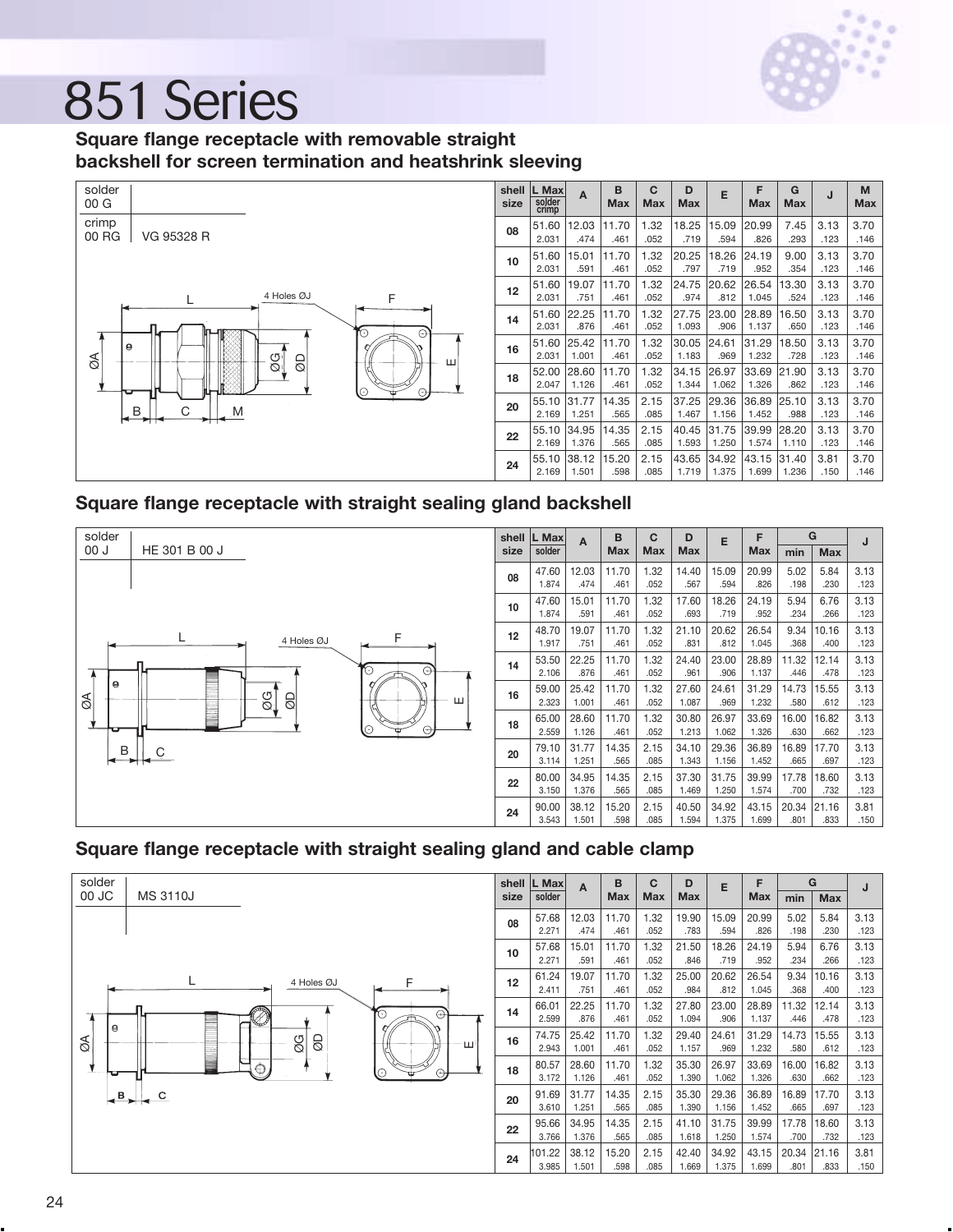

**Jam nut receptacle with backnut**

| solder        |                            |                     |   | shell |                | L Max          | A              | B             | C            | D              | F              | P              | S              |
|---------------|----------------------------|---------------------|---|-------|----------------|----------------|----------------|---------------|--------------|----------------|----------------|----------------|----------------|
| 07 E          | HE 301 B 07 E              |                     |   | size  | solder         | crimp          |                | <b>Max</b>    | <b>Max</b>   | Max            | <b>Max</b>     | <b>Max</b>     | <b>Max</b>     |
|               | <b>MS 3114 E</b>           |                     |   | 08    | 34.10<br>1.343 | 33.50<br>1.319 | 12.03<br>.474  | 17.90<br>.705 | 2.64<br>.104 | 18.50<br>.728  | 26.94<br>1.061 | 19.29<br>.759  | 23.94<br>.943  |
| crimp<br>07 R | HE 301 B 07 R<br>MS 3124 E |                     |   | 10    | 34.10<br>1.343 | 33.50<br>1.319 | 15.01<br>.591  | 17.90<br>.705 | 2.64<br>.104 | 21.70<br>.854  | 30.14<br>1.187 | 22.38<br>.881  | 26.94<br>1.061 |
|               | VG 95328 D                 |                     |   | 12    | 34.10<br>1.343 | 33.50<br>1.319 | 19.07<br>.751  | 17.90<br>.705 | 2.64<br>.104 | 24.90<br>.980  | 34.94<br>1.376 | 27.13<br>1.068 | 31.74<br>1.250 |
|               |                            | P<br>ØF             |   | 14    | 34.10<br>1.343 | 33.50<br>1.319 | 22.25<br>.876  | 17.90<br>.705 | 2.64<br>.104 | 28.10<br>1.106 | 38.04<br>1.498 | 30.33<br>1.194 | 34.94<br>1.376 |
|               |                            |                     |   | 16    | 34.10<br>1.343 | 33.50<br>1.319 | 25.42<br>1.001 | 17.90<br>.705 | 2.64<br>.104 | 31.20<br>1.228 | 41.24<br>1.624 | 33.48<br>1.318 | 38.24<br>1.506 |
|               | $\boldsymbol{\Theta}$      |                     |   | 18    | 34.10<br>1.343 | 33.50<br>1.319 | 28.60<br>1.126 | 17.90<br>.705 | 2.64<br>.104 | 34.40<br>1.354 | 44.44<br>1.750 | 36.68<br>1.444 | 41.34<br>1.628 |
| $\delta$      |                            | $\overline{\omega}$ | ၯ | 20    | 39.30<br>1.547 | 37.90<br>1.492 | 31.77<br>1.251 | 22.45<br>.884 | 3.44<br>.135 | 38.30<br>1.508 | 49.14<br>1.935 | 39.83<br>1.568 | 46.04<br>1.813 |
|               | ₩<br>в                     |                     |   | 22    | 39.30<br>1.547 | 37.90<br>1.492 | 34.95<br>1.376 | 22.45<br>.884 | 3.44<br>.135 | 41.50<br>1.634 | 52.24<br>2.057 | 43.03<br>1.694 | 49.24<br>1.939 |
|               |                            |                     |   | 24    | 39.30<br>1.547 | 37.90<br>1.492 | 38.12<br>1.501 | 23.30<br>.917 | 3.44<br>.135 | 44.70<br>1.760 | 55.54<br>2.187 | 46.18<br>1.818 | 52.74<br>2.076 |

#### **Jam nut receptacle with straight cable clamp**

| solder                |                             | shell   |                | L Max          | Α              | в             | С            | D              |                | G             | Р              | S              |
|-----------------------|-----------------------------|---------|----------------|----------------|----------------|---------------|--------------|----------------|----------------|---------------|----------------|----------------|
|                       | HE 301 B 07 EC              | size    | solder         | crimp          |                | Max           | <b>Max</b>   | Max            | <b>Max</b>     |               | <b>Max</b>     | Max            |
| 07 EC                 | <b>MS 3114 F</b>            | 08      | 49.31<br>1.941 | 49.10<br>1.933 | 12.03<br>.474  | 17.90<br>.705 | 2.64<br>.104 | 19.90<br>.783  | 26.94<br>1.061 | 3.50<br>.138  | 19.29<br>.759  | 23.94<br>.943  |
| 07 AC                 | HE 301 B 07 AC              |         |                |                |                |               |              |                |                |               |                |                |
| crimp                 |                             | 10      | 49.31<br>1.941 | 49.10<br>1.933 | 15.01<br>.591  | 17.90<br>.705 | 2.64<br>.104 | 21.50<br>.846  | 30.14<br>1.187 | 5.00<br>.197  | 22.38<br>.881  | 26.94<br>1.061 |
| 07 RC                 | HE 301 B 07 RC<br>MS 3124 F | 12      | 49.17<br>1.936 | 49.10<br>1.933 | 19.07<br>.751  | 17.90<br>.705 | 2.64<br>.104 | 25.00<br>.984  | 34.94<br>1.376 | 8.20<br>.323  | 27.13<br>1.068 | 31.74<br>1.250 |
|                       | VG 95328 E<br>P             | 14      | 49.17<br>1.936 | 49.10<br>1.933 | 22.25<br>.876  | 17.90<br>.705 | 2.64<br>.104 | 27.80<br>1.094 | 38.04<br>1.498 | 10.00<br>.394 | 30.33<br>1.194 | 34.94<br>1.376 |
|                       | ØF                          | 16      | 52.34<br>2.061 | 52.20<br>2.055 | 25.42<br>1.001 | 17.90<br>.705 | 2.64<br>.104 | 29.40<br>1.157 | 41.24<br>1.624 | 13.00<br>.512 | 33.48<br>1.318 | 38.24<br>1.506 |
| $\boldsymbol{\Omega}$ |                             | 18      | 53.22<br>2.095 | 53.10<br>2.091 | 28.60<br>1.126 | 17.90<br>.705 | 2.64<br>.104 | 35.30<br>1.390 | 44.44<br>1.750 | 16.00<br>.630 | 36.68<br>1.444 | 41.34<br>1.628 |
| ର                     | ଅ<br>≏                      | ၯ<br>20 | 58.10<br>2.287 | 58.00<br>2.283 | 31.77<br>1.251 | 22.45<br>.884 | 3.44<br>.135 | 35.30<br>1.390 | 49.14<br>1.935 | 16.00<br>.630 | 39.83<br>1.568 | 46.04<br>1.813 |
|                       | ₩                           | 22      | 58.10<br>2.287 | 58.00<br>2.283 | 34.95<br>1.376 | 22.45<br>.884 | 3.44<br>.135 | 41.10<br>1.618 | 52.24<br>2.057 | 19.30<br>.760 | 43.03<br>1.694 | 49.24<br>1.939 |
|                       | B                           | 24      | 58.10<br>2.287 | 58.00<br>2.283 | 38.12<br>1.501 | 23.30<br>.917 | 3.44<br>.135 | 42.40<br>1.669 | 55.54<br>2.187 | 20.60<br>.811 | 46.18<br>1.818 | 52.74<br>2.076 |

#### **Jam nut receptacle with straight backshell for potting**

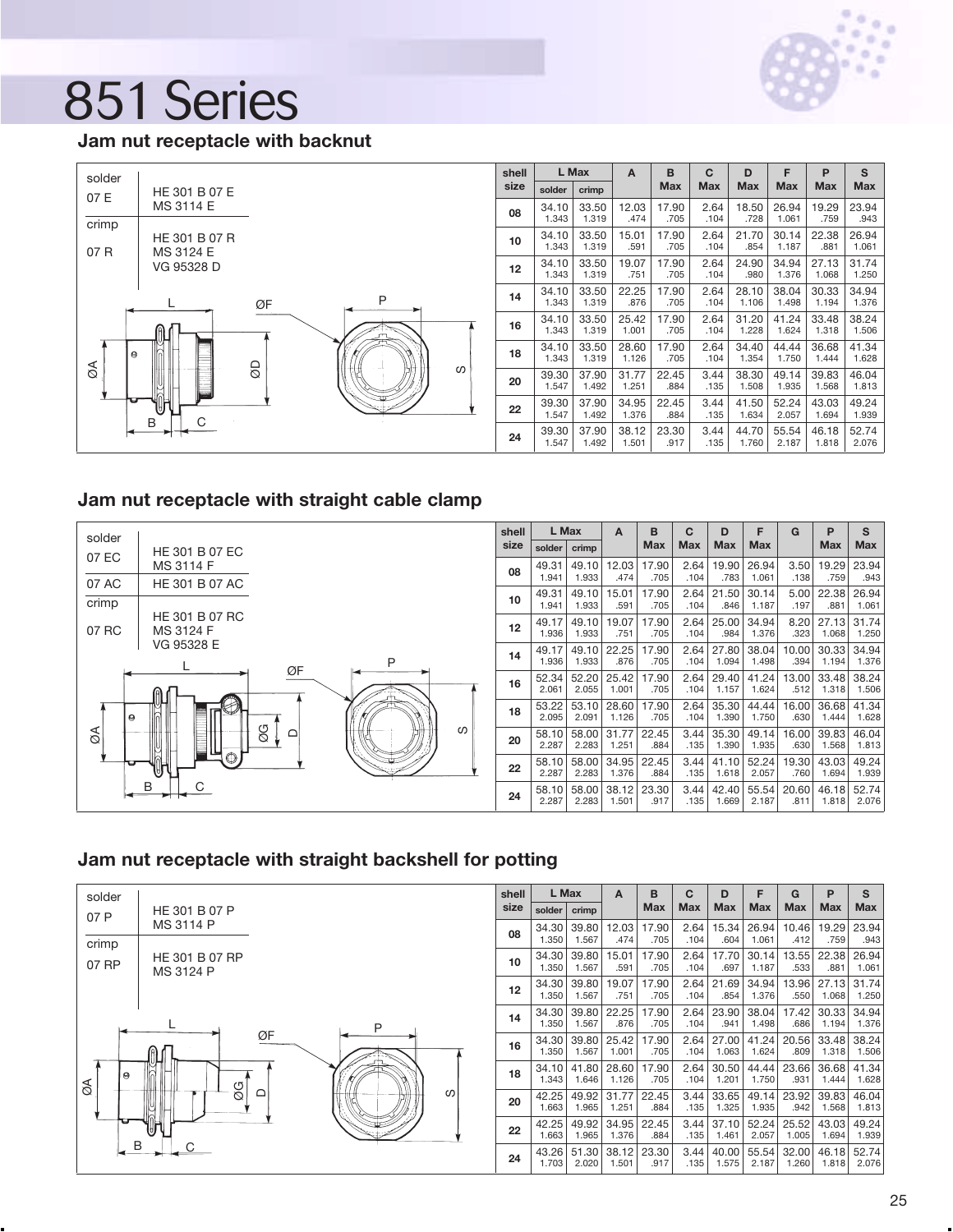### **Jam nut receptacle with straight backshell for heatshrink sleeving**



| shell |        | L Max       | A     | в          | C          | D                | F     |              | <b>G Max</b> | M     | P          | S          |
|-------|--------|-------------|-------|------------|------------|------------------|-------|--------------|--------------|-------|------------|------------|
| size  | solder | crimp       |       | <b>Max</b> | <b>Max</b> | Max <sub>l</sub> | Max   | solder crimp |              | $Max$ | <b>Max</b> | <b>Max</b> |
| 08    | 42.60  | 41.50       | 12.03 | 17.90      | 2.64       | 15.35            | 26.94 | 7.20         | 6.70         | 3.70  | 19.29      | 23.94      |
|       | 1.677  | 1.634       | .474  | .705       | .104       | .604             | 1.061 | .283         | .264         | .146  | .759       | .943       |
| 10    | 42.60  | 41.50       | 15.01 | 17.90      | 2.64       | 18.15            |       | 30.14 10.20  | 9.40         | 3.70  | 22.38      | 26.94      |
|       | 1.677  | 1.634       | .591  | .705       | .104       | .715             | 1.187 | .402         | .370         | .146  | .881       | 1.061      |
| 12    | 42.60  | 41.50 19.07 |       | 17.90      | 2.64       | 23.45            | 34.94 | 13.20        | 11.95        | 3.70  | 27.13      | 31.74      |
|       | 1.677  | 1.634       | .751  | .705       | .104       | .923             | 1.376 | .520         | .470         | .146  | 1.068      | 1.250      |
|       | 42.60  | 41.50 22.25 |       | 17.90      | 2.64       | 24.25            |       | 38.04 16.10  | 15.15        | 3.70  | 30.33      | 34.94      |
| 14    | 1.677  | 1.634       | .876  | .705       | .104       | .955             | 1.498 | .634         | .596         | .146  | 1.194      | 1.376      |
| 16    | 44.40  | 43.80 25.42 |       | 17.90      | 2.64       | 29.55            | 41.24 | 19.25        | 18.05        | 3.70  | 33.48      | 38.24      |
|       | 1.748  | 1.724       | 1.001 | .705       | .104       | 1.163            | 1.624 | .758         | .711         | .146  | 1.318      | 1.506      |
| 18    | 44.40  | 43.80 28.60 |       | 17.90      | 2.64       | 31.75            |       | 44.44 21.30  | 19.95        | 3.70  | 36.68      | 41.24      |
|       | 1.748  | 1.724       | 1.126 | .705       | .104       | 1.250            | 1.750 | .839         | .785         | .146  | 1.444      | 1.624      |
| 20    | 50.90  | 49.80 31.77 |       | 22.45      | 3.44       | 35.85            |       | 49.14 24.40  | 23.05        | 3.70  | 39.83      | 46.04      |
|       | 2.004  | 1.961       | 1.251 | .884       | .135       | 1.411            | 1.935 | .961         | .907         | .146  | 1.568      | 1.813      |
| 22    | 50.90  | 49.80       | 34.95 | 22.45      | 3.44       | 38.20            |       | 52.24 27.50  | 25.55        | 3.70  | 43.03      | 49.24      |
|       | 2.004  | 1.961       | 1.376 | .884       | .135       | 1.504            | 2.057 | 1.083        | 1.006        | .146  | 1.694      | 1.939      |
|       | 49.60  | 48.50       | 38.12 | 23.30      | 3.44       | 41.30            |       | 55.54 30.60  | 28.65        | 3.70  | 46.18      | 52.74      |
| 24    | 1.953  | 1.909       | 1.501 | .917       | .135       | 1.626            | 2.187 | 1.205        | 1.128        | .146  | 1.818      | 2.076      |

× O. ii.

#### **Jam nut receptacle with removable straight backshell for screen termination and heatshrink sleeving (38 and 42 suffix)**



| shell<br>size | L Max<br>solder<br>crimp | A     | B<br><b>Max</b> | C<br><b>Max</b> | D<br><b>Max</b> | F<br><b>Max</b> | G<br><b>Max</b> | M<br><b>Max</b> | P<br><b>Max</b> | S<br><b>Max</b> |
|---------------|--------------------------|-------|-----------------|-----------------|-----------------|-----------------|-----------------|-----------------|-----------------|-----------------|
| 08            | 60.00                    | 12.03 | 17.90           | 2.64            | 18.25           | 26.94           | 7.45            | 3.70            | 19.29           | 23.94           |
|               | 2.362                    | .474  | .705            | .104            | .719            | 1.061           | .293            | .146            | .759            | .943            |
| 10            | 60.00                    | 15.01 | 17.90           | 2.64            | 20.25           | 30.14           | 9.00            | 3.70            | 22.38           | 26.94           |
|               | 2.362                    | .591  | .705            | .104            | .797            | 1.187           | .354            | .146            | .881            | 1.061           |
| 12            | 60.00                    | 19.07 | 17.90           | 2.64            | 24.75           | 34.94           | 13.30           | 3.70            | 27.13           | 31.74           |
|               | 2.362                    | .751  | .705            | .104            | .974            | 1.376           | .524            | .146            | 1.068           | 1.250           |
| 14            | 60.00                    | 22.25 | 17.90           | 2.64            | 27.75           | 38.04           | 16.50           | 3.70            | 30.33           | 34.94           |
|               | 2.362                    | .876  | .705            | .104            | 1.093           | 1.498           | .650            | .146            | 1.194           | 1.376           |
| 16            | 60.00                    | 25.42 | 17.90           | 2.64            | 30.05           | 41.24           | 18.50           | 3.70            | 33.48           | 38.24           |
|               | 2.362                    | 1.001 | .705            | .104            | 1.183           | 1.624           | .728            | .146            | 1.318           | 1.506           |
| 18            | 60.40                    | 28.60 | 17.90           | 2.64            | 34.15           | 44.44           | 21.90           | 3.70            | 36.68           | 41.34           |
|               | 2.378                    | 1.126 | .705            | .104            | 1.344           | 1.750           | .862            | .146            | 1.444           | 1.628           |
| 20            | 63.40                    | 31.77 | 22.45           | 3.44            | 37.25           | 49.14           | 25.10           | 3.70            | 39.83           | 46.04           |
|               | 2.496                    | 1.251 | .884            | .135            | 1.467           | 1.935           | .988            | .146            | 1.568           | 1.813           |
| 22            | 63.40                    | 34.95 | 22.45           | 3.44            | 40.45           | 52.24           | 28.20           | 3.70            | 43.03           | 49.24           |
|               | 2.496                    | 1.376 | .884            | .135            | 1.593           | 2.057           | 1.110           | .146            | 1.694           | 1.939           |
| 24            | 63.40                    | 38.12 | 23.30           | 3.44            | 43.65           | 55.54           | 31.40           | 3.70            | 46.18           | 52.74           |
|               | 2.496                    | 1.501 | .917            | .135            | 1.719           | 2.187           | 1.236           | .146            | 1.818           | 2.076           |

### **Jam nut receptacle with removable straight backshell for screen termination and heatshrink sleeving**

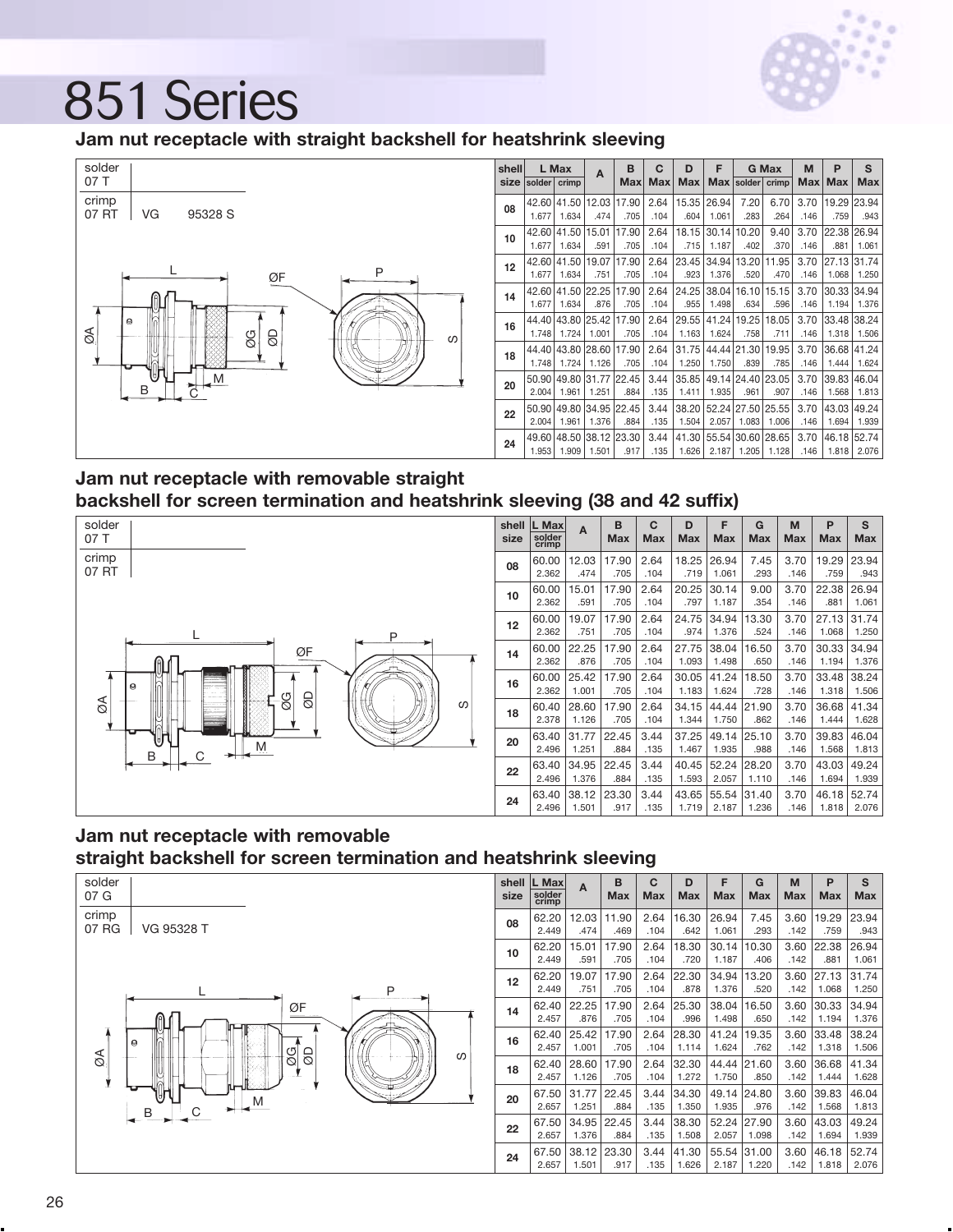

## **Square flange receptacle not accepting backshell**

| solder | HE 301 B 02 E           |                 | shell<br>size | solder         | L Max<br>crimp | A              | в<br><b>Max</b> | C<br><b>Max</b> | D<br><b>Max</b> | Е              | F<br><b>Max</b> | J            |
|--------|-------------------------|-----------------|---------------|----------------|----------------|----------------|-----------------|-----------------|-----------------|----------------|-----------------|--------------|
| 02 E   | MS 3112 E<br>VG 95328 H |                 | 08            | 25.18<br>.991  | 32.35<br>1.274 | 12.03<br>.474  | 11.70<br>.461   | 1.32<br>.052    | 10.84<br>.427   | 15.09<br>.594  | 20.99<br>.826   | 3.13<br>.123 |
| crimp  | HE 301 B 02 R           |                 | 10            | 25.10<br>.988  | 32.35<br>1.274 | 15.01<br>.591  | 11.70<br>.461   | 1.32<br>.052    | 13.99<br>.551   | 18.26<br>.719  | 24.19<br>.952   | 3.13<br>.123 |
| 02R    | MS 3122 E<br>VG 95328 C |                 | 12            | 25.10<br>.988  | 32.35<br>1.274 | 19.07<br>.751  | 11.70<br>.461   | 1.32<br>.052    | 17.37<br>.684   | 20.62<br>.812  | 26.54<br>1.045  | 3.13<br>.123 |
|        |                         | Ε<br>4 holes øJ | 14            | 25.10<br>.988  | 32.35<br>1.274 | 22.25<br>.876  | 11.70<br>.461   | 1.32<br>.052    | 20.57<br>.810   | 23.00<br>.906  | 28.89<br>1.137  | 3.13<br>.123 |
|        |                         |                 | 16            | 25.10<br>.988  | 32.35<br>1.274 | 25.42<br>1.001 | 11.70<br>.461   | 1.32<br>.052    | 23.72<br>.934   | 24.61<br>.969  | 31.29<br>1.232  | 3.13<br>.123 |
| F      | $\Theta$<br>9           | ட               | 18            | 25.10<br>.988  | 32.35<br>1.274 | 28.60<br>1.126 | 11.70<br>.461   | 1.32<br>.052    | 26.69<br>1.051  | 26.97<br>1.062 | 33.69<br>1.326  | 3.13<br>.123 |
|        |                         |                 | 20            | 26.67<br>1.050 | 33.95<br>1.337 | 31.77<br>1.251 | 14.35<br>.565   | 2.15<br>.085    | 29.89<br>1.177  | 29.36<br>1.156 | 36.89<br>1.452  | 3.13<br>.123 |
|        | u<br>B                  |                 | 22            | 26.67<br>1.050 | 33.95<br>1.337 | 34.95<br>1.376 | 14.35<br>.565   | 2.15<br>.085    | 33.04<br>1.301  | 31.75<br>1.250 | 39.99<br>1.574  | 3.13<br>.123 |
|        |                         |                 | 24            | 26.67<br>1.050 | 33.95<br>1.337 | 38.12<br>1.501 | 15.20<br>.598   | 2.15<br>.085    | 36.24<br>1.427  | 34.92<br>1.375 | 43.15<br>1.699  | 3.81<br>.150 |

### **Jam nut receptacle not accepting backshell**

| solder                | shell | L Max  | A     | B          | C          | F          | P          | S          |
|-----------------------|-------|--------|-------|------------|------------|------------|------------|------------|
| 07 A<br>HE 301 B 07 A | size  | solder |       | <b>Max</b> | <b>Max</b> | <b>Max</b> | <b>Max</b> | <b>Max</b> |
|                       | 08    | 25.18  | 12.03 | 17.90      | 2.64       | 26.94      | 19.29      | 23.94      |
|                       |       | .991   | .474  | .705       | .104       | 1.061      | .759       | .943       |
|                       | 10    | 25.10  | 15.01 | 17.90      | 2.64       | 30.14      | 22.38      | 26.94      |
|                       |       | .988   | .591  | .705       | .104       | 1.187      | .881       | 1.061      |
|                       | 12    | 25.10  | 19.07 | 17.90      | 2.64       | 34.94      | 27.13      | 31.74      |
| Ρ                     |       | .988   | .751  | .705       | .104       | 1.376      | 1.068      | 1.250      |
|                       | 14    | 25.10  | 22.25 | 17.90      | 2.64       | 38.04      | 30.33      | 34.94      |
|                       |       | .988   | .876  | .705       | .104       | 1.498      | 1.194      | 1.376      |
|                       | 16    | 25.10  | 25.42 | 17.90      | 2.64       | 41.24      | 33.48      | 38.24      |
| $\Theta$              |       | .988   | 1.001 | .705       | .104       | 1.624      | 1.318      | 1.506      |
| S<br>ၯ                | 18    | 25.10  | 28.60 | 17.90      | 2.64       | 44.44      | 36.68      | 41.34      |
|                       |       | .988   | 1.126 | .705       | .104       | 1.750      | 1.444      | 1.628      |
| 宝                     | 20    | 26.67  | 31.77 | 22.45      | 3.44       | 49.14      | 39.83      | 46.04      |
| ᡃᠾ<br>øF.             |       | 1.050  | 1.251 | .884       | .135       | 1.935      | 1.568      | 1.813      |
| C<br>B                | 22    | 26.67  | 34.95 | 22.45      | 3.44       | 52.24      | 43.03      | 49.24      |
|                       |       | 1.050  | 1.376 | .884       | .135       | 2.057      | 1.694      | 1.939      |
|                       | 24    | 26.67  | 38.12 | 23.30      | 3.44       | 55.54      | 46.18      | 52.74      |
|                       |       | 1.050  | 1.501 | .917       | .135       | 2.187      | 1.818      | 2.076      |

### **Cable connecting receptacle with backnut**

| solder |                            |    |    | shell |                | L Max          | $\overline{A}$ | B             | C            | D              | F              | P              |
|--------|----------------------------|----|----|-------|----------------|----------------|----------------|---------------|--------------|----------------|----------------|----------------|
| 01 E   | HE 301 B 01 E              |    |    | size  | solder         | crimp          |                | <b>Max</b>    | <b>Max</b>   | <b>Max</b>     | <b>Max</b>     | <b>Max</b>     |
| crimp  | MS 3111 E                  |    |    | 08    | 32.70<br>1.287 | 32.00<br>1.260 | 12.03<br>.474  | 10.60<br>.417 | 2.10<br>.083 | 13.50<br>.531  | 24.24<br>.954  | 20.99<br>.826  |
| 01 R   | HE 301 B 01 R<br>MS 3121 E |    |    | 10    | 32.70<br>1.287 | 32.00<br>1.260 | 15.01<br>.591  | 10.60<br>.417 | 2.10<br>.083 | 16.70<br>.657  | 27.44<br>1.080 | 24.19<br>.952  |
|        |                            |    |    | 12    | 32.70<br>1.287 | 32.00<br>1.260 | 19.07<br>.751  | 10.60<br>.417 | 2.10<br>.083 | 19.90<br>.783  | 29.79<br>1.173 | 26.54<br>1.045 |
|        |                            |    | P  | 14    | 32.70<br>1.287 | 32.00<br>1.260 | 22.25<br>.876  | 10.60<br>.417 | 2.10<br>.083 | 23.40<br>.921  | 32.10<br>1.264 | 28.89<br>1.137 |
|        |                            |    |    | 16    | 32.70<br>1.287 | 32.00<br>1.260 | 25.42<br>1.001 | 10.60<br>.417 | 2.10<br>.083 | 26.60<br>1.047 | 34.59<br>1.362 | 31.29<br>1.232 |
| F      | $\Theta$                   | Qp |    | 18    | 32.70<br>1.287 | 32.00<br>1.260 | 28.60<br>1.126 | 10.60<br>.417 | 2.10<br>.083 | 29.50<br>1.161 | 36.94<br>1.454 | 33.69<br>1.326 |
|        | υ                          |    | øF | 20    | 34.50<br>1.358 | 33.40<br>1.315 | 31.77<br>1.251 | 13.85<br>.545 | 2.65<br>.104 | 32.70<br>1.287 | 40.14<br>1.580 | 36.89<br>1.452 |
|        | B<br>C                     |    |    | 22    | 34.50<br>1.358 | 33.40<br>1.315 | 34.95<br>1.376 | 13.85<br>.545 | 2.65<br>.104 | 36.00<br>1.417 | 43.24<br>1.702 | 40.00<br>1.575 |
|        |                            |    |    | 24    | 34.50<br>1.358 | 33.40<br>1.315 | 38.12<br>1.501 | 14.70<br>.579 | 2.65<br>.104 | 39.10<br>1.539 | 46.44<br>1.828 | 43.29<br>1.704 |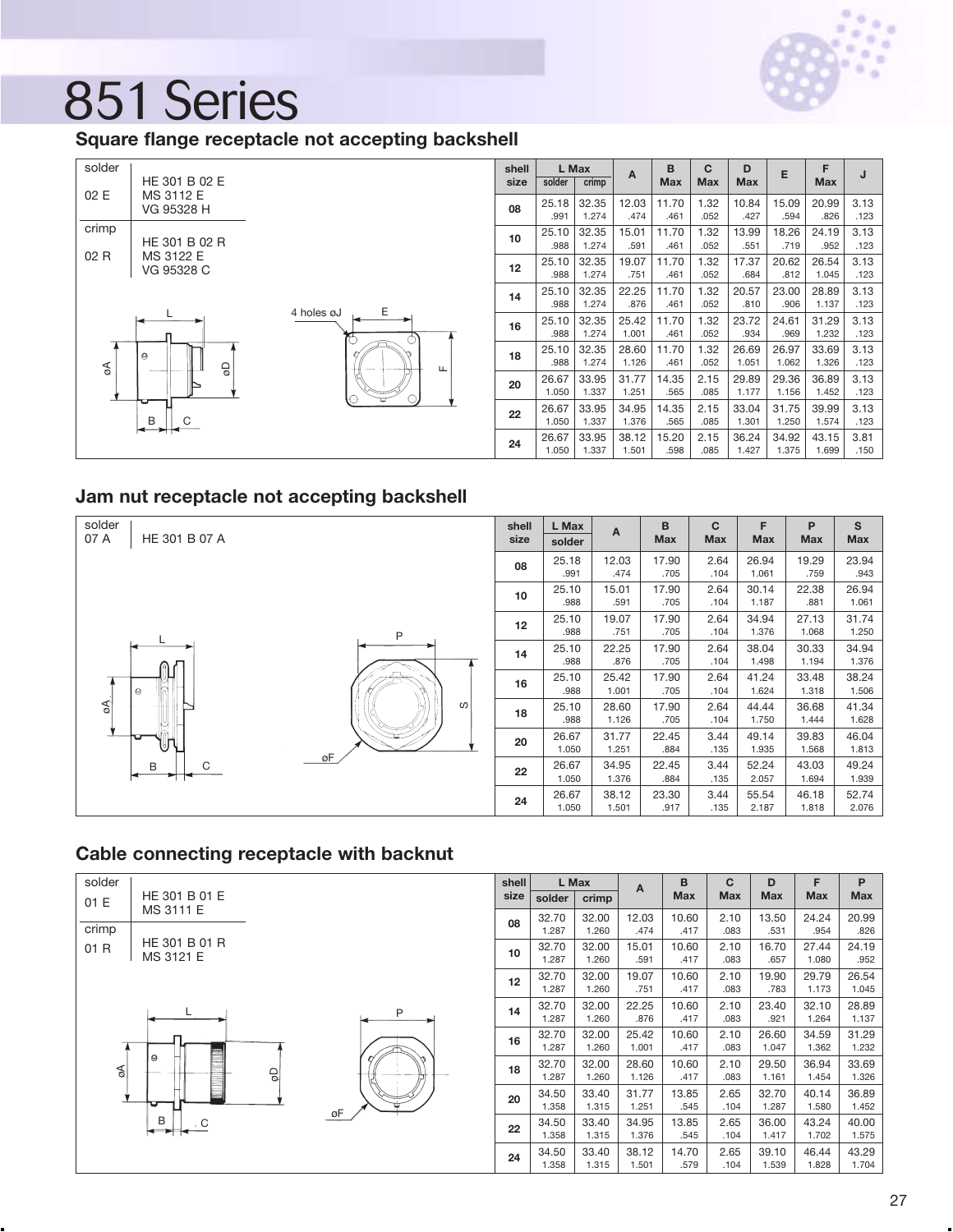

## **Cable connecting receptacle with straight cable clamp**

| solder |                                    | shell           |                | L Max          | A              | B             | C            | D              | F              | G                   | P                   |
|--------|------------------------------------|-----------------|----------------|----------------|----------------|---------------|--------------|----------------|----------------|---------------------|---------------------|
| 01 EC  | HE 301 B 01 EC<br><b>MS 3111 F</b> | size            | solder         | crimp          |                | <b>Max</b>    | <b>Max</b>   | <b>Max</b>     | <b>Max</b>     | Max                 | Max                 |
| 01 AC  | HE 301 B 01 AC                     | 08              | 48.00<br>1.890 | 47.30<br>1.862 | 12.03<br>.474  | 10.60<br>.417 | 2.10<br>.083 | 19.90<br>.783  | 24.24<br>.954  | .138                | 3.50 20.99<br>.826  |
| crimp  | HE 301 B 01 RC                     | 10 <sup>1</sup> | 48.00<br>1.890 | 47.30<br>1.862 | 15.01<br>.591  | 10.60<br>.417 | 2.10<br>.083 | 21.50<br>.846  | 27.44<br>1.080 | .197                | 5.00 24.19<br>.952  |
| 01 RC  | MS 3121 F                          | 12              | 48.00<br>1.890 | 47.30<br>1.862 | 19.07<br>.751  | 10.60<br>.417 | 2.10<br>.083 | 25.00<br>.984  | 29.79<br>1.173 | .323                | 8.20 26.54<br>1.045 |
|        | P                                  | 14              | 48.00<br>1.890 | 47.30<br>1.862 | 22.25<br>.876  | 10.60<br>.417 | 2.10<br>.083 | 27.80<br>1.094 | 32.10<br>1.264 | 10.00 28.89<br>.394 | 1.137               |
|        |                                    | 16              | 51.00<br>2.008 | 50.50<br>1.988 | 25.42<br>1.001 | 10.60<br>.417 | 2.10<br>.083 | 29.40<br>1.157 | 34.59<br>1.362 | 13.00 31.29<br>.512 | 1.232               |
| F      | $\theta$<br>g'<br>$\Box$<br>d      | 18              | 51.00<br>2.008 | 50.50<br>1.988 | 28.60<br>1.126 | 10.60<br>.417 | 2.10<br>.083 | 35.30<br>1.390 | 36.94<br>1.454 | 16.00 33.69<br>.630 | 1.326               |
|        |                                    | 20              | 53.00<br>2.087 | 51.50<br>2.028 | 31.77<br>1.251 | 13.85<br>.545 | 2.65<br>.104 | 35.30<br>1.390 | 40.14<br>1.580 | 16.00 36.89<br>.630 | 1.452               |
|        | B<br>øF                            | 22              | 53.00<br>2.087 | 51.50<br>2.028 | 34.95<br>1.376 | 13.85<br>.545 | 2.65<br>.104 | 41.10<br>1.618 | 43.24<br>1.702 | 19.30 40.00<br>.760 | 1.575               |
|        |                                    | 24              | 53.00<br>2.087 | 51.50<br>2.028 | 38.12<br>1.501 | 14.70<br>.579 | 2.65<br>.104 | 42.40<br>1.669 | 46.44<br>1.828 | 20.60 43.29<br>.811 | 1.704               |

### **Cable connecting receptacle with straight backshell for potting**

| solder |                             |    | shell |                | L Max          | A              | в             | C            | D              | F              | G                    | P                    |
|--------|-----------------------------|----|-------|----------------|----------------|----------------|---------------|--------------|----------------|----------------|----------------------|----------------------|
| 01 P   | HE 301 B 01 P               |    | size  | solder         | crimp          |                | <b>Max</b>    | <b>Max</b>   | <b>Max</b>     | <b>Max</b>     | <b>Max</b>           | <b>Max</b>           |
|        | MS 3111 P                   |    | 08    | 36.20          | 41.70          | 12.03          | 10.60         | 2.10         | 15.34          | 24.24          | 10.46 20.99          |                      |
| crimp  |                             |    |       | 1.425          | 1.642          | .474           | .417          | .083         | .604           | .954           | .412                 | .826                 |
| 01 RP  | HE 301 B 01 RP<br>MS 3121 P |    | 10    | 36.20<br>1.425 | 41.70<br>1.642 | 15.01<br>.591  | 10.60<br>.417 | 2.10<br>.083 | 17.70<br>.697  | 27.44<br>1.080 | .533                 | 13.55 24.19<br>.952  |
|        |                             |    | 12    | 36.20<br>1.425 | 41.70<br>1.642 | 19.07<br>.751  | 10.60<br>.417 | 2.10<br>.083 | 21.69<br>.854  | 29.79<br>1.173 | .550                 | 13.96 26.54<br>1.045 |
|        |                             | P  | 14    | 36.20<br>1.425 | 41.70<br>1.642 | 22.25<br>.876  | 10.60<br>.417 | 2.10<br>.083 | 23.90<br>.941  | 32.10<br>1.264 | 17.42 28.89<br>.686  | 1.137                |
|        | 0                           |    | 16    | 36.20<br>1.425 | 41.70<br>1.642 | 25.42<br>1.001 | 10.60<br>.417 | 2.10<br>.083 | 27.00<br>1.063 | 34.59<br>1.362 | 20.56 31.29<br>.809  | 1.232                |
| F      | 6G<br>$\overline{\circ}$    |    | 18    | 36.91<br>1.453 | 44.46<br>1.750 | 28.60<br>1.126 | 10.60<br>.417 | 2.10<br>.083 | 30.50<br>1.201 | 36.94<br>1.454 | 23.66 33.69<br>.931  | 1.326                |
|        | υ                           | øF | 20    | 43.80<br>1.724 | 50.93<br>2.005 | 31.77<br>1.251 | 13.85<br>.545 | 2.65<br>.104 | 33.65<br>1.325 | 40.15<br>1.581 | 23.92 36.89<br>.942  | 1.452                |
|        | B                           |    | 22    | 43.80<br>1.724 | 50.93<br>2.005 | 34.95<br>1.376 | 13.85<br>.545 | 2.65<br>.104 | 37.10<br>1.461 | 42.24<br>1.663 | 25.52 40.00<br>1.005 | 1.575                |
|        |                             |    | 24    | 43.80<br>1.724 | 50.93<br>2.005 | 38.12<br>1.501 | 14.70<br>.579 | 2.65<br>.104 | 40.00<br>1.575 | 46.44<br>1.828 | 32.00 43.29          | $1.260$   1.704      |

### **Cable connecting receptacle with straight adapter**

| solder<br>01 A              | HE 301 B 01 A    | shell<br>size   | L Max<br>solder<br>crimp | A              | B<br><b>Max</b> | C<br><b>Max</b> | D<br><b>Max</b>       | F<br><b>Max</b> | G<br><b>Max</b> | Κ<br>Threading<br>UNEF <sub>2</sub> Å | P<br><b>Max</b>       |
|-----------------------------|------------------|-----------------|--------------------------|----------------|-----------------|-----------------|-----------------------|-----------------|-----------------|---------------------------------------|-----------------------|
| crimp<br>01 RA              | HE 301 B 01 RA   | 08              | 41.00<br>1.614           | 12.03<br>.474  | 10.60<br>.417   | 2.10<br>.083    | 14.50<br>.571         | 24.24<br>.954   | 9.10<br>.358    |                                       | 1/2 28 20.99<br>.826  |
|                             |                  | 10 <sup>1</sup> | 41.00<br>1.614           | 15.01<br>.591  | 10.60<br>.417   | 2.10<br>.083    | 18.70<br>.736         | 27.44<br>1.080  | 12.08<br>.476   |                                       | 5/8 24 24.19<br>.952  |
|                             |                  | 12              | 41.00<br>1.614           | 19.07<br>.751  | 10.60<br>.417   | .083            | 2.10 21.70<br>.854    | 29.79<br>1.173  | 15.25<br>.600   |                                       | 3/4 20 26.54<br>1.045 |
|                             | P                | 14              | 41.00<br>1.614           | 22.25<br>.876  | 10.60<br>.417   | 2.10<br>.083    | 25.10<br>.988         | 32.10<br>1.264  | 18.15<br>.715   |                                       | 7/8 20 28.89<br>1.137 |
|                             | 0                | 16              | 41.00<br>1.614           | 25.42<br>1.001 | 10.60<br>.417   | .083            | $2.10$ 28.13<br>1.107 | 34.59<br>1.362  | 21.32<br>.839   |                                       | 1-20 31.29<br>1.232   |
| $\mathcal{L}_{\mathcal{O}}$ | g<br>9<br>$\leq$ | 18              | 41.00<br>1.614           | 28.60<br>1.126 | 10.60<br>.417   | 2.10<br>.083    | 31.38<br>1.235        | 36.94<br>1.454  | 24.32<br>.957   | $1 - 3/1618$                          | 33.69<br>1.326        |
|                             |                  | 20              | 44.00<br>1.732           | 31.77<br>1.251 | 13.85<br>.545   | 2.65<br>.104    | 34.30<br>1.350        | 40.15<br>1.581  | 26.73<br>1.052  | $1 - 3/1618$                          | 36.89<br>1.452        |
|                             | øF<br>B          | 22              | 44.00<br>1.732           | 34.95<br>1.376 | 13.85<br>.545   | .104            | 2.65 37.60<br>1.480   | 42.24<br>1.663  | 30.67<br>1.207  | 1-7/16 18 40.00                       | 1.575                 |
|                             |                  | 24              | 44.00<br>1.732           | 38.12<br>1.501 | 14.70<br>.579   | .104            | 2.65 40.70<br>1.602   | 46.44<br>1.828  | 33.08<br>1.302  | $1 - 7/16$ 18                         | 43.29<br>1.704        |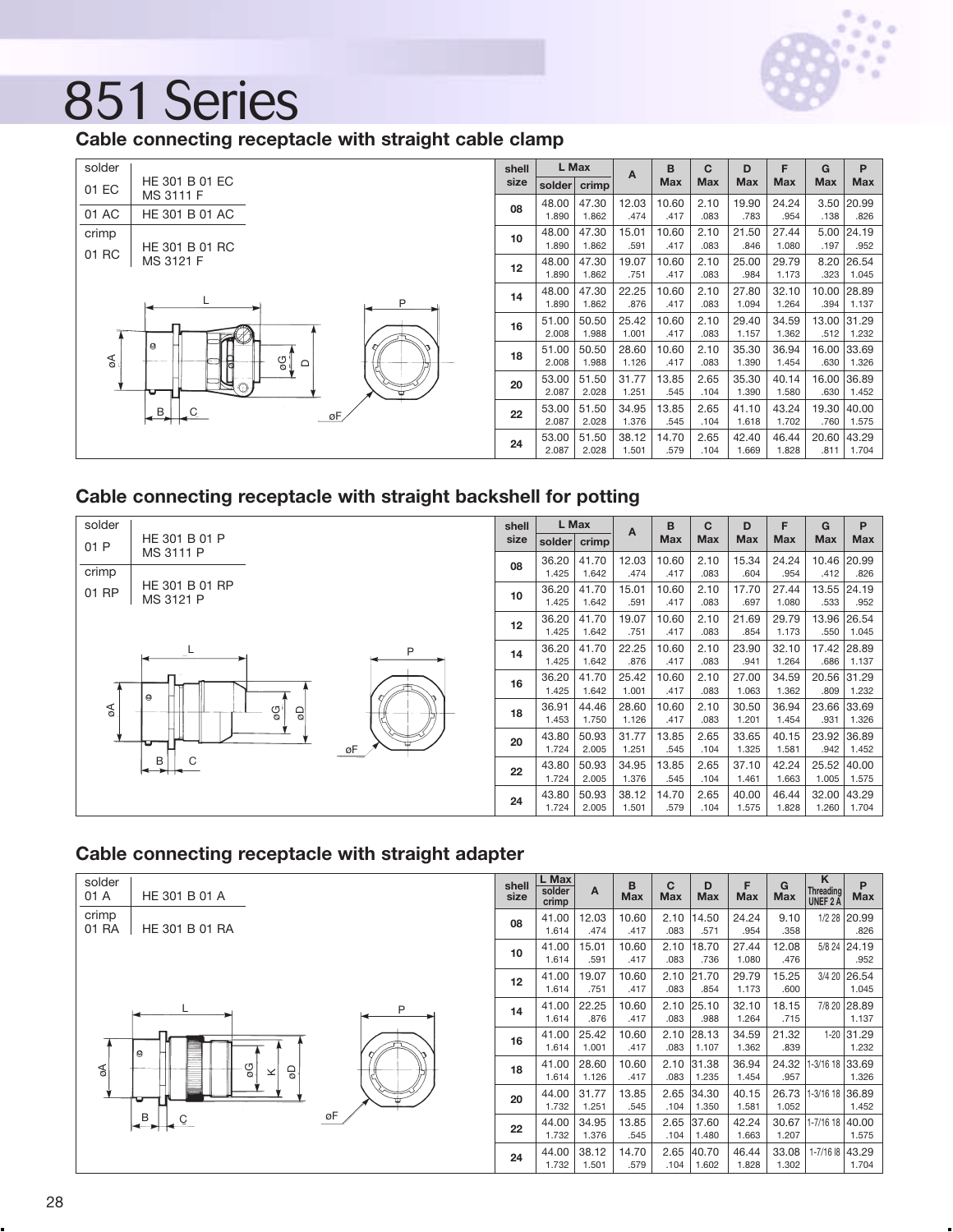

### **Cable connecting receptacle with straight backshell for heatshrink sleeving**



#### **Cable connecting receptacle with removable straight backshell for heatshrink sleeving**



#### **Cable connecting receptacle with removable straight backshell for screen termination and heatshrink sleeving (38 and 42 suffix)**

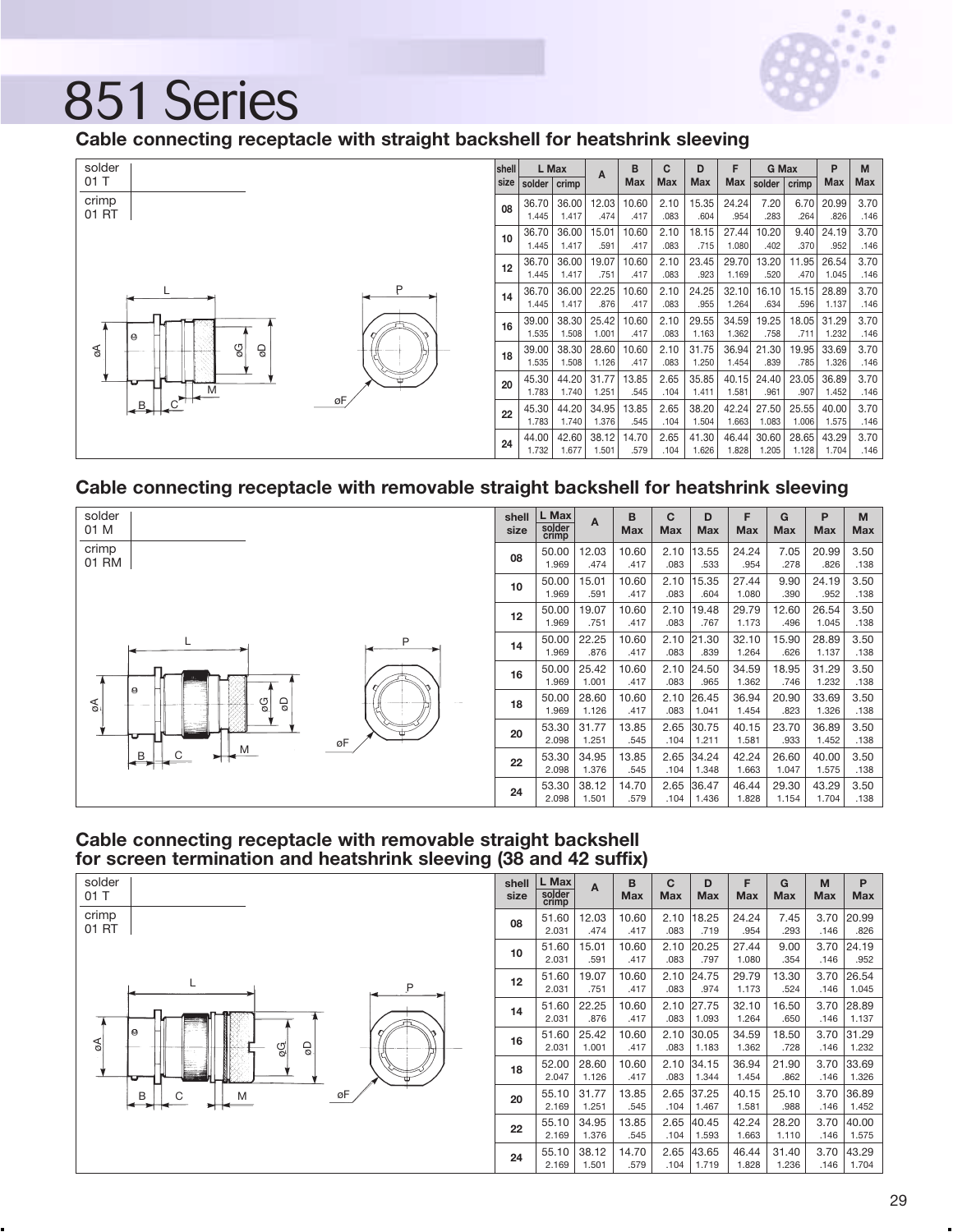

#### **Cable connecting receptacle with removable straight backshell for screen termination and heatshrink sleeving**



| shell<br>size | L Max<br>solder<br>crimp | A     | B<br><b>Max</b> | C<br><b>Max</b> | D<br><b>Max</b> | F<br><b>Max</b> | G<br><b>Max</b> | M<br><b>Max</b> | P<br><b>Max</b> |
|---------------|--------------------------|-------|-----------------|-----------------|-----------------|-----------------|-----------------|-----------------|-----------------|
| 08            | 54.00                    | 12.03 | 10.60           | 2.10            | 16.30           | 24.24           | 7.45            | 3.60            | 20.99           |
|               | 2.126                    | .474  | .417            | .083            | .642            | .954            | .293            | .142            | .826            |
| 10            | 54.00                    | 15.01 | 10.60           | 2.10            | 18.30           | 27.44           | 10.30           | 3.60            | 24.19           |
|               | 2.126                    | .591  | .417            | .083            | .720            | 1.080           | .406            | .142            | .952            |
| 12            | 54.00                    | 19.07 | 10.60           | 2.10            | 22.30           | 29.79           | 13.20           | 3.60            | 26.54           |
|               | 2.126                    | .751  | .417            | .083            | .878            | 1.173           | .520            | .142            | 1.045           |
| 14            | 54.00                    | 22.25 | 10.60           | 2.10            | 25.30           | 32.10           | 16.50           | 3.60            | 28.89           |
|               | 2.126                    | .876  | .417            | .083            | .996            | 1.264           | .650            | .142            | 1.137           |
| 16            | 54.00                    | 25.42 | 10.60           | 2.10            | 28.30           | 34.59           | 19.35           | 3.60            | 31.29           |
|               | 2.126                    | 1.001 | .417            | .083            | 1.114           | 1.362           | .762            | .142            | 1.232           |
| 18            | 54.00                    | 28.60 | 10.60           | 2.10            | 32.30           | 36.94           | 21.60           | 3.60            | 33.69           |
|               | 2.126                    | 1.126 | .417            | .083            | 1.272           | 1.454           | .850            | .142            | 1.326           |
| 20            | 59.30                    | 31.77 | 13.85           | 2.65            | 34.30           | 40.15           | 24.80           | 3.60            | 36.89           |
|               | 2.335                    | 1.251 | .545            | .104            | 1.350           | 1.581           | .976            | .142            | 1.452           |
| 22            | 59.30                    | 34.95 | 13.85           | 2.65            | 38.30           | 42.24           | 27.90           | 3.60            | 40.00           |
|               | 2.335                    | 1.376 | .545            | .104            | 1.508           | 1.663           | 1.098           | .142            | 1.575           |
| 24            | 59.30                    | 38.12 | 14.70           | 2.65            | 41.30           | 46.44           | 31.00           | 3.60            | 43.29           |
|               | 2.335                    | 1.501 | .579            | .104            | 1.626           | 1.828           | 1.220           | .142            | 1.704           |

### **Cable connecting receptacle with straight sealing gland backshell**



### **Cable connecting receptacle with straight sealing gland and cable clamp backshell**

| solder                     | shell | L Max           | A              | B             | C            | D                   | F              | G             |               | P              |
|----------------------------|-------|-----------------|----------------|---------------|--------------|---------------------|----------------|---------------|---------------|----------------|
| 01 JC<br>MS 3111 J         | size  | solder          |                | <b>Max</b>    | Max          | <b>Max</b>          | <b>Max</b>     | min           | <b>Max</b>    | <b>Max</b>     |
|                            | 08    | 57.68<br>2.271  | 12.03<br>.474  | 10.60<br>.417 | 2.10<br>.083 | 19.90<br>.783       | 24.24<br>.954  | 5.02<br>.198  | 5.84<br>.230  | 20.99<br>.826  |
|                            | 10    | 57.68<br>2.271  | 15.01<br>.591  | 10.60<br>.417 | 2.10<br>.083 | 21.50<br>.846       | 27.44<br>1.080 | 5.94<br>.234  | 6.76<br>.266  | 24.19<br>.952  |
| ,P                         | 12    | 61.24<br>2.411  | 19.07<br>.751  | 10.60<br>.417 | 2.10<br>.083 | 25.00<br>.984       | 29.79<br>1.173 | 9.34<br>.368  | 10.16<br>.400 | 26.54<br>1.045 |
|                            | 14    | 66.01<br>2.599  | 22.25<br>.876  | 10.60<br>.417 | .083         | 2.10 27.80<br>1.094 | 32.10<br>1.264 | 11.32<br>.446 | 12.14<br>.478 | 28.89<br>1.137 |
| ₩<br><b>Q</b><br>Ø         | 16    | 74.75<br>2.943  | 25.42<br>1.001 | 10.60<br>.417 | 2.10<br>.083 | 29.40<br>1.157      | 34.59<br>1.362 | 14.73<br>.580 | 15.50<br>.610 | 31.29<br>1.232 |
| $\delta$<br>$\overline{9}$ | 18    | 80.57<br>3.172  | 28.60<br>1.126 | 10.60<br>.417 | 2.10<br>.083 | 35.30<br>1.390      | 36.94<br>1.454 | 16.00<br>.630 | 16.82<br>.662 | 33.69<br>1.326 |
| øF<br>В                    | 20    | 91.69<br>3.610  | 31.77<br>1.251 | 13.85<br>.545 | 2.65<br>.104 | 35.30<br>1.390      | 40.15<br>1.581 | 16.89<br>.665 | 17.71<br>.697 | 36.89<br>1.452 |
|                            | 22    | 95.66<br>3.766  | 34.95<br>1.376 | 13.85<br>.545 | 2.65<br>.104 | 41.10<br>1.618      | 42.24<br>1.663 | 17.78<br>.700 | 18.60<br>.732 | 40.00<br>1.575 |
|                            | 24    | 101.22<br>3.985 | 38.12<br>1.501 | 14.70<br>.579 | 2.65<br>.104 | 42.40<br>1.669      | 46.44<br>1.828 | 20.34<br>.801 | 21.16<br>.833 | 43.29<br>1.704 |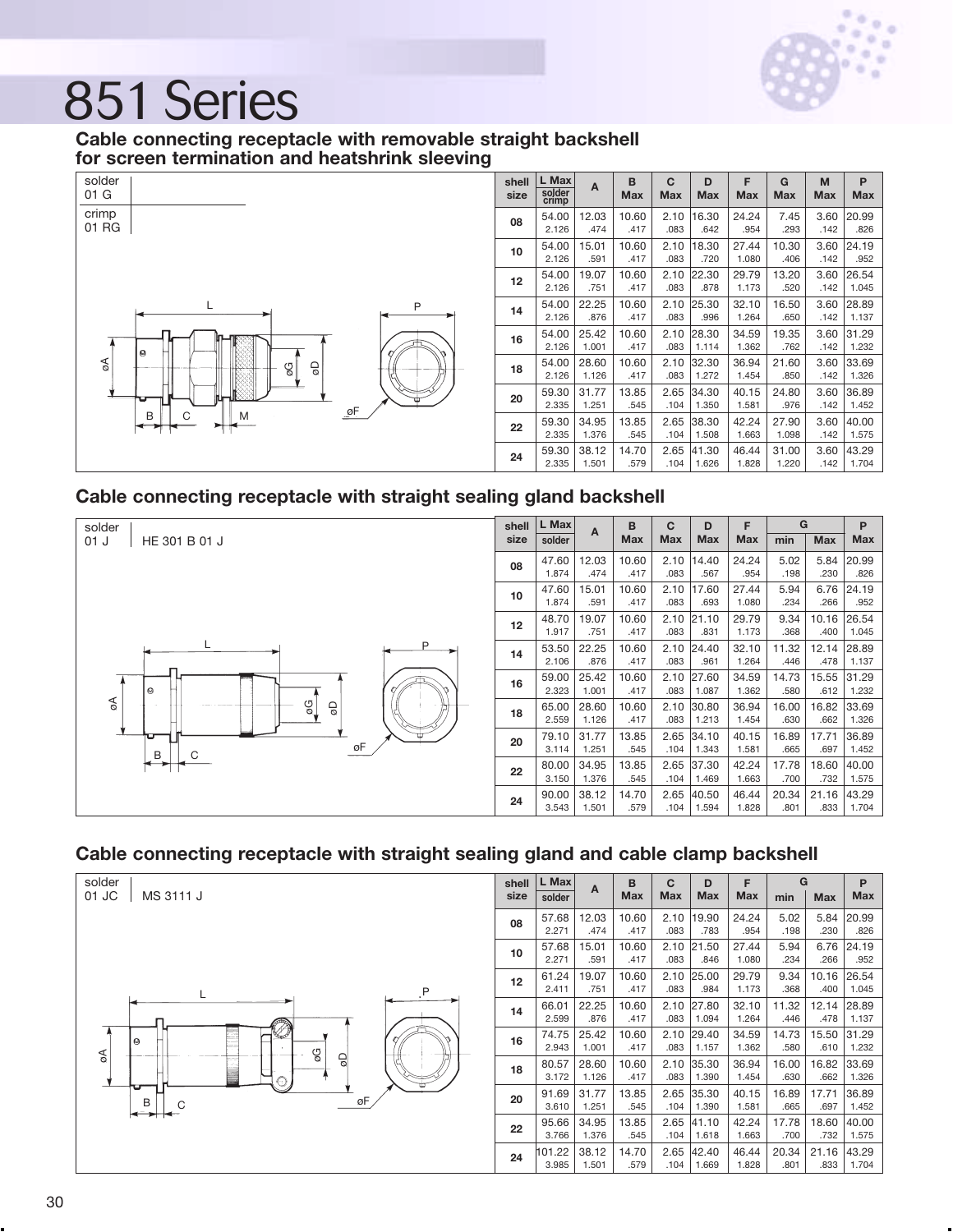

**Plug with backnut**

| solder |               |              |    | shell size |        | L Max | A          | D     |
|--------|---------------|--------------|----|------------|--------|-------|------------|-------|
| 06 E   | HE 301 B 06 E |              |    |            | solder | crimp | <b>Max</b> | Max   |
|        | MS 3116 E     |              |    | 08         | 32.54  | 32.00 | 19.05      | 13.50 |
| crimp  |               |              |    |            | 1.281  | 1.260 | .750       | .531  |
| 06 R   | HE 301 B 06 R |              |    | 10         | 32.54  | 32.00 | 21.80      | 16.70 |
|        | MS 3126 E     |              |    |            | 1.281  | 1.260 | .858       | .657  |
|        |               |              |    | 12         | 32.54  | 32.00 | 26.15      | 19.90 |
|        |               |              |    |            | 1.281  | 1.260 | 1.030      | .783  |
|        |               |              | øA | 14         | 32.54  | 32.00 | 29.35      | 23.40 |
|        |               |              |    |            | 1.281  | 1.260 | 1.156      | .921  |
|        |               |              |    | 16         | 32.54  | 32.00 | 32.50      | 26.60 |
|        | a             |              |    |            | 1.281  | 1.260 | 1.280      | 1.047 |
|        |               |              |    | 18         | 32.54  | 32.00 | 35.30      | 29.60 |
|        |               | $\mathsf{S}$ |    |            | 1.281  | 1.260 | 1.390      | 1.165 |
|        |               |              |    | 20         | 33.30  | 32.10 | 38.85      | 32.70 |
|        |               |              |    |            | 1.311  | 1.264 | 1.530      | 1.287 |
|        |               |              |    | 22         | 33.30  | 32.10 | 42.05      | 36.00 |
|        |               |              |    |            | 1.311  | 1.264 | 1.656      | 1.417 |
|        |               |              |    | 24         | 33.30  | 32.10 | 45.10      | 39.10 |
|        |               |              |    |            | 1.311  | 1.264 | 1.776      | 1.539 |

### **Plug with straight cable clamp**

| solder |                |    | shell size |        | L Max | $\mathsf{A}$ | D          | G     |
|--------|----------------|----|------------|--------|-------|--------------|------------|-------|
| 06 EC  | HE 301 B 06 EC |    |            | solder | crimp | <b>Max</b>   | <b>Max</b> |       |
|        | MS 3116 F      |    | 08         | 48.00  | 47.30 | 19.05        | 19.90      | 3.50  |
| 06 AC  | HE 301 B 06 AC |    |            | 1.890  | 1.862 | .750         | .783       | .138  |
| crimp  |                |    | 10         | 48.00  | 47.30 | 21.80        | 21.50      | 5.00  |
|        | HE 301 B 06 RC |    |            | 1.890  | 1.862 | .858         | .846       | .197  |
| 06 RC  | MS 3126 F      |    | 12         | 48.00  | 47.30 | 26.15        | 25.00      | 8.20  |
|        | VG 95328 K     |    |            | 1.890  | 1.862 | 1.030        | .984       | .323  |
|        |                |    | 14         | 48.00  | 47.30 | 29.35        | 27.80      | 10.00 |
|        | L              |    |            | 1.890  | 1.862 | 1.156        | 1.094      | .394  |
|        |                | øA | 16         | 51.00  | 50.50 | 32.50        | 29.40      | 13.00 |
|        |                |    |            | 2.008  | 1.988 | 1.280        | 1.157      | .512  |
|        | $\Theta$       |    | 18         | 51.00  | 50.50 | 35.30        | 35.30      | 16.00 |
|        |                |    |            | 2.008  | 1.988 | 1.390        | 1.390      | .630  |
|        | 6G<br>$\Box$   |    | 20         | 52.00  | 50.20 | 38.85        | 35.30      | 16.00 |
|        | L              |    |            | 2.047  | 1.976 | 1.530        | 1.390      | .630  |
|        |                |    | 22         | 52.00  | 50.20 | 42.05        | 41.10      | 19.30 |
|        |                |    |            | 2.047  | 1.976 | 1.656        | 1.618      | .760  |
|        |                |    |            | 52.00  | 50.20 | 45.10        | 42.40      | 20.60 |
|        |                |    | 24         | 2.047  | 1.976 | 1.776        | 1.669      | .811  |

## **Plug with straight backshell for potting**

| solder |                             |              | shell size |                | L Max          | A             | D             | G             |
|--------|-----------------------------|--------------|------------|----------------|----------------|---------------|---------------|---------------|
| 06 P   | HE 301 B 06 P               |              |            | solder         | crimp          | <b>Max</b>    | <b>Max</b>    | <b>Max</b>    |
|        | MS 3116 P                   |              | 08         | 36.20          | 42.10          | 19.05         | 15.34         | 10.46         |
| crimp  |                             |              |            | 1.425          | 1.657          | .750          | .604          | .412          |
| 06 RP  | HE 301 B 06 RP<br>MS 3126 P |              | 10         | 36.20<br>1.425 | 42.10<br>1.657 | 21.80<br>.858 | 17.70<br>.697 | 13.55<br>.533 |
|        |                             |              | 12         | 36.20          | 42.10          | 26.15         | 21.69         | 13.96         |
|        |                             |              |            | 1.425          | 1.657          | 1.030         | .854          | .550          |
|        |                             | øA           | 14         | 36.20          | 42.10          | 29.35         | 23.90         | 17.42         |
|        |                             |              |            | 1.425          | 1.657          | 1.156         | .941          | .686          |
|        |                             |              | 16         | 36.20          | 42.10          | 32.50         | 27.00         | 20.56         |
|        | $\Theta$                    |              |            | 1.425          | 1.657          | 1.280         | 1.063         | .809          |
|        | 6G                          | $\mathsf{S}$ | 18         | 37.70          | 45.40          | 35.30         | 30.50         | 23.66         |
|        |                             |              |            | 1.484          | 1.787          | 1.390         | 1.201         | .931          |
|        |                             |              | 20         | 42.40          | 50.00          | 38.85         | 33.65         | 23.92         |
|        |                             |              |            | 1.669          | 1.969          | 1.530         | 1.325         | .942          |
|        |                             |              | 22         | 42.40          | 50.00          | 42.05         | 37.10         | 25.52         |
|        |                             |              |            | 1.669          | 1.969          | 1.656         | 1.461         | 1.005         |
|        |                             |              | 24         | 42.85          | 50.00          | 45.10         | 40.00         | 32.00         |
|        |                             |              |            | 1.687          | 1.969          | 1.776         | 1.575         | 1.260         |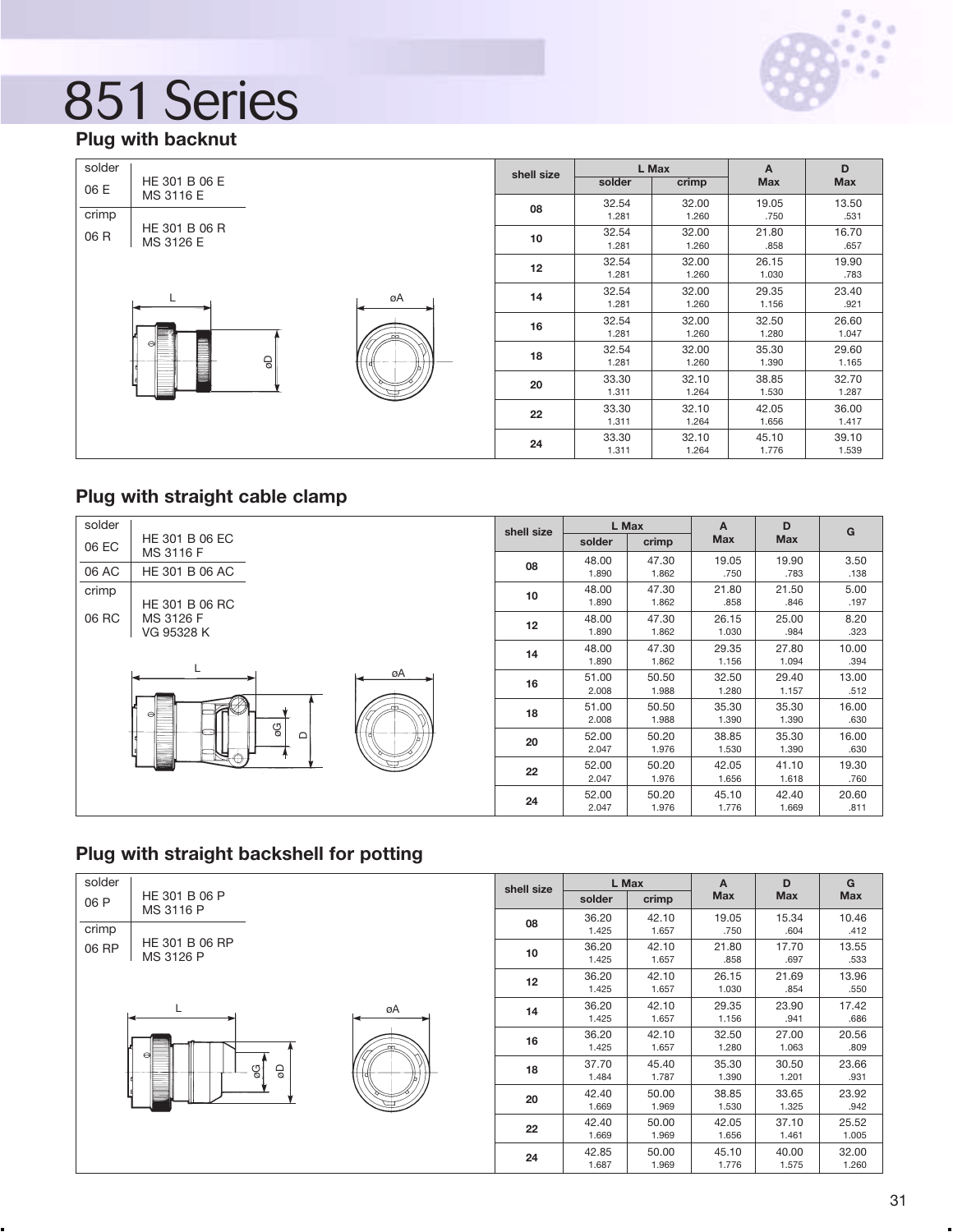

### Plug with straight adapter

| solder |                                | shell size | L Max          | $\mathbf{A}$   | D              | G              | κ                  |
|--------|--------------------------------|------------|----------------|----------------|----------------|----------------|--------------------|
| 06 A   | HE 301 B 06 A                  |            | solder/crimp   | Max            | Max            | Max            | threading UNEF 2 A |
| crimp  |                                | 80         | 41.00<br>1.614 | 19.05<br>.750  | 14.50<br>.571  | 9.10<br>.358   | 1/2.28             |
| 06 RA  | HE 301 B 06 RA                 | 10         | 41.00<br>1.614 | 21.80<br>.858  | 18.70<br>.736  | 12.08<br>,476  | 5/8 24             |
|        |                                | 12         | 41.00<br>1.614 | 26.15<br>1.030 | 21.70<br>.854  | 15.25<br>.600  | 3/420              |
|        | L<br>ØA                        | 14         | 41.00<br>1.614 | 29.35<br>1.156 | 25.10<br>988   | 18.15<br>.715  | 7/8 20             |
|        | $F_{\rm tot}$<br>e             | 16         | 41.00<br>1.614 | 32.50<br>1.280 | 28.13<br>1.107 | 21.32<br>.839  | $1 - 20$           |
|        | g<br>$\mathsf{S}$<br>$\propto$ | 18         | 41.00<br>1.614 | 35.30<br>1.390 | 31.38<br>1.235 | 24.32<br>.957  | 1-3/16 18          |
|        |                                | 20         | 43.30<br>1.705 | 38.85<br>1.530 | 34.30<br>1.350 | 26.73<br>1.052 | $1 - 3/16$ 18      |
|        |                                | 22         | 43.30<br>1.705 | 42.05<br>1.656 | 37.60<br>1.480 | 30.67<br>1.207 | $1 - 7/16$ 18      |
|        |                                | 24         | 43.50<br>1.713 | 45.10<br>1.776 | 40.70<br>1.602 | 33.08<br>1,302 | $1 - 7/16$ 18      |

### Plug with straight backshell for heatshrink sleeving



### Plug with removable straight backshell for heatshrink sleeving

| solder.                             | shell size | L Max          | A              | D              | G              | M            |
|-------------------------------------|------------|----------------|----------------|----------------|----------------|--------------|
| 06 M                                |            | solder/crimp   | Max            | Max            | Max            | Max          |
| crimp<br>06 RM                      | 08         | 50.00<br>1.969 | 19.05<br>.750  | 13.55<br>.533  | 7.05<br>.278   | 3.50<br>,138 |
|                                     | 10         | 50.00<br>1.969 | 21.80<br>.858  | 15.35<br>.604  | 9.90<br>.390   | 3.50<br>,138 |
|                                     | 12<br>øA   | 50.00<br>1.969 | 26.15<br>1.030 | 19.48<br>.767  | 12.60<br>.496  | 3.50<br>,138 |
|                                     | 14         | 50.00<br>1.969 | 29.35<br>1,156 | 21.30<br>.839  | 15.90<br>.626  | 3.50<br>,138 |
| $\leftrightarrow$                   | 16         | 50.00<br>1,969 | 32.50<br>1.280 | 24.50<br>.965  | 18.95<br>.746. | 3.50<br>,138 |
| 9<br>$\mathcal{S}$                  | 18         | 50.00<br>1.969 | 35.30<br>1.390 | 26.45<br>1.041 | 20.90<br>.823  | 3.50<br>.138 |
| м<br>$H$ is a set of the set of $H$ | 20         | 52.00<br>2.047 | 38.85<br>1,530 | 30.73<br>1.210 | 23.70<br>.933  | 3.50<br>.138 |
|                                     | 22         | 52.00<br>2.047 | 42.05<br>1.656 | 34.24<br>1.348 | 26.60<br>1.047 | 3.50<br>,138 |
|                                     | 24         | 52.00<br>2.047 | 45.10<br>1,776 | 36.47<br>1.436 | 29.30<br>1.154 | 3.50<br>.138 |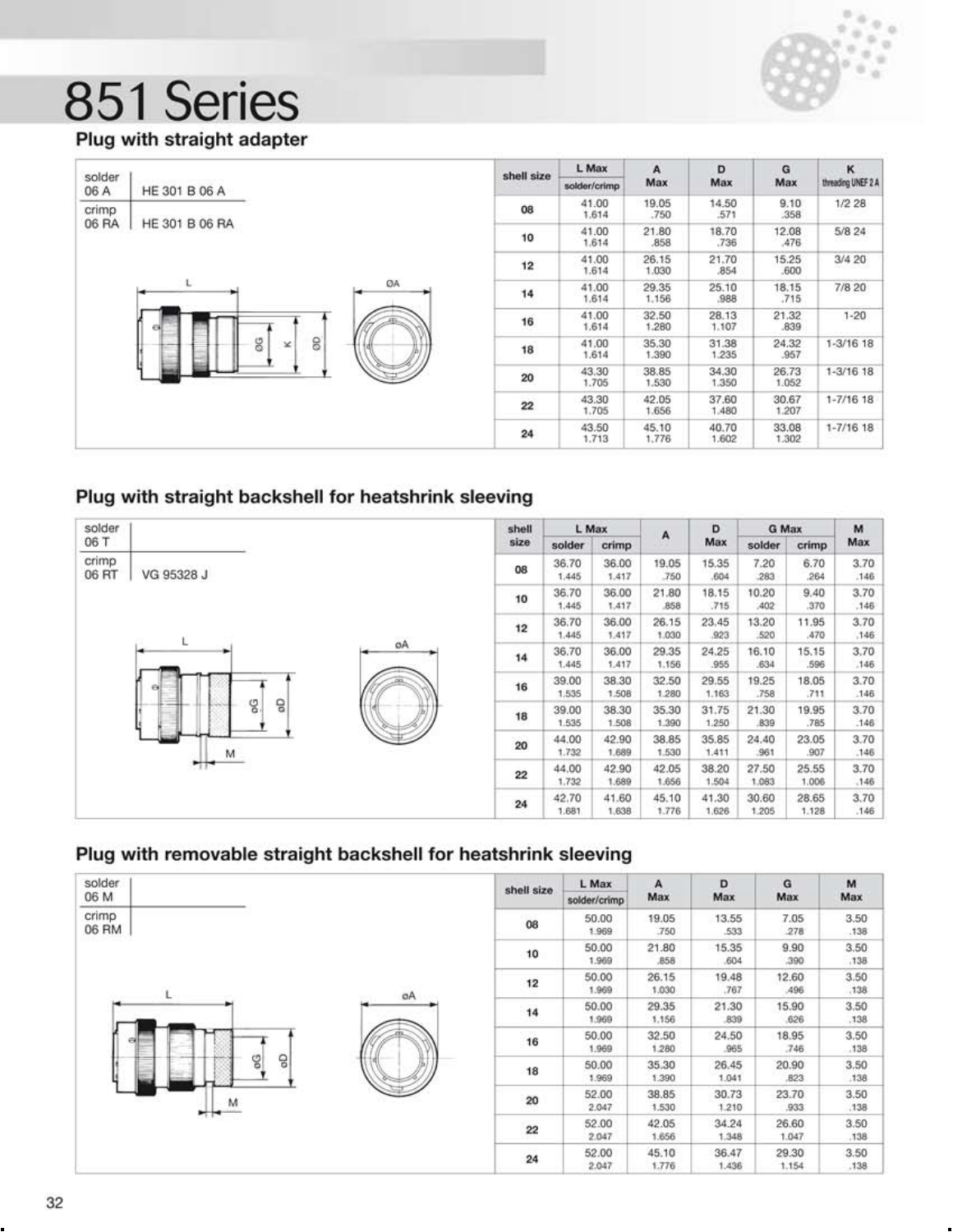

**Plug with straight sealing gland backshell**

| solder                |    | shell size | L Max  | A          | D          | G     |       |
|-----------------------|----|------------|--------|------------|------------|-------|-------|
| HE 301 B 06 J<br>06 J |    |            | solder | <b>Max</b> | <b>Max</b> | min   | Max   |
|                       |    | 08         | 47.60  | 19.05      | 14.40      | 5.02  | 5.84  |
|                       |    |            | 1.874  | .750       | .567       | .198  | .230  |
|                       |    | 10         | 47.60  | 21.80      | 17.60      | 5.94  | 6.76  |
|                       |    |            | 1.874  | .858       | .693       | .234  | .266  |
|                       |    | 12         | 49.20  | 26.15      | 21.10      | 9.34  | 10.16 |
|                       |    |            | 1.937  | 1.030      | .831       | .368  | .400  |
| L                     | øA | 14         | 54.00  | 29.35      | 24.40      | 11.32 | 12.14 |
|                       |    |            | 2.126  | 1.156      | .961       | .446  | .478  |
|                       |    | 16         | 59.60  | 32.50      | 27.60      | 14.73 | 15.55 |
| $\Theta$              |    |            | 2.346  | 1.280      | 1.087      | .580  | .612  |
| $\Theta$<br>gl        |    | 18         | 65.60  | 35.30      | 30.80      | 16.00 | 16.80 |
|                       |    |            | 2.583  | 1.390      | 1.213      | .630  | .661  |
|                       |    | 20         | 78.00  | 38.85      | 34.10      | 16.89 | 17.71 |
|                       |    |            | 3.071  | 1.530      | 1.343      | .665  | .697  |
|                       |    | 22         | 79.50  | 42.05      | 37.30      | 17.78 | 18.60 |
|                       |    |            | 3.130  | 1.656      | 1.469      | .700  | .732  |
|                       |    | 24         | 90.00  | 45.10      | 40.50      | 20.34 | 21.16 |
|                       |    |            | 3.543  | 1.776      | 1.594      | .801  | .833  |

## **Plug with straight sealing gland and cable clamp backshell**



## **Plug with elbow cable clamp backshell**

| solder<br>08 EC<br>HE 301 B 08 EC | shell size | L Max<br>solder/crimp | A<br><b>Max</b> | D<br><b>Max</b> | G             | $\mathsf R$<br><b>Max</b> |
|-----------------------------------|------------|-----------------------|-----------------|-----------------|---------------|---------------------------|
| crimp<br>08 RC<br>HE 301 B 08 RC  | 08         | 50.10<br>1.972        | 19.05<br>.750   | 19.70<br>.776   | 3.50<br>.138  | 16.00<br>.630             |
|                                   | 10         | 52.60<br>2.071        | 21.80<br>.858   | 21.20<br>.835   | 5.00<br>.197  | 18.00<br>.709             |
| øA                                | 12         | 54.90<br>2.161        | 26.15<br>1.030  | 24.20<br>.953   | 8.20<br>.323  | 19.50<br>.768             |
| 6I                                | 14         | 58.50<br>2.303        | 29.35<br>1.156  | 27.50<br>1.083  | 10.00<br>.394 | 22.00<br>.866             |
|                                   | 16         | 60.80<br>2.394        | 32.50<br>1.280  | 29.10<br>1.146  | 13.00<br>.512 | 23.50<br>.925             |
| $\simeq$                          | 18         | 65.00<br>2.559        | 35.30<br>1.390  | 35.70<br>1.406  | 16.00<br>.630 | 25.00<br>.984             |
|                                   | 20         | 69.10<br>2.720        | 38.85<br>1.530  | 35.70<br>1.406  | 16.00<br>.630 | 26.50<br>1.043            |
| D<br>øG<br>×.                     | 22         | 71.00<br>2.795        | 42.05<br>1.656  | 39.70<br>1.563  | 19.30<br>.760 | 28.00<br>1.102            |
|                                   | 24         | 75.50<br>2.972        | 45.10<br>1.776  | 43.50<br>1.713  | 20.60<br>.811 | 31.00<br>1.220            |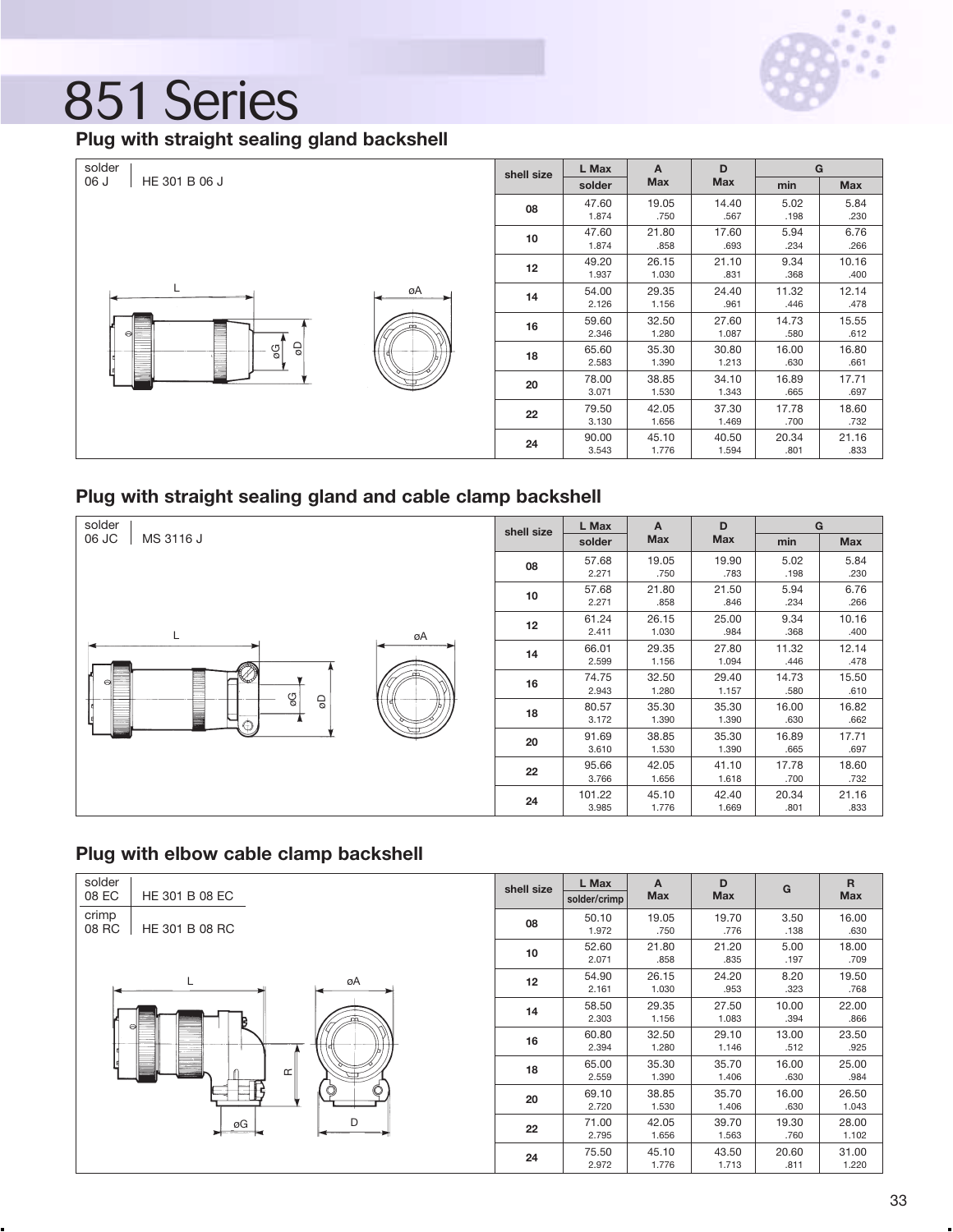

### **Plug with elbow backshell for potting**

| solder<br>08 P | HE 301 B 08 P  | shell size | L Max<br>solder/crimp | A<br><b>Max</b> | G<br><b>Max</b> | $\mathbf{R}$<br><b>Max</b> | S<br><b>Max</b> |
|----------------|----------------|------------|-----------------------|-----------------|-----------------|----------------------------|-----------------|
| crimp<br>08 RP | HE 301 B 08 RP | 08         | 40.70<br>1.602        | 19.05<br>.750   | 8.10<br>.319    | 11.70<br>.461              | 11.30<br>.445   |
|                |                | 10         | 44.90<br>1.768        | 21.80<br>.858   | 11.30<br>.445   | 14.35<br>.565              | 14.50<br>.571   |
|                |                | 12         | 46.90<br>1.846        | 26.15<br>1.030  | 13.30<br>.524   | 15.90<br>.626              | 17.70<br>.697   |
|                | ØA             | 14         | 49.20<br>1.937        | 29.35<br>1.156  | 16.10<br>.634   | 16.30<br>.642              | 20.10<br>.791   |
|                | ⊖              | 16         | 50.60<br>1.992        | 32.50<br>1.280  | 16.90<br>.665   | 19.30<br>.760              | 22.80<br>.898   |
|                |                | 18         | 51.80<br>2.039        | 35.30<br>1.390  | 18.10<br>.713   | 20.60<br>.811              | 25.60<br>1.008  |
|                | Œ              | 20         | 53.70<br>2.114        | 38.85<br>1.530  | 19.70<br>.776   | 21.90<br>.862              | 28.80<br>1.134  |
|                | S<br>G<br>⋗    | 22         | 54.80<br>2.157        | 42.05<br>1.656  | 20.80<br>.819   | 23.50<br>.925              | 31.60<br>1.244  |
|                |                | 24         | 58.20<br>2.291        | 45.10<br>1.776  | 24.20<br>.953   | 30.15<br>1.187             | 35.20<br>1.386  |

#### **Screened plug with straight adapter**

| solder                                              | shell size | L Max<br>solder/crimp | A<br><b>Max</b> | D<br><b>Max</b> | G<br><b>Max</b> | K<br>threading UNEF 2 A |
|-----------------------------------------------------|------------|-----------------------|-----------------|-----------------|-----------------|-------------------------|
| 36 A<br>crimp                                       | 08         | 41.00<br>1.614        | 19.05<br>.750   | 14.50<br>.571   | 9.10<br>.358    | 1/228                   |
| VG 95328 N<br>36 RA                                 | 10         | 41.00<br>1.614        | 21.80<br>.858   | 18.70<br>.736   | 12.08<br>.476   | 5/8 24                  |
|                                                     | 12         | 41.00<br>1.614        | 26.15<br>1.030  | 21.70<br>.854   | 15.25<br>.600   | 3/420                   |
| ØA<br>L                                             | 14         | 41.00<br>1.614        | 29.35<br>1.156  | 25.10<br>.988   | 18.15<br>.715   | 7/8 20                  |
|                                                     | 16         | 41.00<br>1.614        | 32.50<br>1.280  | 28.13<br>1.107  | 21.32<br>.839   | $1 - 20$                |
| $\Theta$<br>$\Theta$<br>ØG<br>$\boldsymbol{\times}$ | 18         | 41.00<br>1.614        | 35.30<br>1.390  | 31.38<br>1.235  | 24.32<br>.957   | $1 - 3/16$ 18           |
|                                                     | 20         | 43.30<br>1.705        | 38.85<br>1.530  | 34.30<br>1.350  | 26.73<br>1.052  | $1 - 3/16$ 18           |
|                                                     | 22         | 43.30<br>1.705        | 42.05<br>1.656  | 37.60<br>1.480  | 30.67<br>1.207  | $1 - 7/16$ 18           |
|                                                     | 24         | 43.50<br>1.713        | 45.10<br>1.776  | 40.70<br>1.602  | 33.08<br>1.302  | $1 - 7/16$ 18           |

### **Screened plug with removable straight backshell for screen termination and heatshrink sleeving (38 and 42 suffix)**

| solder<br>36 T  | shell size | L Max<br>solder/crimp | A<br><b>Max</b> | D<br><b>Max</b> | G<br><b>Max</b> | M<br><b>Max</b> |
|-----------------|------------|-----------------------|-----------------|-----------------|-----------------|-----------------|
| crimp<br>36 RT  | 08         | 51.60<br>2.031        | 19.05<br>.750   | 18.25<br>.719   | 7.45<br>.293    | 3.70<br>.146    |
|                 | 10         | 51.60<br>2.031        | 21.80<br>.858   | 20.25<br>.797   | 9.00<br>.354    | 3.70<br>.146    |
|                 | 12         | 51.60<br>2.031        | 26.15<br>1.030  | 24.75<br>.974   | 13.30<br>.524   | 3.70<br>.146    |
| ØA<br>L         | 14         | 51.60<br>2.031        | 29.35<br>1.156  | 27.75<br>1.093  | 16.50<br>.650   | 3.70<br>.146    |
| a               | 16         | 51.60<br>2.031        | 32.50<br>1.280  | 30.05<br>1.183  | 18.50<br>.728   | 3.70<br>.146    |
| $\otimes$<br>ØG | 18         | 52.00<br>2.047        | 35.30<br>1.390  | 34.15<br>1.344  | 21.90<br>.862   | 3.70<br>.146    |
|                 | 20         | 53.90<br>2.122        | 38.85<br>1.530  | 37.25<br>1.467  | 25.10<br>.988   | 3.70<br>.146    |
| M               | 22         | 53.90<br>2.122        | 42.05<br>1.656  | 40.45<br>1.593  | 28.20<br>1.110  | 3.70<br>.146    |
|                 | 24         | 53.90<br>2.122        | 45.10<br>1.776  | 43.65<br>1.719  | 31.40<br>1.236  | 3.70<br>.146    |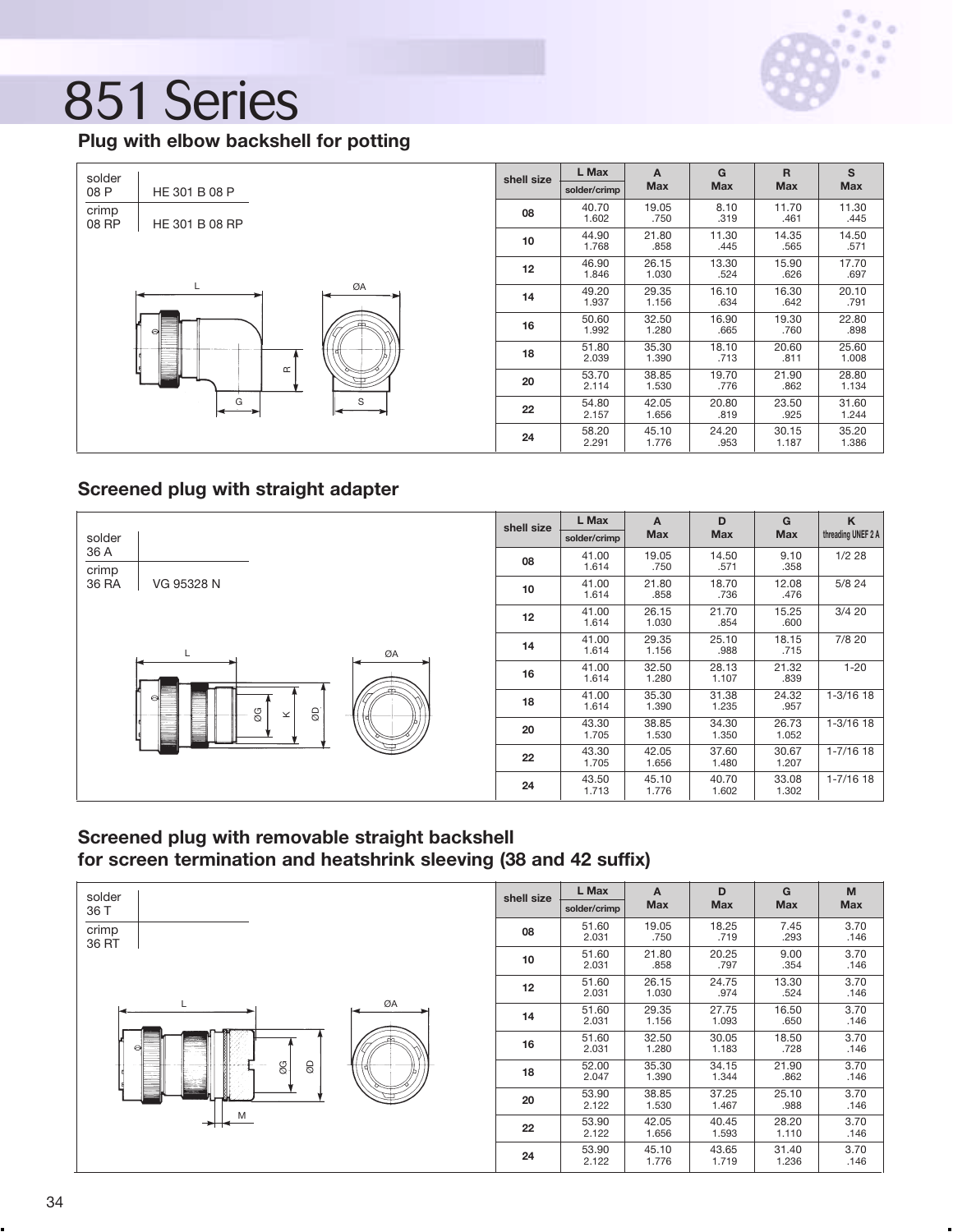

### **Screened plug with removable straight backshell for screen termination and heatshrink sleeving**



| solder                       | shell size | L Max          | A              | D              | G              | M            |
|------------------------------|------------|----------------|----------------|----------------|----------------|--------------|
| 36 G                         |            | solder/crimp   | <b>Max</b>     | <b>Max</b>     | <b>Max</b>     | <b>Max</b>   |
| crimp<br>VG 95328 M<br>36 RG | 08         | 54.00<br>2.126 | 19.05<br>.750  | 16.30<br>.642  | 7.45<br>.293   | 3.60<br>.142 |
|                              | 10         | 54.00<br>2.126 | 21.80<br>.858  | 18.30<br>.720  | 10.30<br>.406  | 3.60<br>.142 |
|                              | 12         | 54.00<br>2.126 | 26.15<br>1.030 | 22.30<br>.878  | 13.20<br>.520  | 3.60<br>.142 |
| ØA                           | 14         | 54.00<br>2.126 | 29.35<br>1.156 | 25.30<br>.996  | 16.50<br>.650  | 3.60<br>.142 |
| $\Theta$                     | 16         | 54.00<br>2.126 | 32.50<br>1.280 | 28.30<br>1.114 | 19.35<br>.762  | 3.60<br>.142 |
| $\otimes$<br>QØ              | 18         | 54.00<br>2.126 | 35.30<br>1.390 | 32.30<br>1.272 | 21.60<br>.850  | 3.60<br>.142 |
| −                            | 20         | 58.00<br>2.283 | 38.85<br>1.530 | 34.30<br>1.350 | 24.80<br>.976  | 3.60<br>.142 |
| M                            | 22         | 58.00<br>2.283 | 42.05<br>1.656 | 38.30<br>1.508 | 27.90<br>1.098 | 3.60<br>.142 |
|                              | 24         | 58.00<br>2.283 | 45.10<br>1.776 | 41.30<br>1.626 | 31.00<br>1.220 | 3.60<br>.142 |

#### **Plug with straight adapter for electrical pitch access**



### **Screened plug with lock finger and short backshell for screen termination and heatshrink sleeving**

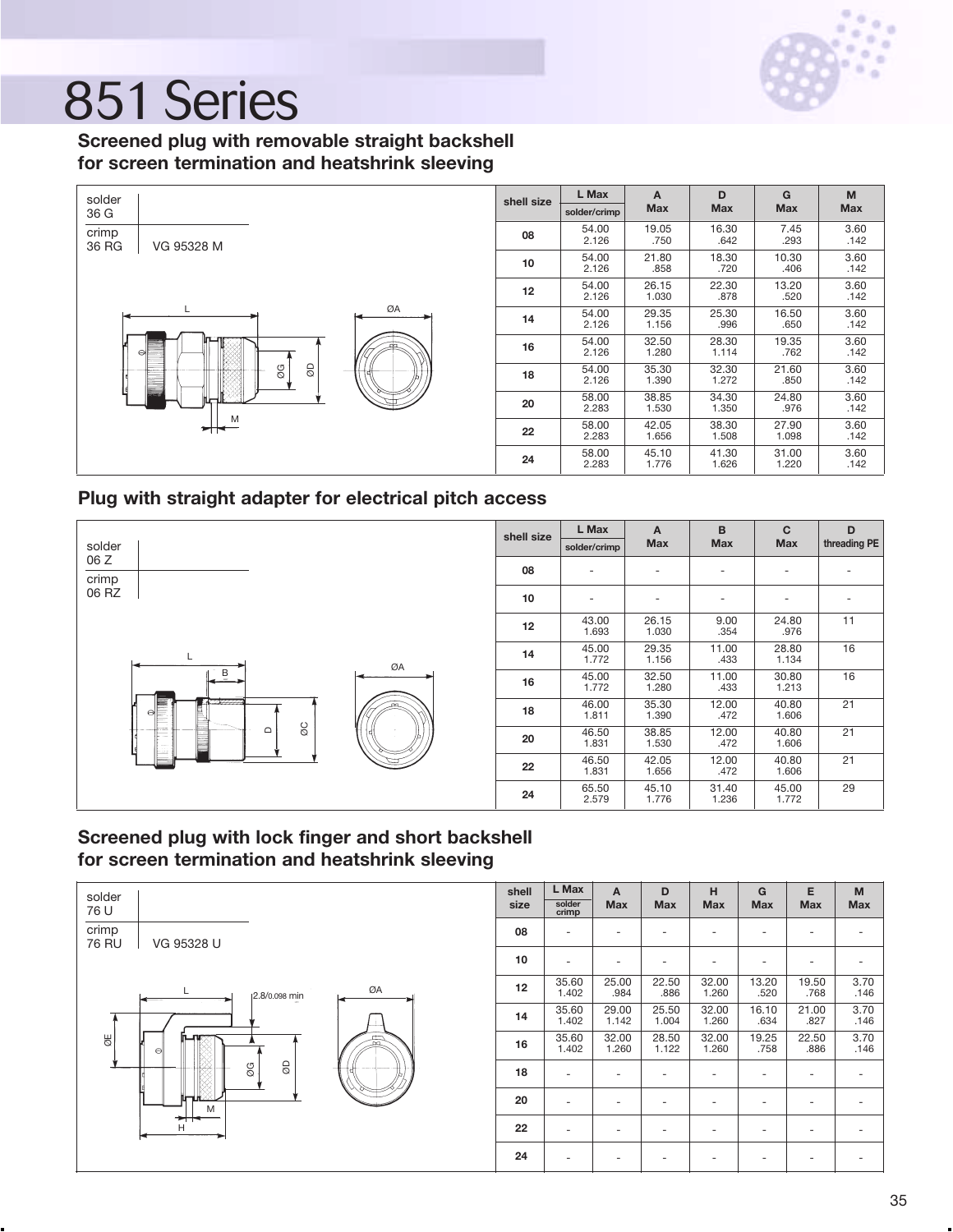

### **Hermetic connectors**

| square flange receptacle<br>HE 301 B 02 H<br>02 H | shell<br>size | A              | С<br><b>Max</b> | D<br>Max       | E              | F             | G              | н<br><b>Max</b> | J            | M<br><b>Max</b> | N<br>Max     |
|---------------------------------------------------|---------------|----------------|-----------------|----------------|----------------|---------------|----------------|-----------------|--------------|-----------------|--------------|
|                                                   | 08            | 12.03<br>.474  | 21.42<br>.843   | 27.09<br>1.067 | 15.09<br>.594  | 13.84<br>.545 | 14.27<br>.562  | 6.97<br>.274    | 3.13<br>.123 | 11.24<br>.443   | 1.67<br>.066 |
|                                                   | 10            | 15.01<br>.591  | 24.62<br>.969   | 31.87<br>1.255 | 18.26<br>.719  | 13.84<br>.545 | 17.06<br>.672  | 6.97<br>.274    | 3.13<br>.123 | 11.24<br>.443   | 1.67<br>.066 |
|                                                   | 12            | 19.07<br>.751  | 26.98<br>1.062  | 35.04<br>1.380 | 20.62<br>.812  | 13.84<br>.545 | 19.85<br>.781  | 6.97<br>.274    | 3.13<br>.123 | 11.24<br>.443   | 1.67<br>.066 |
| н<br>C                                            | 14            | 22.25<br>.876  | 29.36<br>1.156  | 38.22<br>1.505 | 23.00<br>.906  | 13.84<br>.545 | 23.00<br>.906  | 6.97<br>.274    | 3.13<br>.123 | 11.24<br>.443   | 1.67<br>.066 |
| ۱e                                                | 16            | 25.42<br>1.001 | 31.73<br>1.249  | 41.39<br>1.630 | 24.61<br>.969  | 13.84<br>.545 | 26.18<br>1.031 | 6.97<br>.274    | 3.13<br>.123 | 11.24<br>.443   | 1.67<br>.066 |
| S<br>$\infty$<br>ш                                | 18            | 28.60<br>1.126 | 34.12<br>1.343  | 44.57<br>1.755 | 26.97<br>1.062 | 13.84<br>.545 | 29.36<br>1.156 | 6.97<br>.274    | 3.13<br>.123 | 11.24<br>.443   | 1.67<br>.066 |
| 'M<br>rød<br>E<br>4 Holes ØJ                      | 20            | 31.77<br>1.251 | 37.20<br>1.465  | 47.74<br>1.880 | 29.36<br>1.156 | 15.42<br>.607 | 31.74<br>1.250 | 6.99<br>.275    | 3.13<br>.123 | 12.00<br>.472   | 2.48<br>.098 |
|                                                   | 22            | 34.95<br>1.376 | 40.47<br>1.593  | 50.92<br>2.005 | 31.75<br>1.250 | 16.23<br>.639 | 34.92<br>1.375 | 6.99<br>.275    | 3.13<br>.123 | 12.00<br>.472   | 2.48<br>.098 |
|                                                   | 24            | 38.12<br>1.501 | 43.66<br>1.719  | 55.69<br>2.193 | 34.92<br>1.375 | 17.04<br>.671 | 38.10<br>1.500 | 6.19<br>.244    | 3.81<br>.150 | 12.81<br>.504   | 2.48<br>.098 |



| solder fixing receptacle<br>HE 301 B 1 H | shell<br>size | $\overline{A}$ | D<br><b>Max</b> | н<br><b>Max</b> | F             | G<br><b>Max</b> | M<br><b>Max</b> | ${\sf N}$<br><b>Max</b> |
|------------------------------------------|---------------|----------------|-----------------|-----------------|---------------|-----------------|-----------------|-------------------------|
| IH<br><b>MS 3113 H</b><br>VG 95328 G     | 08            | 12.03<br>.474  | 16.40<br>.646   | 8.19<br>.322    | 13.84<br>.545 | 14.27<br>.562   | 10.69<br>.421   | 0.76<br>.030            |
|                                          | 10            | 15.01<br>.591  | 19.40<br>.764   | 8.19<br>.322    | 13.84<br>.545 | 17.06<br>.672   | 10.69<br>.421   | 0.76<br>.030            |
|                                          | 12            | 19.07<br>.751  | 21.80<br>.858   | 8.19<br>.322    | 13.84<br>.545 | 19.83<br>.781   | 10.69<br>.421   | 0.76<br>.030            |
| ØD                                       | 14            | 22.25<br>.876  | 25.00<br>.984   | 8.19<br>.322    | 13.84<br>.545 | 23.00<br>.906   | 10.69<br>.421   | 0.76<br>.030            |
| $\Omega$                                 | 16            | 25.42<br>1.001 | 28.10<br>1.106  | 8.19<br>.322    | 13.84<br>.545 | 26.18<br>1.031  | 10.69<br>.421   | 0.76<br>.030            |
| S<br>ØG                                  | 18            | 28.60<br>1.126 | 31.30<br>1.232  | 8.19<br>.322    | 13.84<br>.545 | 29.36<br>1.156  | 10.69<br>.421   | 0.76<br>.030            |
| MIN                                      | 20            | 31.77<br>1.251 | 33.70<br>1.327  | 8.16<br>.321    | 15.42<br>.607 | 31.74<br>1.250  | 12.32<br>.485   | 0.76<br>.030            |
|                                          | 22            | 34.95<br>1.376 | 36.90<br>1.453  | 8.16<br>.321    | 16.23<br>.639 | 34.92<br>1.375  | 12.32<br>.485   | 0.76<br>.030            |
|                                          | 24            | 38.12<br>1.501 | 40.10<br>1.579  | 7.36<br>.290    | 17.04<br>.671 | 38.10<br>1.500  | 13.12<br>.517   | 0.76<br>.030            |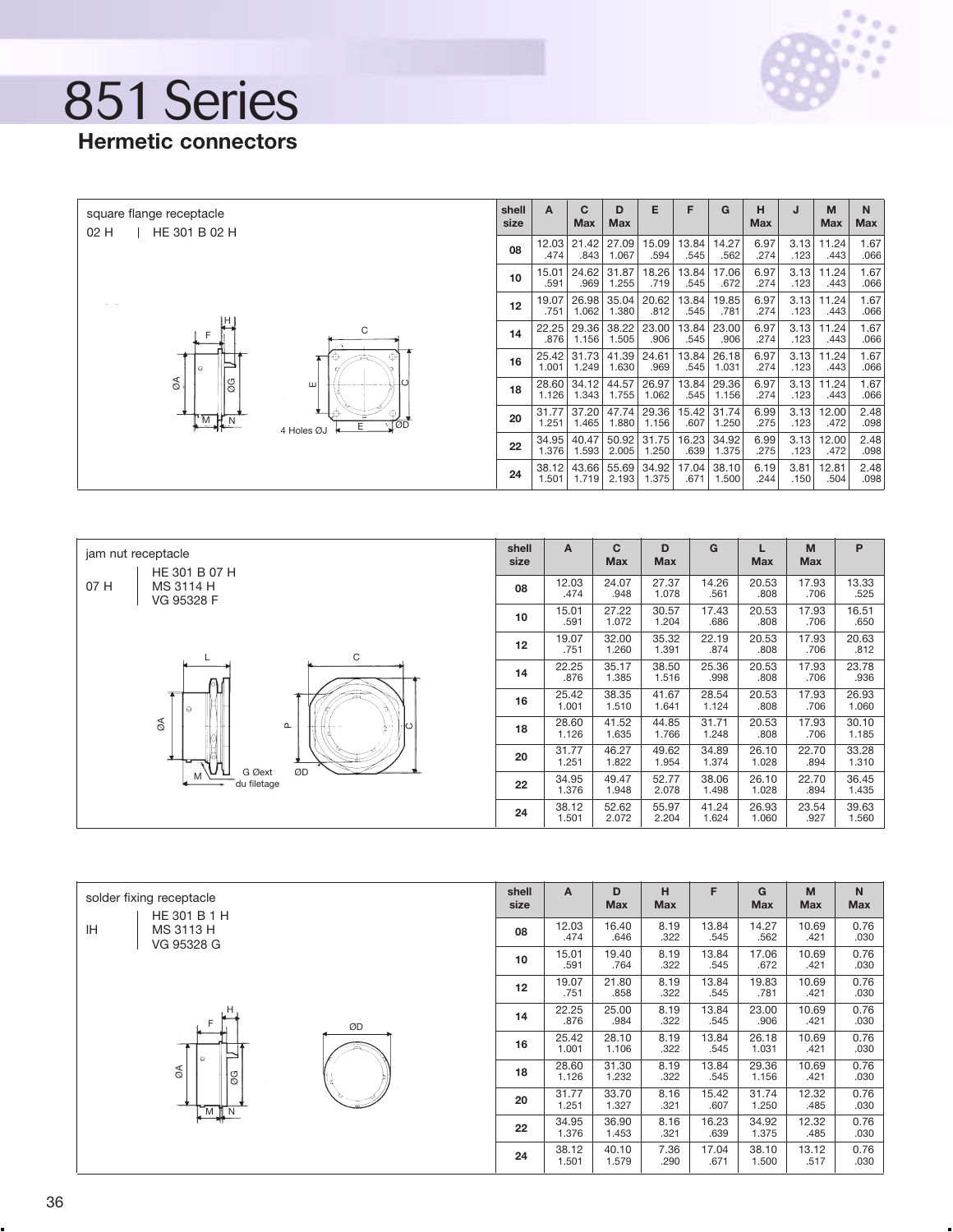

## **Wire wrap and straight spills connectors**

### **Square flange receptacle type 02 E**



| shell<br>size | A     | B<br><b>Max</b> | C<br><b>Max</b> | ØΒ<br><b>Max</b> | Е     | F<br><b>Max</b> | н     | J    | L<br><b>Max</b> | т    |
|---------------|-------|-----------------|-----------------|------------------|-------|-----------------|-------|------|-----------------|------|
| 08            | 12.03 | 11.70           | 1.32            | 10.84            | 15.09 | 20.99           | 12.42 | 3.13 | 20.50           | 9.46 |
|               | .474  | .461            | .052            | .427             | .594  | .826            | .489  | .123 | .807            | .372 |
| 10            | 15.01 | 11.70           | 1.32            | 13.99            | 18.26 | 24.19           | 12.42 | 3.13 | 20.50           | 9.46 |
|               | .591  | .461            | .052            | .551             | .719  | .952            | .489  | .123 | .807            | .372 |
|               | 19.07 | 11.70           | 1.32            | 17.37            | 20.62 | 26.54           | 12.42 | 3.13 | 20.50           | 9.46 |
| 12            | .751  | .461            | .052            | .684             | .812  | 1.045           | .489  | .123 | .807            | .372 |
| 14            | 22.25 | 11.70           | 1.32            | 20.57            | 23.00 | 28.89           | 12.42 | 3.13 | 20.50           | 9.46 |
|               | .876  | .461            | .052            | .810             | .906  | 1.137           | .489  | .123 | .807            | .372 |
| 16            | 25.42 | 11.70           | 1.32            | 23.62            | 24.61 | 31.29           | 12.42 | 3.13 | 20.50           | 9.46 |
|               | 1.001 | .461            | .052            | .930             | .969  | 1.232           | .489  | .123 | .807            | .372 |
|               | 28.60 | 11.70           | 1.32            | 26.69            | 26.97 | 33.69           | 12.42 | 3.13 | 20.50           | 9.46 |
| 18            | 1.126 | .461            | .052            | 1.051            | 1.062 | 1.326           | .489  | .123 | .807            | .372 |
| 20            | 31.77 | 14.35           | 2.15            | 29.89            | 29.36 | 36.89           | 10.69 | 3.13 | 23.80           | 7.76 |
|               | 1.251 | .565            | .085            | 1.177            | 1.156 | 1.452           | .421  | .123 | .937            | .306 |
| 22            | 34.95 | 14.35           | 2.15            | 33.04            | 31.75 | 39.99           | 10.69 | 3.13 | 23.80           | 7.76 |
|               | 1.376 | .565            | .085            | 1.301            | 1.250 | 1.574           | .421  | .123 | .937            | .306 |
|               | 38.12 | 15.20           | 2.15            | 36.24            | 34.92 | 43.15           | 10.69 | 3.81 | 23.80           | 7.76 |
| 24            | 1.501 | .598            | .085            | 1.427            | 1.375 | 1.699           | .421  | .150 | .937            | .306 |

#### **Jam nut receptacle type 07 A**

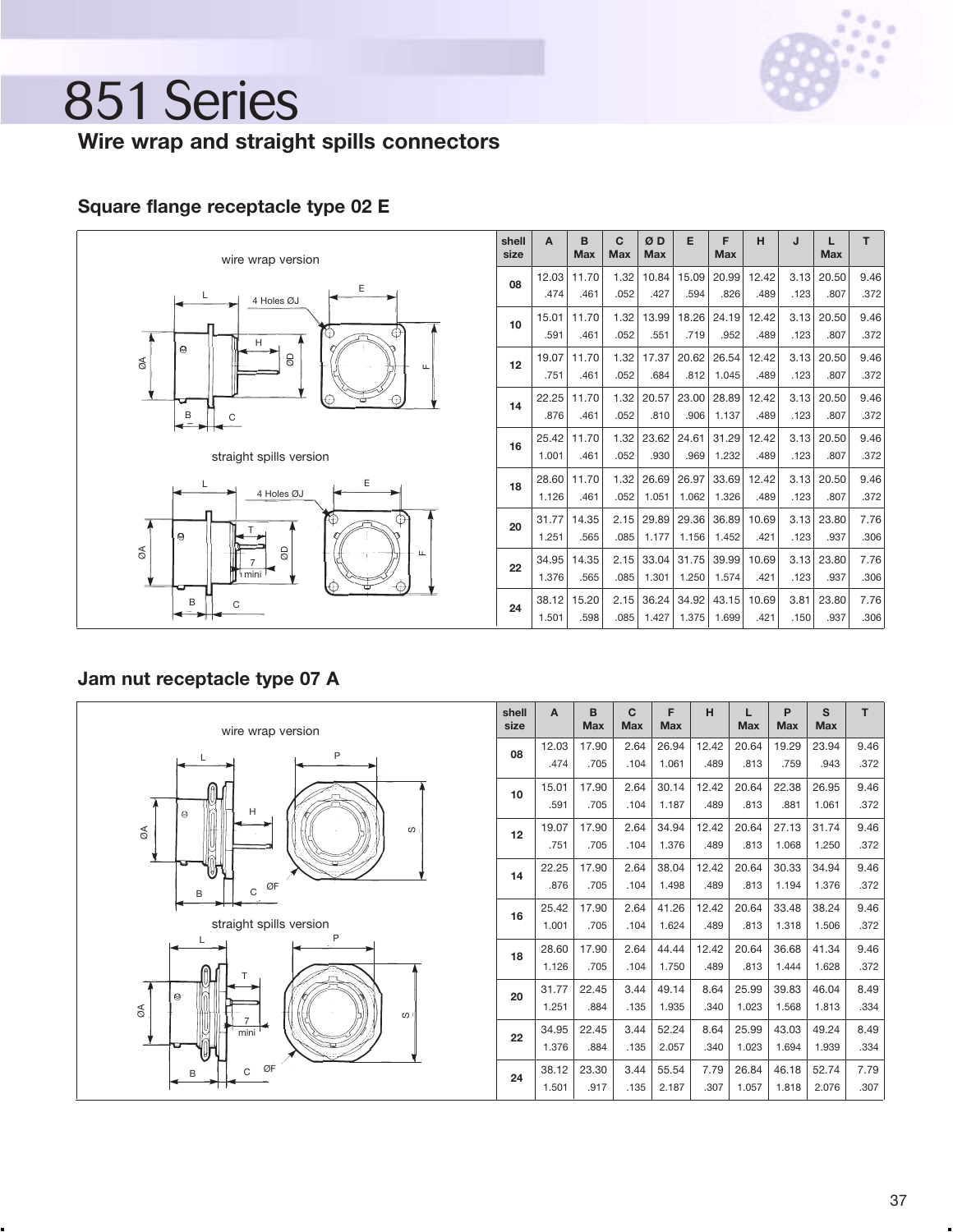

## **Caps**

## **Part numbers**

| basic series                |                          |    |    |    |    |    |    |    | 8500 | 05 | $\bullet\bullet\bullet$ |
|-----------------------------|--------------------------|----|----|----|----|----|----|----|------|----|-------------------------|
| shell size                  | 8                        | 10 | 12 | 14 | 16 | 18 | 20 | 22 | 24   |    |                         |
| part numbers for receptacle | 02                       | 03 | 04 | 05 | 27 | 06 | 07 | 08 | 09   |    |                         |
| part numbers for plug       | 10 <sup>°</sup>          | 11 | 12 | 13 | 28 | 14 | 15 | 16 | 17   |    |                         |
| specification               | for cap type and plating |    |    |    |    |    |    |    |      |    |                         |

## **Type and plating**

|                                                      |                        |                          | receptacle cap    |        | plug cap               |                  |                   |        |  |
|------------------------------------------------------|------------------------|--------------------------|-------------------|--------|------------------------|------------------|-------------------|--------|--|
| Cap type                                             | olive green<br>cadmium | white<br>cadmium         | black<br>anodized | nickel | olive green<br>cadmium | white<br>cadmium | black<br>anodized | nickel |  |
| cap with chain and ring                              | D                      | 02D                      | 29 D              | 44 D   | D                      | 02D              | 29 D              | 44 D   |  |
| cap with nylon cord and ring                         | B                      | 02 B                     | 29 B              | 44 B   | B                      | 02B              | 29 B              | 44 B   |  |
| cap with nylon cord and washer (shell 10, 12 and 14) |                        | $\overline{\phantom{a}}$ | -                 |        | E                      | Ξ.               | ۰                 |        |  |
| cap with nylon cord and washer                       | H                      | $\overline{\phantom{a}}$ |                   |        |                        | -                |                   |        |  |
| cap with chain and washer                            | J                      | $\overline{\phantom{a}}$ |                   |        |                        | ۰                | -                 |        |  |

## **Caps for plug**







| shell size | ØA<br><b>Maxi</b> | B<br><b>Maxi</b> | C               | D               | Е               | ØF            |
|------------|-------------------|------------------|-----------------|-----------------|-----------------|---------------|
| 08         | 16.80<br>.661     | 19.84<br>.781    | 132.00<br>5.197 | 128.00<br>5.039 |                 |               |
| 10         | 19.80<br>.780     | 19.84<br>.781    | 132.00<br>5.197 | 128.00<br>5.039 | 132.00<br>5.197 | 14.00<br>.551 |
| 12         | 23.90<br>.941     | 19.84<br>.781    | 148.00<br>5.827 | 148.00<br>5.827 | 148.00<br>5.827 | 17.60<br>.693 |
| 14         | 27.00<br>1.063    | 19.84<br>.781    | 148.00<br>5.827 | 148.00<br>5.827 | 148.00<br>5.827 | 20.80<br>.819 |
| 16         | 30.20<br>1.189    | 19.84<br>.781    | 148.00<br>5.827 | 148.00<br>5.827 |                 |               |
| 18         | 33.40<br>1.315    | 19.84<br>.781    | 148.00<br>5.827 | 148.00<br>5.827 |                 |               |
| 20         | 36.50<br>1.437    | 21.44<br>.844    | 168.00<br>6.614 | 153.00<br>6.024 |                 |               |
| 22         | 39.80<br>1.567    | 21.44<br>.844    | 168.00<br>6.614 | 153.00<br>6.024 |                 |               |
| 24         | 42.90<br>1.689    | 22.22<br>.875    | 168.00<br>6.614 | 153.00<br>6.024 |                 |               |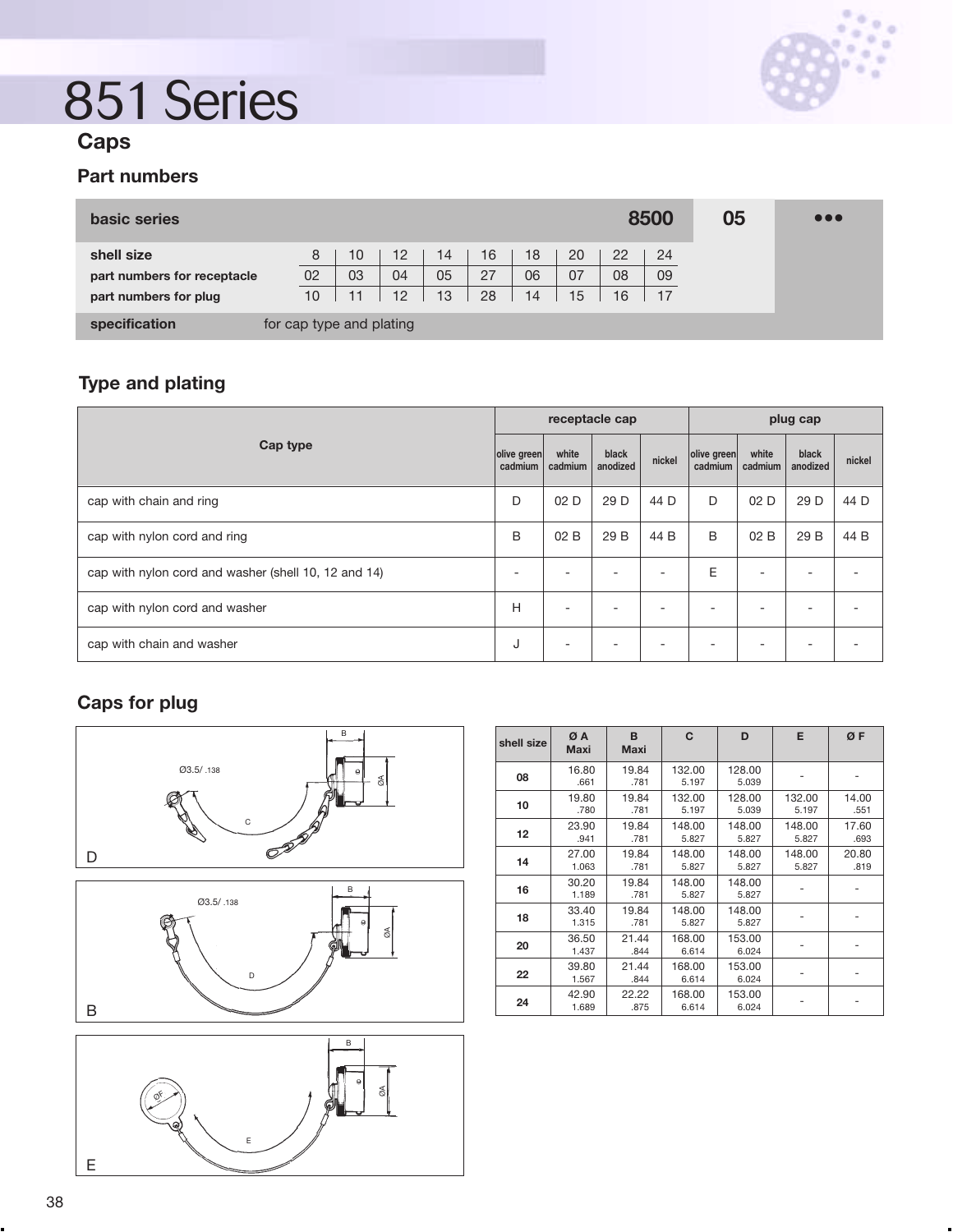

## **Caps for receptacle**





| shell<br>size | ØA<br><b>Max</b> | B<br><b>Max</b> | C      | D      | J<br><b>Max</b> | н      | K      |
|---------------|------------------|-----------------|--------|--------|-----------------|--------|--------|
| 08            | 19.00            | 21.44           | 84.00  | 77.00  | 14.80           | 80.00  | 84.00  |
|               | .748             | .844            | 3.307  | 3.031  | .583            | 3.150  | 3.307  |
| 10            | 21.80            | 21.44           | 84.00  | 77.00  | 17.90           | 80.00  | 84.00  |
|               | .858             | .844            | 3.307  | 3.031  | .705            | 3.150  | 3.307  |
| 12            | 26.10            | 21.44           | 100.00 | 89.00  | 22.70           | 90.00  | 100.00 |
|               | 1.028            | .844            | 3.937  | 3.504  | .894            | 3.543  | 3.937  |
| 14            | 29.30            | 21.44           | 100.00 | 89.00  | 25.90           | 90.00  | 100.00 |
|               | 1.154            | .844            | 3.937  | 3.504  | 1.020           | 3.543  | 3.937  |
| 16            | 32.50            | 21.44           | 100.00 | 89.00  | 29.00           | 90.00  | 100.00 |
|               | 1.280            | .844            | 3.937  | 3.504  | 1.142           | 3.543  | 3.937  |
| 18            | 35.30            | 21.44           | 100.00 | 89.00  | 32.20           | 90.00  | 100.00 |
|               | 1.390            | .844            | 3.937  | 3.504  | 1.268           | 3.543  | 3.937  |
| 20            | 38.80            | 21.44           | 116.00 | 102.00 | 35.40           | 110.00 | 116.00 |
|               | 1.528            | .844            | 4.567  | 4.016  | 1.394           | 4.331  | 4.567  |
| 22            | 42.00            | 21.44           | 116.00 | 102.00 | 38.60           | 110.00 | 116.00 |
|               | 1.654            | .844            | 4.567  | 4.016  | 1.520           | 4.331  | 4.567  |
| 24            | 45.10            | 22.22           | 116.00 | 102.00 | 41.70           | 110.00 | 116.00 |
|               | 1.776            | .875            | 4.567  | 4.016  | 1.642           | 4.331  | 4.567  |



#### **Tools Crimping pliers**

|               | wire size                    |                      | part numbers                                                                |                                                                      |  |  |  |  |
|---------------|------------------------------|----------------------|-----------------------------------------------------------------------------|----------------------------------------------------------------------|--|--|--|--|
| contact sizes | mm <sup>2</sup>              | <b>AWG</b>           | crimping tool                                                               | locator                                                              |  |  |  |  |
| 20            | 0,93<br>0,60<br>0,38<br>0.21 | 18<br>20<br>22<br>24 | 8465<br>(MS 3191-1)<br>8476-01 (M 22520 / 2-01)<br>(M 22520 / 1-01)<br>8365 | MS 3191-20 A<br>8476-02 (M 22520 / 2-02)<br>8365-02 (M 22520 / 1-02) |  |  |  |  |
| 16            | 1,91<br>1.34<br>0.93         | 14<br>16<br>18       | 8465<br>(MS 3191-1)<br>(M 22520 / 1-01)<br>8365                             | MS 3191-16 A<br>8365-02 (M 22520 / 1-02)                             |  |  |  |  |

## **Insertion and extraction tools**

|                                                       | contact size | part numbers         |                 |                                                |  |  |  |
|-------------------------------------------------------|--------------|----------------------|-----------------|------------------------------------------------|--|--|--|
| contact type                                          |              |                      | insertion tools | extraction tools                               |  |  |  |
|                                                       | 20           |                      | 8500-29 B *     | 8500-36 A                                      |  |  |  |
| crimp                                                 | 16           |                      | 8500-39         | 8500-38 A                                      |  |  |  |
|                                                       | 20           |                      | 8500-31         | 8500-31                                        |  |  |  |
| for wire cap                                          | 16           | or                   | 8500-39         | 8500-37                                        |  |  |  |
|                                                       |              |                      | 8500-37         |                                                |  |  |  |
| $C_{\text{max}}$ tube for tool : $QE\cap QE$ $\wedge$ |              | $DN \cdot 9500$ 1162 |                 | $*$ Expont 8.2.8.2.8.4.12.14 poptagt layoute : |  |  |  |

- 8500-36 A PN : 8500-1163<br>- 8500-38 A PN : 8500-1184

Spare tube for tool : - 8500-36 A PN : 8500-1163 \* \* Except 8-2, 8-3, 8-4, 12-14 contact layouts<br>- 8500-38 A PN : 8500-1184 \* insertion tool 8500-93B

## **Filler plug**

| contact size | part numbers               | colour | profile |
|--------------|----------------------------|--------|---------|
| 20           | 8500-4144                  | grey   |         |
| 16           | 8500-479                   | blue   | ____    |
| 20           | 8500-4144 A (MS 3187 A 20) | red    |         |
| 16           | 8500-4267 (MS 3187-16)     | blue   |         |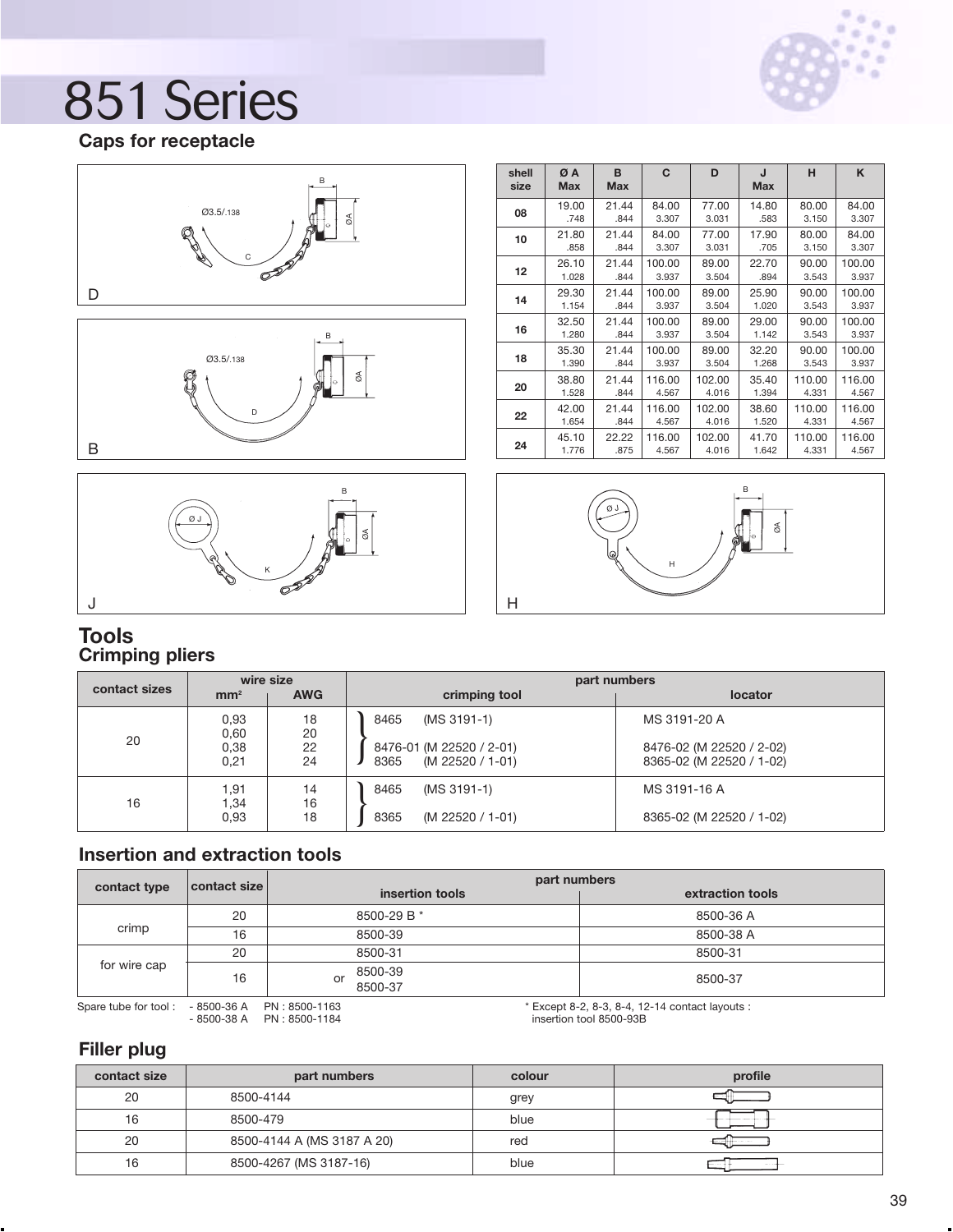

## **Panel cut-out**



## **Accessories**

**Dummy receptacle**



**Plastic protective caps for receptacle and plug**



#### **Gaskets**

| <b>Shell</b>      |          | gaskets for square flange receptacle | gaskets for jam nut receptacle |                                  |  |  |
|-------------------|----------|--------------------------------------|--------------------------------|----------------------------------|--|--|
| size              | neoprene | fairprene                            | neoprene                       | vitton (for hermetic receptacle) |  |  |
| 8                 | 8500-275 | 8500-4164                            | 3330102                        | 3330675                          |  |  |
| 10                | 8500-276 | 8500-4165                            | 3330103                        | 3330670                          |  |  |
| $12 \overline{ }$ | 8500-277 | 8500-4166                            | 3330104                        | 3330671                          |  |  |
| 14                | 8500-278 | 8500-4167                            | 3330105                        | 3330672                          |  |  |
| 16                | 8500-283 | 8500-4168                            | 3330106                        | 3331048                          |  |  |
| 18                | 8500-279 | 8500-4169                            | 3330107                        | 3331049                          |  |  |
| 20                | 8500-280 | 8500-4170                            | 3330108                        | 3331050                          |  |  |
| 22                | 8500-281 | 8500-4171                            | 3330109                        | 3331051                          |  |  |
| 24                | 8500-282 | 8500-4172                            | 3330110                        | 3331052                          |  |  |

#### **Re-usable fixing plate**

Two, three or four-holes self-locking fixing-plates are available at SHTP. See page 126.

| shell | A     | B     | C     | Е     | J    |      | N          | P     | X    |
|-------|-------|-------|-------|-------|------|------|------------|-------|------|
| size  |       |       |       |       |      | min  | <b>Max</b> |       | min  |
| 08    | 15.55 | 14.60 | 14.70 | 15.10 | 3.15 | 1.57 | 3.17       | 13.75 | 2.90 |
|       | .612  | .575  | .579  | .594  | .124 | .062 | .125       | .541  | .114 |
| 10    | 18.80 | 17.75 | 17.50 | 18.26 | 3.15 | 1.57 | 3.17       | 16.95 | 2.90 |
|       | .740  | .699  | .689  | .719  | .124 | .062 | .125       | .667  | .114 |
| 12    | 22.15 | 22.50 | 20.20 | 20.62 | 3.15 | 1.57 | 3.17       | 21.50 | 2.90 |
|       | .872  | .886  | .795  | .812  | .124 | .062 | .125       | .846  | .114 |
| 14    | 25.30 | 25.70 | 23.40 | 23.00 | 3.15 | 1.57 | 3.17       | 24.20 | 2.90 |
|       | .996  | 1.012 | .921  | .906  | .124 | .062 | .125       | .953  | .114 |
| 16    | 28.45 | 28.85 | 26.60 | 24.60 | 3.15 | 1.57 | 3.17       | 27.35 | 2.90 |
|       | 1.120 | 1.136 | 1.047 | .969  | .124 | .062 | .125       | 1.077 | .114 |
| 18    | 31.65 | 32.05 | 29.80 | 26.97 | 3.15 | 1.57 | 3.17       | 30.55 | 2.90 |
|       | 1.246 | 1.262 | 1.173 | 1.062 | .124 | .062 | .125       | 1.203 | .114 |
| 20    | 34.80 | 35.20 | 32.10 | 29.36 | 3.15 | 1.57 | 6.35       | 33.70 | 5.50 |
|       | 1.370 | 1.386 | 1.264 | 1.156 | .124 | .062 | .250       | 1.327 | .217 |
| 22    | 38.00 | 38.40 | 35.30 | 31.75 | 3.15 | 1.57 | 6.35       | 36.90 | 5.50 |
|       | 1.496 | 1.512 | 1.390 | 1.250 | .124 | .062 | .250       | 1.453 | .217 |
| 24    | 41.20 | 41.55 | 38.40 | 34.92 | 3.73 | 1.57 | 6.35       | 40.05 | 5.50 |
|       | 1.622 | 1.636 | 1.512 | 1.375 | .147 | .062 | .250       | 1.577 | .217 |

| <b>Shell</b><br>size | A     | C<br>Max | Е     | J    | M<br>Max | N<br><b>Max</b> |
|----------------------|-------|----------|-------|------|----------|-----------------|
| 08                   | 12.03 | 20.99    | 15.09 | 3.13 | 11.70    | 1.32            |
|                      | .474  | .826     | .594  | .123 | .461     | .052            |
| 10                   | 15.01 | 24.19    | 18.26 | 3.13 | 11.70    | 1.32            |
|                      | .591  | .952     | .719  | .123 | .461     | .052            |
| 12                   | 19.07 | 26.54    | 20.62 | 3.13 | 11.70    | 1.32            |
|                      | .751  | 1.045    | .812  | .123 | .461     | .052            |
| 14                   | 22.25 | 28.89    | 23.00 | 3.13 | 11.70    | 1.32            |
|                      | .876  | 1.137    | .906  | .123 | .461     | .052            |
| 16                   | 25.42 | 31.29    | 24.61 | 3.13 | 11.70    | 1.32            |
|                      | 1.001 | 1.232    | .969  | .123 | .461     | .052            |
| 18                   | 28.60 | 33.69    | 26.97 | 3.13 | 11.70    | 1.32            |
|                      | 1.126 | 1.326    | 1.062 | .123 | .461     | .052            |
| 20                   | 31.77 | 36.89    | 29.36 | 3.13 | 14.35    | 2.15            |
|                      | 1.251 | 1.452    | 1.156 | .123 | .565     | .085            |
| 22                   | 34.95 | 39.99    | 31.75 | 3.13 | 14.35    | 2.15            |
|                      | 1.376 | 1.574    | 1.250 | .123 | .565     | .085            |
| 24                   | 38.12 | 43.15    | 34.92 | 3.81 | 15.20    | 2.15            |
|                      | 1.501 | 1.699    | 1.375 | .150 | .598     | .085            |

| <b>Shell size</b> | caps for receptacle | caps for plug |
|-------------------|---------------------|---------------|
| 08                | 8500-5585A          | 8500-5594     |
| 10                | 8500-5586A          | 8500-5595     |
| 12                | 8500-5587A          | 8500-5596     |
| 14                | 8500-5588A          | 8500-5597     |
| 16                | 8500-5589A          | 8500-5598     |
| 18                | 8500-5590A          | 8500-5599     |
| 20                | 8500-5591A          | 8500-5600     |
| 22                | 8500-5592A          | 8500-5601     |
| 24                | 8500-5593A          | 8500-5602     |